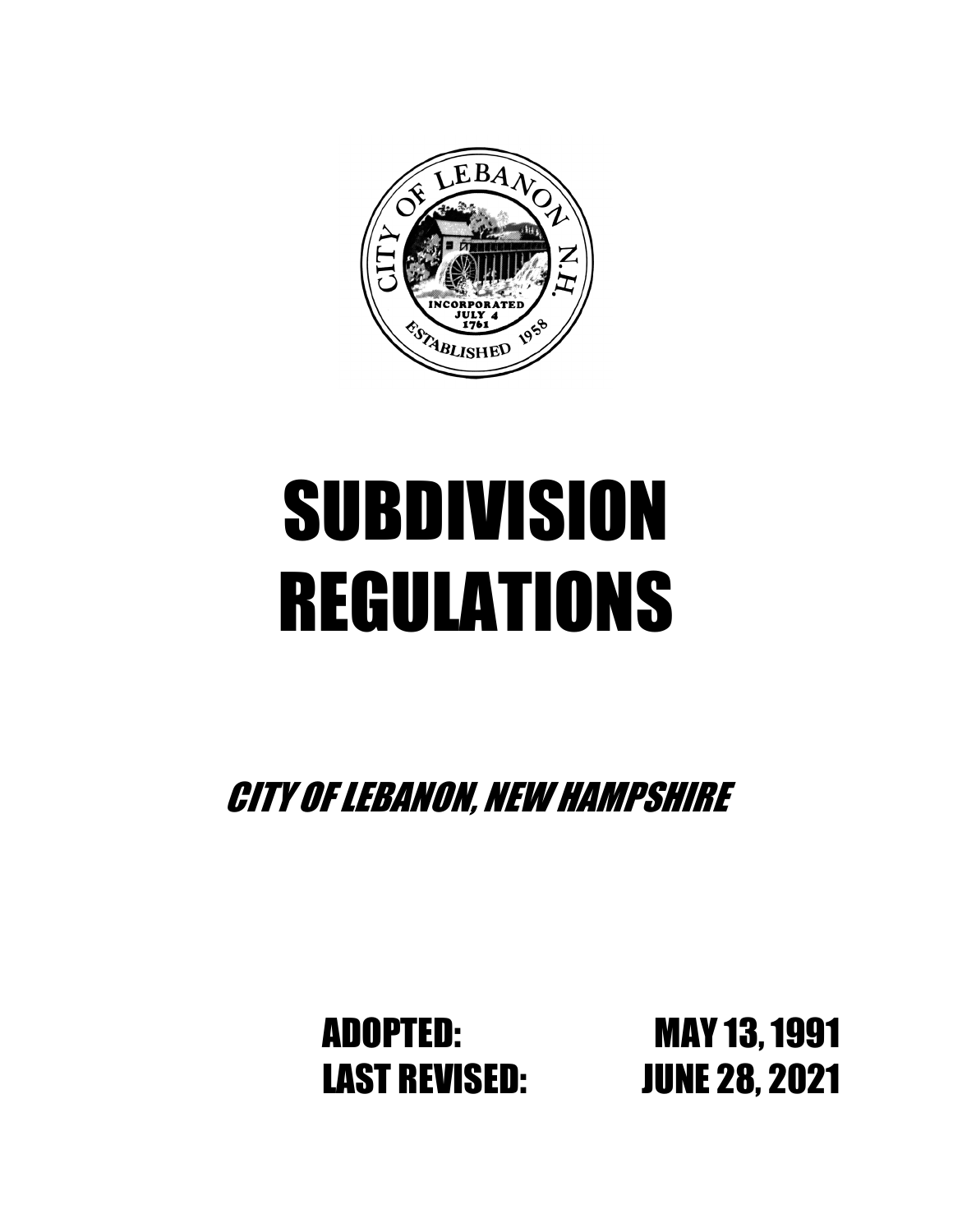#### CITY OF LEBANON SUBDIVISION REGULATIONS TABLE OF CONTENTS PAGE i

| <b>SECTION</b>                                                                                                       | <b>TITLE</b>                                                                                                                                                                                                                                                                                                                                                                                                                                                                                                                                                                                                     | <b>PAGE</b>                                                                                        |
|----------------------------------------------------------------------------------------------------------------------|------------------------------------------------------------------------------------------------------------------------------------------------------------------------------------------------------------------------------------------------------------------------------------------------------------------------------------------------------------------------------------------------------------------------------------------------------------------------------------------------------------------------------------------------------------------------------------------------------------------|----------------------------------------------------------------------------------------------------|
| <b>SECTION 1</b>                                                                                                     | <b>AUTHORITY</b>                                                                                                                                                                                                                                                                                                                                                                                                                                                                                                                                                                                                 | 1                                                                                                  |
| <b>SECTION 2</b>                                                                                                     | <b>PURPOSE</b>                                                                                                                                                                                                                                                                                                                                                                                                                                                                                                                                                                                                   | 1                                                                                                  |
| <b>SECTION 3</b>                                                                                                     | <b>COMPLIANCE</b>                                                                                                                                                                                                                                                                                                                                                                                                                                                                                                                                                                                                | $\mathbf{2}$                                                                                       |
| <b>SECTION 4</b>                                                                                                     | <b>TITLE</b>                                                                                                                                                                                                                                                                                                                                                                                                                                                                                                                                                                                                     | $\mathbf{2}$                                                                                       |
| <b>SECTION 5</b>                                                                                                     | <b>DEFINITIONS</b>                                                                                                                                                                                                                                                                                                                                                                                                                                                                                                                                                                                               | $\mathbf{2}$                                                                                       |
| <b>SECTION 6</b>                                                                                                     | <b>JURISDICTION</b>                                                                                                                                                                                                                                                                                                                                                                                                                                                                                                                                                                                              | 5                                                                                                  |
| 6.1<br>6.2<br>6.3                                                                                                    | General<br>Exceptions<br><b>Condominium Conversion</b>                                                                                                                                                                                                                                                                                                                                                                                                                                                                                                                                                           | 5<br>5<br>5                                                                                        |
| <b>SECTION 7</b>                                                                                                     | <b>PLANNING BOARD PROCEDURES</b>                                                                                                                                                                                                                                                                                                                                                                                                                                                                                                                                                                                 | 6                                                                                                  |
| 7.1<br>7.2<br>7.3<br>7.3.1<br>7.4<br>7.5<br>7.6<br>7.7<br>7.8<br>7.9<br>7.10<br>7.11<br>7.12<br>7.13<br>7.14<br>7.15 | Purpose<br>Fees<br><b>Conceptual Review</b><br><b>Consultation with City Staff</b><br>Procedure When Approvals from ZBA Are Required and<br>City Council Approval for Extension of City Utilities<br>Determination of Potential for Regional Impact<br>Notice for Hearings and Meetings and Continuances<br>Review for Complete Application<br>Action by the Board<br>Notice of Action on the Plat<br><b>Performance Security Agreement</b><br><b>Recording of Final Plat</b><br>Time to Record Plat and Extensions<br><b>Phased Development</b><br>Permission to Visit Property<br><b>Waiver of Regulations</b> | 6<br>6<br>6<br>$\overline{7}$<br>7<br>8<br>9<br>10<br>14<br>15<br>16<br>17<br>17<br>18<br>20<br>21 |
| <b>SECTION 8</b>                                                                                                     | <b>MINOR LOT LINE ADJUSTMENTS OR BOUNDARY LINE</b><br><b>AGREEMENTS</b>                                                                                                                                                                                                                                                                                                                                                                                                                                                                                                                                          | 21                                                                                                 |
| 8.1<br>8.2                                                                                                           | <b>Procedure for Review</b><br><b>Submission Requirements</b>                                                                                                                                                                                                                                                                                                                                                                                                                                                                                                                                                    | 21<br>22                                                                                           |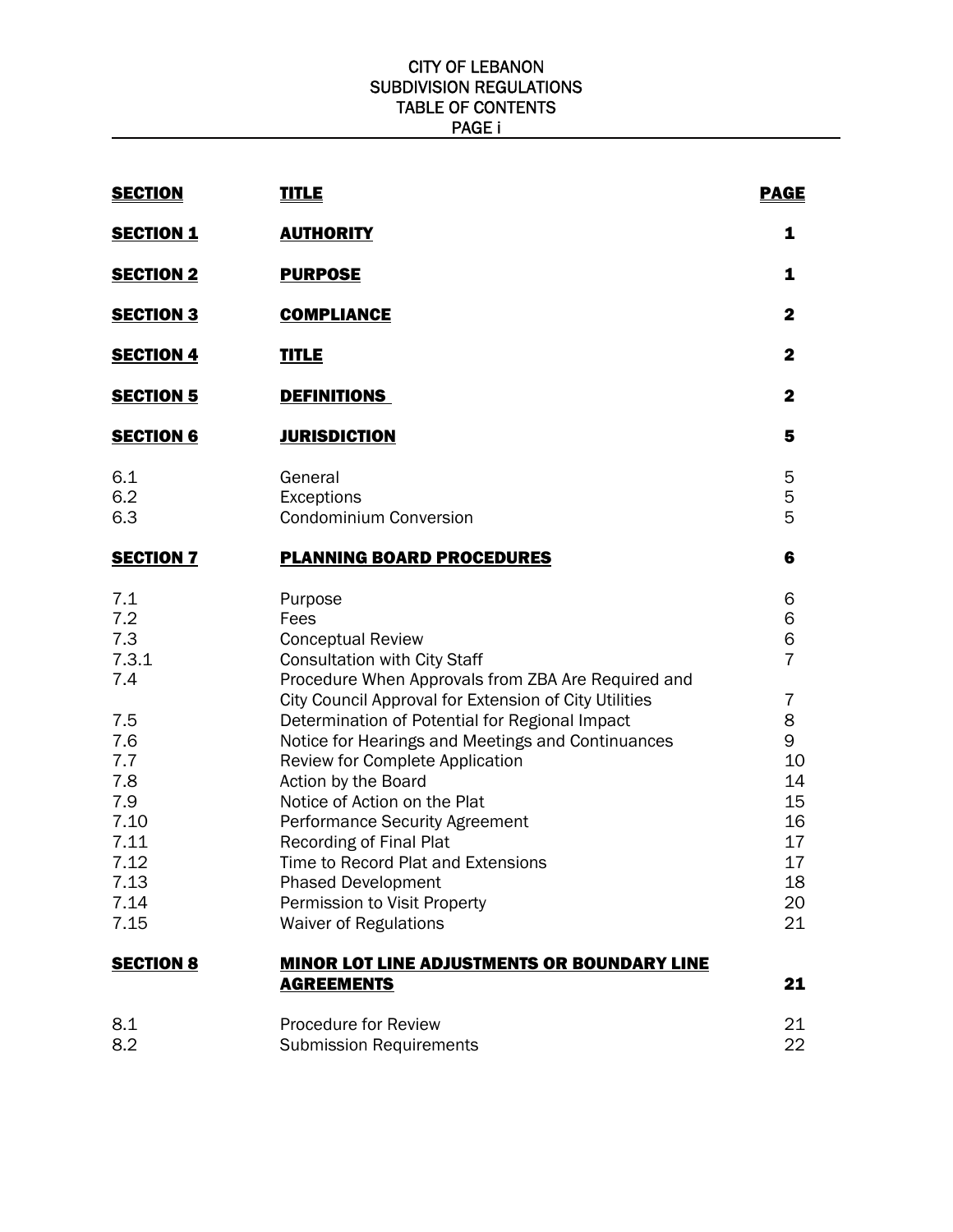#### CITY OF LEBANON SUBDIVISION REGULATIONS TABLE OF CONTENTS PAGE ii

| <u>TITLE</u>                                                                                                                                                                                                                                                                                               | <b>PAGE</b>                                                                                      |
|------------------------------------------------------------------------------------------------------------------------------------------------------------------------------------------------------------------------------------------------------------------------------------------------------------|--------------------------------------------------------------------------------------------------|
| <b>MINOR SUBDIVISION</b>                                                                                                                                                                                                                                                                                   | 23                                                                                               |
| <b>Procedure for Review</b><br><b>Expansion of Procedures</b><br><b>Standards</b><br>Restriction of Further Subdivision<br><b>Submission Requirements</b>                                                                                                                                                  | 23<br>23<br>23<br>23<br>23                                                                       |
| <b>MAJOR SUBDIVISION</b>                                                                                                                                                                                                                                                                                   | 26                                                                                               |
| <b>General Standards</b><br>Design Review of a Preliminary Layout<br><b>Final Plat Review</b><br><b>Submission Requirements</b>                                                                                                                                                                            | 26<br>26<br>28<br>28                                                                             |
| <b>Reserved for Future Use</b>                                                                                                                                                                                                                                                                             | 34                                                                                               |
| <b>GENERAL REQUIREMENTS</b>                                                                                                                                                                                                                                                                                | 35                                                                                               |
| <b>Character of Land</b><br>Open Space and Recreation Area<br>Statement as to Impact of Subdivision and                                                                                                                                                                                                    | 35<br>35<br>37                                                                                   |
| <b>Impact Fees</b><br>Off-Site Improvements<br>Community Water Supply & Sewage Disposal<br>Operation & Maintenance of Common Facilities                                                                                                                                                                    | 38<br>38<br>39<br>39<br>39                                                                       |
| <b>DESIGN STANDARDS</b>                                                                                                                                                                                                                                                                                    | 40                                                                                               |
| Minimum Standards<br>Specifications for Required Improvements<br>Lot Layout, Drainage and Driveways<br>Lots/Lot Area/On-Site Septic System Requirements<br><b>Streets</b><br><b>Street Lighting</b><br><b>Street Signs</b><br><b>Utilities</b><br><b>Storm Drainage</b><br><b>Excavation &amp; Grading</b> | 40<br>40<br>40<br>40<br>41<br>44<br>44<br>44<br>45<br>46<br>47                                   |
|                                                                                                                                                                                                                                                                                                            | Determination of Premature or Scattered<br><b>Owners Association</b><br><b>Site Preservation</b> |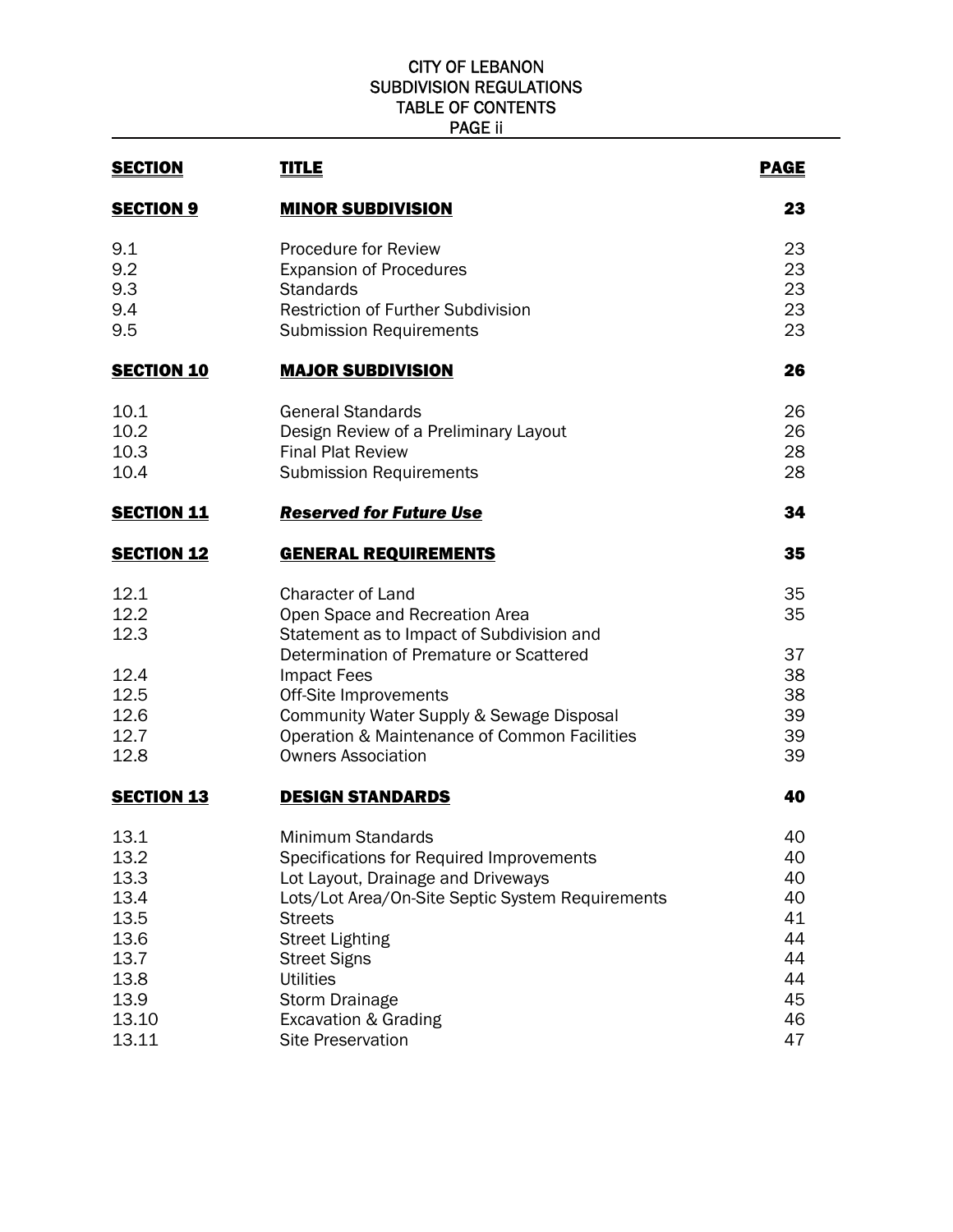#### CITY OF LEBANON SUBDIVISION REGULATIONS TABLE OF CONTENTS PAGE iii

| <b>SECTION</b>                                              | <b>TITLE</b>                                                                                                                                                                                                                        | <b>PAGE</b>                            |
|-------------------------------------------------------------|-------------------------------------------------------------------------------------------------------------------------------------------------------------------------------------------------------------------------------------|----------------------------------------|
| <b>SECTION 13</b>                                           | <b>DESIGN STANDARDS (continued)</b>                                                                                                                                                                                                 |                                        |
| 13.12<br>13.13<br>13.14<br>13.15<br>13.16<br>13.17<br>13.18 | (Reserved for future use)<br>Pedestrian Walks & Bicycle Paths<br>Development of Open Space<br>Parks and Playgrounds<br>Special Flood Hazard Areas<br><b>Reserve Strips</b><br>Modifications or Waivers of Design Standards          | 47<br>47<br>48<br>48<br>48<br>48<br>49 |
| <b>SECTION 14</b>                                           | <b>COMPLETION OF REQUIRED IMPROVEMENTS AND</b><br><b>BONDING</b>                                                                                                                                                                    | 49                                     |
| 14.1<br>14.2<br>14.3<br>14.4<br>14.5                        | Completion of Improvements<br>Inspection of Improvements, Procedure & Fees<br>Maintenance of Street and Utility Improvements<br>Issuance of Building Permits and Certificates of Occupancy<br><b>Performance Security Agreement</b> | 49<br>51<br>52<br>52<br>52             |
| <b>SECTION 15</b>                                           | <b>AMENDMENTS</b>                                                                                                                                                                                                                   | 53                                     |
| <b>SECTION 16</b>                                           | <b>AUTHORITY, ADOPTION &amp; AMENDMENT</b>                                                                                                                                                                                          | 54                                     |
| <b>SECTION 17</b>                                           | <b>SEVERABILITY</b>                                                                                                                                                                                                                 | 55                                     |
| <b>SECTION 18</b>                                           | <b>REPEAL</b>                                                                                                                                                                                                                       | 55                                     |
| <b>SECTION 19</b>                                           | <b>ADOPTION AND APPLICATION</b>                                                                                                                                                                                                     | 55                                     |
| 19.1<br>19.2                                                | Appeal to Superior Court<br>Appeal to the Zoning Board of Adjustment                                                                                                                                                                | 55<br>55                               |
| APPENDIX A                                                  | <b>STREET WIDTHS &amp; HORIZONTAL CURVES</b>                                                                                                                                                                                        | $A-1$                                  |
| <b>APPENDIX B</b>                                           | <b>LOCAL STREET CURBS &amp; SIDEWALKS</b>                                                                                                                                                                                           | $B-1$                                  |
| <b>APPENDIX C</b>                                           | <b>KEY TO H.I.S. SOIL TYPES</b>                                                                                                                                                                                                     | $C-1$                                  |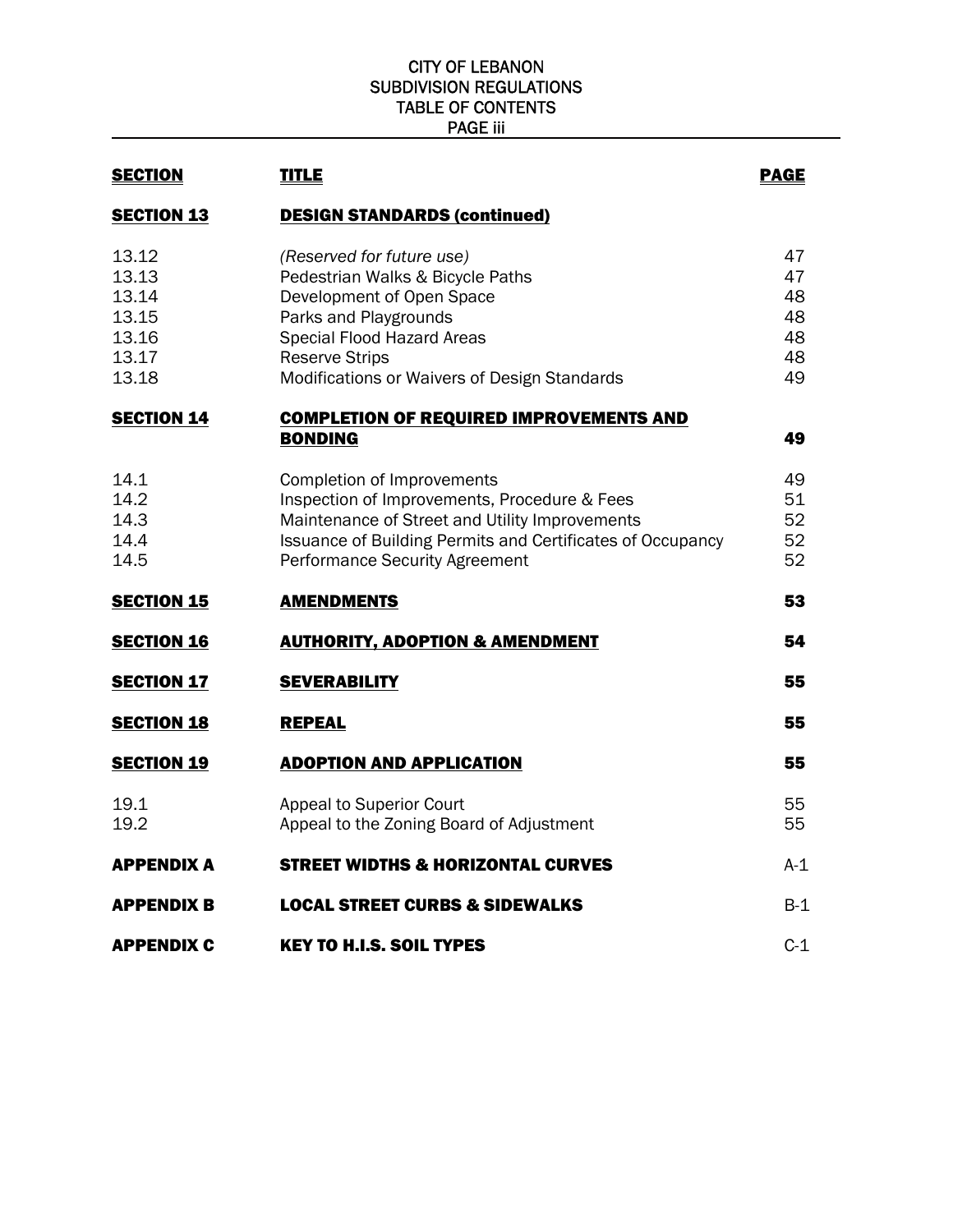## SECTION 1 – AUTHORITY

The Lebanon Planning Board adopted these Subdivision Regulations pursuant to the authority contained in the New Hampshire Revised Statutes Annotated, Title LXIV, including but not limited to, 674:35 (Power to Regulate Subdivisions), 674:36 (Subdivision Regulations), and 676:4 (Boards' Procedures on Plats), to govern the subdivision of land in the City of Lebanon.

#### SECTION 2 – PURPOSE

These Regulations are adopted for the following purposes:

- 1. To protect and provide for the public health, safety and general welfare of the City.
- 2. To guide the future growth and development of the City in accordance with the Master Plan.
- 3. To provide for adequate light, air and privacy, to secure safety from fire, flood and other danger, and to prevent overcrowding of the land and undue congestion of population.
- 4. To protect the character and social and economic stability of all parts of the City and to encourage the orderly and beneficial development of all parts of the City.
- 5. To protect and conserve the value of land throughout the City and the value of buildings and improvements upon the land and to minimize the conflicts among the uses of land and buildings.
- 6. To guide public and private policy and action in order to provide adequate and efficient transportation, water, sewage, schools, parks, playgrounds, recreation and other public requirements and facilities.
- 7. To provide the most beneficial relationship between the uses of land and buildings and the circulation of traffic throughout the City, having particular regard to the avoidance of congestion in the streets and highways, and the pedestrian traffic movements appropriate to the various uses of land and buildings and to provide for the proper location and width of streets and building lots.
- 8. To establish reasonable standards of design and procedure for subdivisions, and to further orderly layout and use of land; and to ensure proper legal descriptions and the monumenting of subdivided land.
- 9. To ensure that public facilities are available and will have a sufficient capacity to serve the proposed subdivision.
- 10. To prevent the pollution of air, streams and ponds; to assure the adequacy of drainage facilities; to safeguard the water tables; and to encourage the wise use and management of resources throughout the City in order to preserve the integrity, stability, and beauty of the community and the value of land.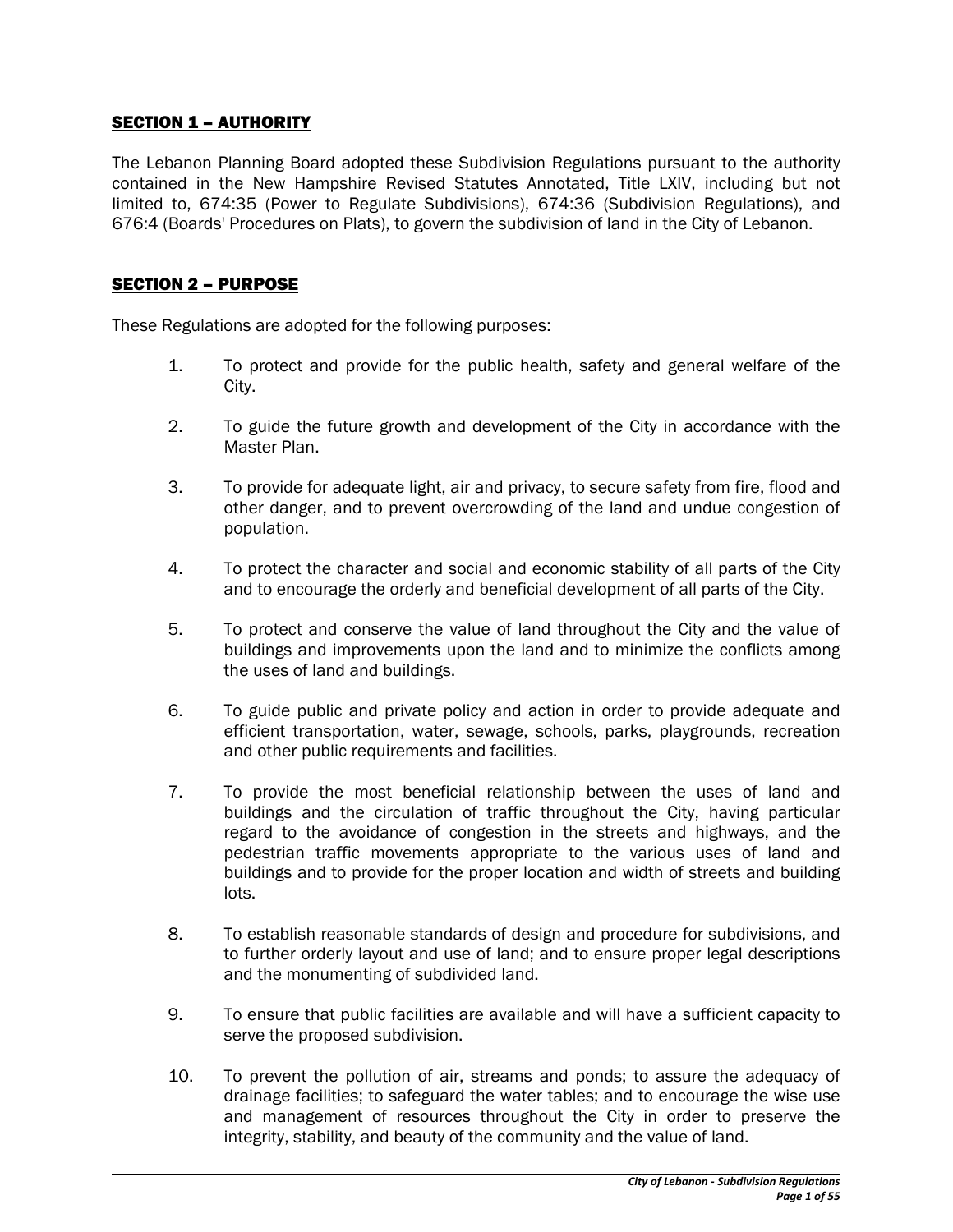- 11. To preserve the natural beauty and topography of the City and to ensure appropriate development with regard to these natural features.
- 12. To provide for open spaces through the most efficient design and layout of the land, including the use of average density in providing for minimum width and area of lots, while preserving the density of land as established in the Zoning Ordinance of the City.

#### SECTION 3 – COMPLIANCE

Subdivision plans shall be prepared in accordance with all applicable local, state, and federal ordinances, laws, codes, regulations, and requirements. A reference sheet prepared by the Planning and Development Department identifying some of the more common ordinances, laws, codes, regulations, and requirements that an applicant may need to comply with and which may impact the design of a proposed subdivision shall be made available on the City of Lebanon website.

#### SECTION 4 – TITLE

These Regulations shall be known and cited as LEBANON SUBDIVISION REGULATIONS.

#### SECTION 5 – DEFINITIONS

In general, for purposes of these Subdivision Regulations, the meaning of terms used herein shall be as defined in the Lebanon Zoning Ordinance and the Lebanon Site Plan Review Regulations, unless a different definition appears in this Section.

- **Abutter.** Any person whose property is located in New Hampshire and adjoins or is directly across the street or stream from the land under consideration by the local land use board or as otherwise defined in RSA 672:3.
- **Applicant.** The owner of record of land to be subdivided or the agent of any such owner.
- **Board.** The Planning Board of the City of Lebanon.
- **Boundary Line Agreement.** An agreement between two landowners as to the location of a common boundary which is shown on a plan to be recorded in the Registry of Deeds.
- **Building Envelope.** The area of a lot in which a building or structure is proposed to be placed. A Building Envelope may be larger than the actual footprint of a building to allow for choice in placement on a lot.
- **Certified Soil Scientist.** A person qualified in soil classification and mapping who is certified by the State of New Hampshire Board of Natural Scientists.
- **Certified Wetland Scientist.** A person qualified in wetlands classification and mapping who is certified by the State of New Hampshire Board of Natural Scientists.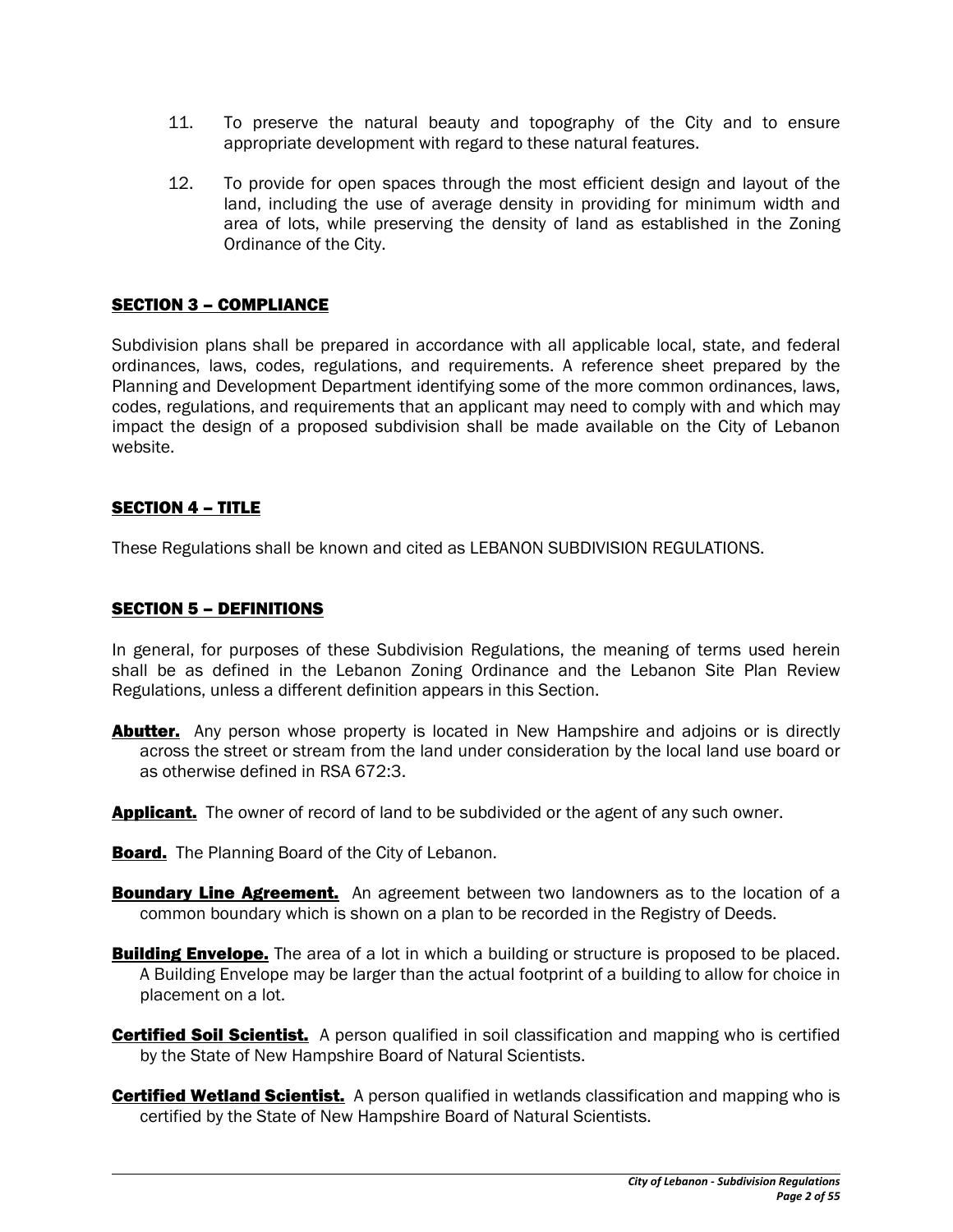**Reviewing Engineer.** The engineer(s) reviewing the application for the Planning Board.

**City Manager.** The Manager for the City of Lebanon.

- **Cul-de-sac.** A street with only one vehicular access which terminates in a turnaround area, typically of a circular or "T" shape (hammerhead).
- **Driveway.** An area used, or modified for use, as a site for vehicular access onto a Class IV, V, or VI public highway from any land which is not a public highway, or for access onto a private right-of-way which has been dedicated as a street by being shown on a subdivision plat approved by the Planning Board and recorded with the Grafton County Registry of Deeds. A driveway includes any entrance, exit, or approach, all areas or structures within the limits of the highway right-of-way or dedicated right-of-way which are used or modified for driveway purposes, and any portions of the abutting non-highway land whose use for driveway purposes may affect the function or safety of the public highway or right-of-way, or of the driveway areas within the said highway or right-of-way. The term includes all driveways, whether or not established under a permit issued by the City, whether established before or after the adoption of the City's Driveway regulations, and whether established before or after the highway became a public highway. The Planning Board may approve common driveways serving no more than two adjacent lots, and in such cases any private easement area created for purposes of the common driveway shall not be deemed a 'right-of-way' for street purposes under these regulations, and need not be excluded from the dimensions of the lot(s) over which it passes.
- **Easement.** A right of use which one party or the public may have in the land of another, normally, but not limited to, a strip of land used or intended to be used for a water or wastewater line, other utility, driveway or sidewalk, or for conservation purposes.
- Lot. A single unit or parcel of land in the same ownership throughout, with ascertainable boundaries and undivided by a street.
- **Maintenance Security Agreement.** A secured agreement from the Applicant to the City for the purpose of securing the Applicant's obligation to remedy any defect in any improvement to be transferred to the City. In addition, a Maintenance Security Agreement shall secure the Applicant's obligation to maintain all streets, sidewalks, and/or utilities in the subdivision until such streets, sidewalks, and/or utilities are accepted by the City. A Maintenance Security Agreement, when required, shall be secured by the same types of security as are acceptable for a Performance Security Agreement under Section 14.6 of these Regulations.
- **Major Subdivision.** Any division of a lot, tract, or parcel of land into no more than three (3) lots, plats, building sites, or other divisions of land for the purpose, whether immediate or future, of sale, rent, lease, condominium conveyance or building development and not involving the creation of new streets or the extension of existing streets. (See also the definition of "Subdivision" below)
- **Minor Lot Line Adjustments.** An exchange or annexation of land or moving of the common boundary(ies) between two or more abutting lots where no new lots are created.
- **Minor Subdivision.** Any division of land which results in no more than three (3) lots, plats, building sites, or other divisions of land, each fronting on an existing Class IV or V highway,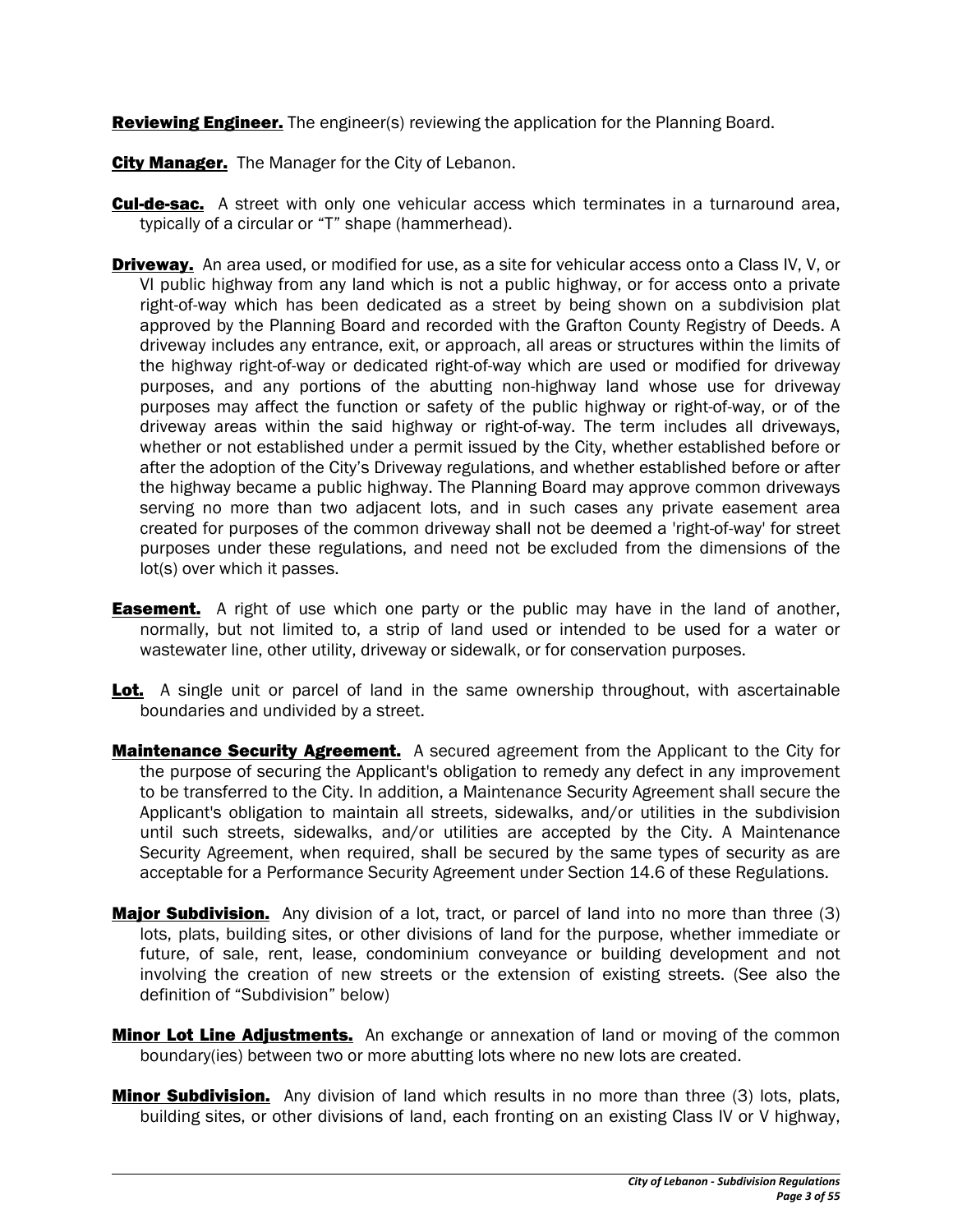and not involving any new street or extension of municipal facilities nor the creation of any public improvements. (See also the definition of "Subdivision" below)

- **Performance Security Agreement.** A secured agreement from the Applicant to the City for the purpose of securing to the City the Applicant's obligation for actual construction and installation of all improvements required by the Board as a condition of approval of the Final Plat.
- **Planning Director.** The Director of Planning and Zoning for the City of Lebanon, or his or her designee.
- **Planning Office.** The Planning Division within the Department of Community Development and Preservation for the City of Lebanon. The Planning Office is the Administrative Office for the Planning Board.
- **Plat.** The map or plan on which the subdivision, minor lot line adjustment, or boundary line agreement is shown.
- **Right-of-Way.** A strip of land occupied or intended to be occupied by a street. The usage of the term "right-of-way" for land platting purposes in these Regulations shall mean that every right-of-way hereafter established and shown on a recorded plat is to be separate and distinct from the lots and parcels adjoining such right-of-way and not be included within the dimensions or areas of such other lots or parcels. Right-of-way as herein described does not include Driveway.
- **Roadway.** The traveled surface of a road including the shoulders on each side or from curbface to curbface.
- **Slope.** The change in elevation expressed as a percentage. Slope is calculated by dividing the vertical change in elevation (rise) over a given horizontal distance (run) multiplied by 100 percent.
- **Soil Type.** As defined in the most current USDA Natural Resource Conservation Service County Soil Maps.
- **Street.** A public right-of-way which the City or State has the duty to maintain regularly, including a Class IV or V highway, or a public or private right-of-way shown on a subdivision plat approved by the Planning Board and recorded with the Grafton County Registry of Deeds, which provides the principal means of access to abutting property(ies).

**Subdivision.** The definition of this term shall be as provided in RSA 672:14, as set forth below:

- A. "Subdivision" means the division of the lot, tract, or parcel of land into two (2) or more lots, plats, sites, or other divisions of land for the purpose, whether immediate or future, of sale, rent, lease, condominium conveyance or building development. It includes resubdivision and, when appropriate to the context, relates to the process of subdividing or to the land or territory subdivided.
- B. The division of a parcel of land held in common and subsequently divided into parts among the several owners shall be deemed a subdivision under this title.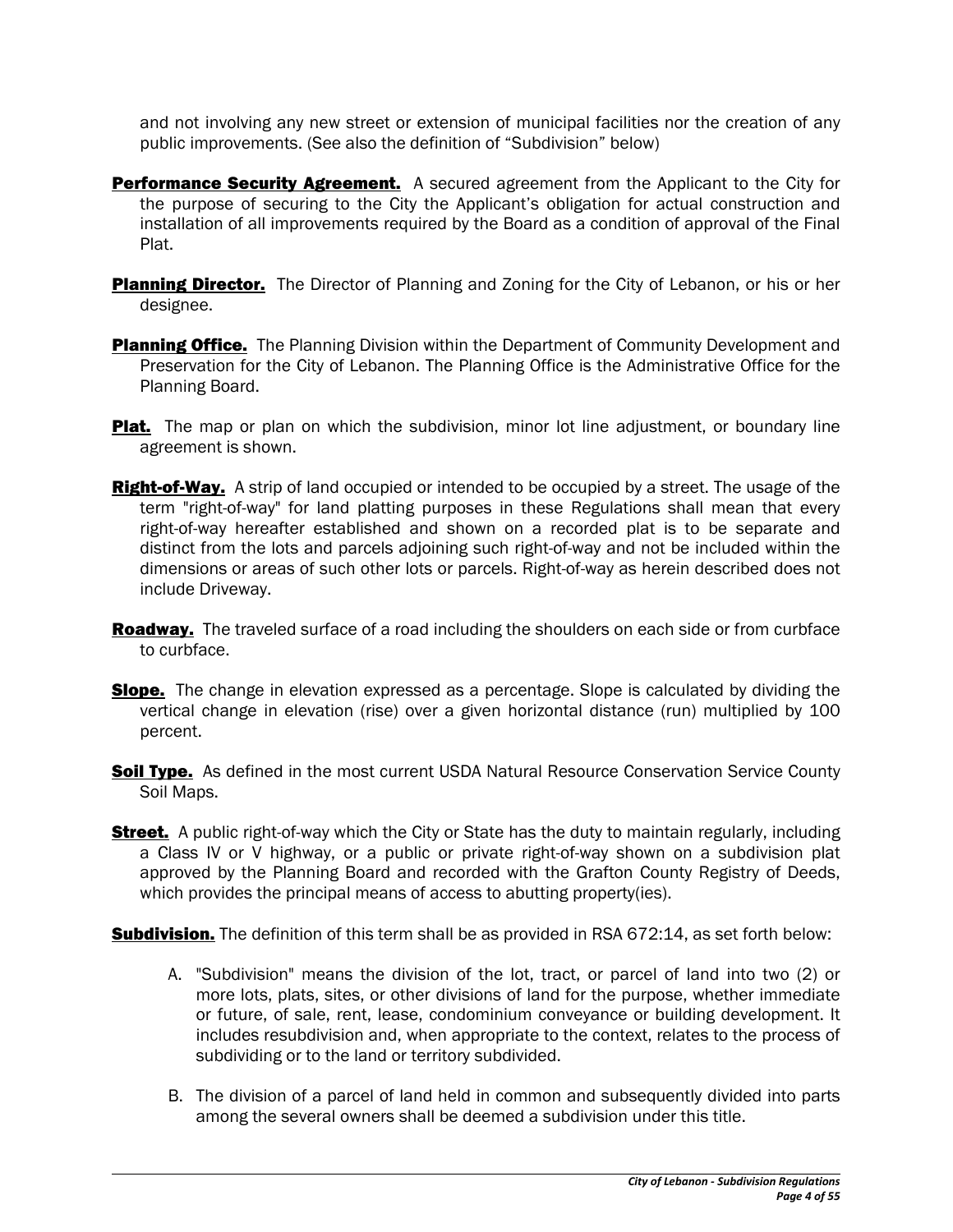- C. The grant of an easement in gross to a public utility for the purpose of placing and maintaining overhead and underground facilities necessary for its transmission or distribution network such as poles, wires, cable, conduit, manholes, repeaters and supporting apparatus, including any unstaffed structure which is less than 500 square feet, shall not be construed as a subdivision under this title, and shall not be deemed to create any new division of land for any other purpose.
- D. The rent, lease, development, or grant of an easement to a person for the purpose of placing and maintaining a wireless communications facility shall not be construed as a subdivision under this title, and shall not be deemed to create any new division of land for any other purpose. For purposes of this paragraph, "wireless communications facilities'' means any towers, poles, antennas, or other unstaffed structure of less than 500 square feet intended for use in connection with licensed transmission or receipt of radio or television signals, or any other licensed spectrumbased transmissions or receptions. This paragraph shall not be deemed to affect other local zoning, site plan, or regulatory authority over wireless communications facilities.
- **Subdivision Agreement.** The agreement signed by the City Manager or designee and the Applicant containing the decision of the Board, and setting forth the obligations of the Applicant.

## SECTION 6 – JURISDICTION

#### 6.1 General.

These Regulations shall apply to subdivisions within the boundaries of the City of Lebanon. The definition of a subdivision shall be as provided in RSA 672:14. The Board also has jurisdiction over Minor Lot Line Adjustments and Boundary Line Agreements.

#### 6.2 Exceptions

A. Subdivision review shall not be required for developments consisting of more than one (1) building erected on a lot in single ownership including, but not limited to, residential developments involving rental units under single ownership (e.g. an apartment complex), a shopping mall, or industrial park.

#### 6.3 Condominium Conversion.

When land and existing buildings under single ownership are proposed to be converted into a condominium form of ownership, and where no physical changes to the property are proposed, subdivision approval shall only be required if the Planning Director determines that the underlying existing use of the property will be materially altered by the conversion. If the Planning Director determines that, due to the specific facts of the case, the effect of the conversion will be to materially alter the nature or intensity of the use of the property, then full review under these Regulations shall be required. The landowner, any Board member, or any person aggrieved may, within 30 days of such determination, appeal the Planning Director's determination to the Planning Board. The Board shall act on the appeal within a reasonable time. Such a determination shall be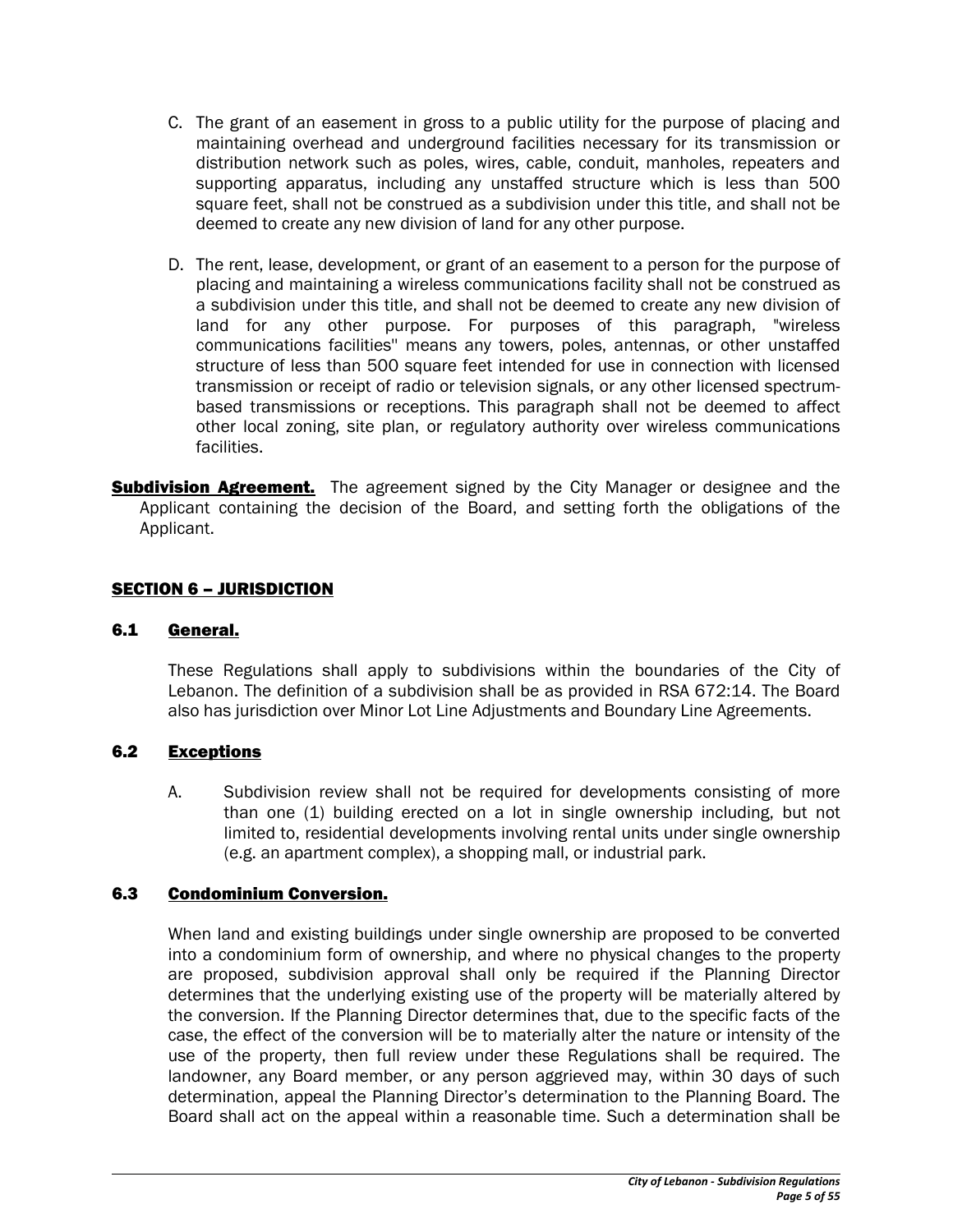considered administrative, and no noticed public hearing shall be required for the Board to act on the appeal.

## **SECTION 7 - PLANNING BOARD PROCEDURES**

#### 7.1 Purpose

The purpose of this section is to set forth the procedure for Planning Board review and action on applications for subdivision approval. The procedure is intended to facilitate the orderly and expeditious processing of such applications. The more specific procedures for the types of applications described in Sections 8, 9, and 10 of these Regulations shall be in addition to the procedures set forth in this section.

## 7.2 Fees

The Planning Board has established, and from time to time may amend, a Fee Schedule, which is a part of the City of Lebanon Subdivision Regulations and is on file at the Planning and Development Department and available on the City's website. Also see Section 7.7.E.2, regarding additional review fees.

## 7.3 Conceptual Review

A. For any subdivision, the Applicant may request an informal review by the Board, to be conducted in general terms, of the basic concept of the proposed subdivision. The Applicant may end this conceptual review at any time. Public notice of the conceptual review is not required, but such reviews shall only take place at a formal meeting of the Board. Such conceptual review shall not bind either the Applicant or the Board in any manner, and statements made by Board members shall not be the basis for disqualifying said members or invalidating any action taken.

While a conceptual review is optional, it is strongly recommended, particularly for Major Subdivisions, as it can help identify and resolve issues at an early stage and save the Applicant the time and cost of changes at a later date.

- B. Not less than two weeks before the date of the scheduled conceptual review, the Applicant shall provide the Board with a written project description, a written statement addressing how the concept conforms with the Master Plan, and a sketch map based on a United States Geological Survey Map, or similar map of sufficient accuracy and quality, showing the following:
	- 1. Existing boundary lines of the lot(s) under review;
	- 2. General topography, to include a highlight of slopes in excess of 25%;
	- 3. Prominent natural features of the site, including, but not limited to: tree lines, watercourses, floodplains, and wetlands;
	- 4. The conceptual location and size of proposed lots, building envelopes, roadways, and open space areas; and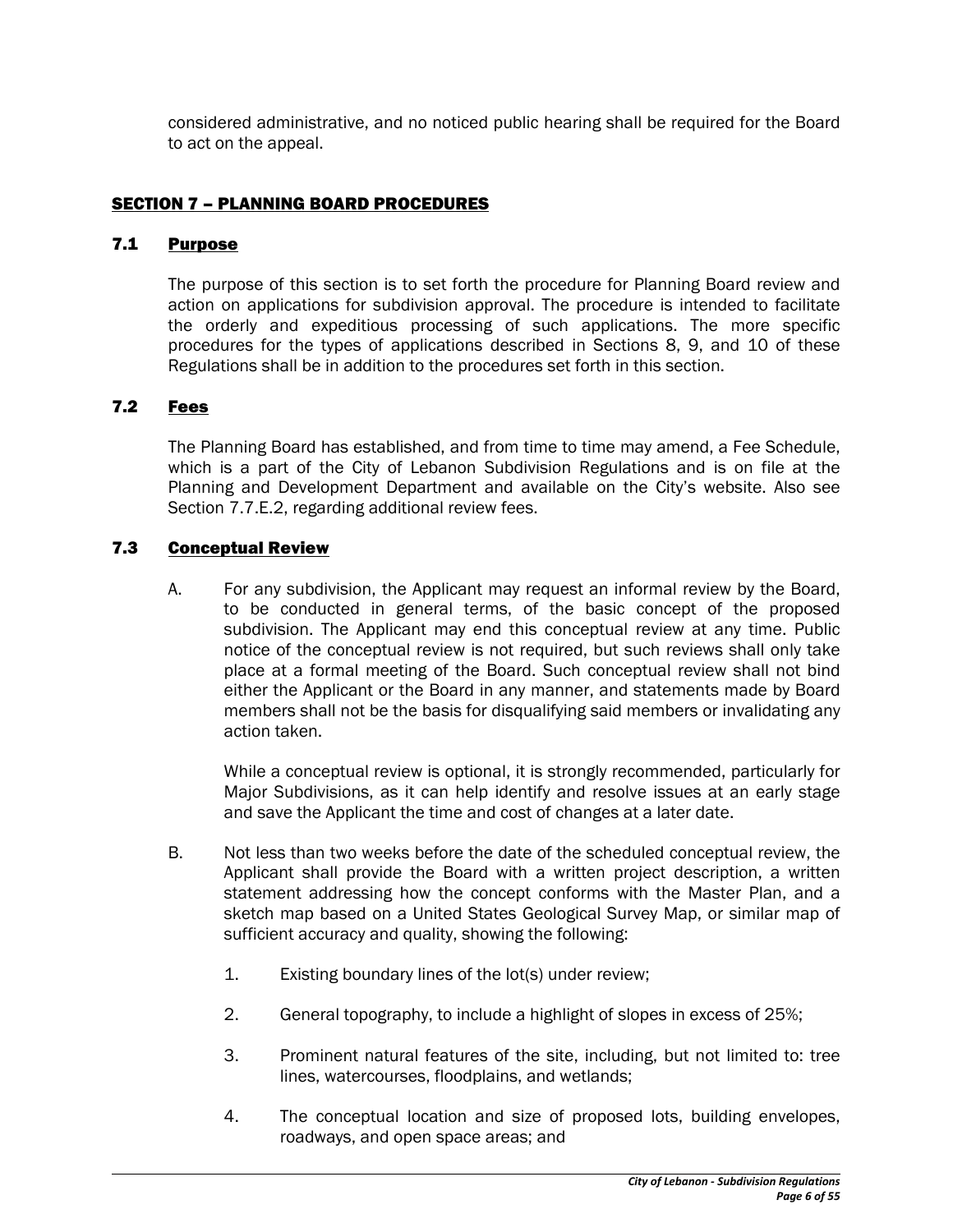- 5. Any other major issues or conceptual improvements which the Applicant wishes to discuss with the Board.
- C. The conceptual review shall be directed at review of the basic concept of the proposal and suggestions which might be of assistance in resolving problems with meeting requirements during Final Plat Review. The Board and the Applicant may discuss proposals in conceptual form only and in general terms such as desirability of types of development and proposals under the Master Plan.
	- 1. Master Plan Review:

The conceptual plan shall be reviewed by the Planning Board by consulting the Master Plan, its accompanying maps, diagrams, charts and descriptions, and other appropriate documents, to determine if the area is generally suitable for development and to analyze how well the proposed subdivision meets the goals and objectives of the City.

The Board shall consult the future land use map and any plans for existing or future City roads, utilities, and facilities, and open space to determine how well the proposed subdivision conforms with the Plan's pattern of growth.

The Board shall focus on the characteristics of the site of the proposed subdivision and its relationship to the surrounding area to determine how well the proposed subdivision fits into both the natural and man-made environments. The Board, in its review of the conceptual plan, shall look for any indication of areas of historical, cultural, or environmental importance which should be considered. The Board may also advise whether a proposed subdivision should be delayed until public services have been extended or infrastructure upgraded as set forth in the Master Plan.

# 7.3.1 Consultation with City Staff

Prior to the submission of an application to the Planning Board, applicants are encouraged to consult with staff from the Planning and Development Department, Fire Department, and Department of Public Works. Such consultations are an opportunity for the applicant to ask questions and for staff to identify potential issues or concerns as well as any additional codes and regulations that may apply to the development and which may impact the subdivision design and layout. Such additional codes and regulations may include those identified in Section 3.

#### 7.4 Procedure When Approvals from ZBA Are Required and City Council Approval for Extension of City Utilities

A. When approvals from the Zoning Board of Adjustment (ZBA), including variances, special exceptions, or any other approval are required by the Zoning Ordinance, the Applicant shall obtain such ZBA approvals before any Minor Lot Line Adjustment/Boundary Line Agreement application, Minor Subdivision application, or Final Major Subdivision application shall be deemed complete by the Planning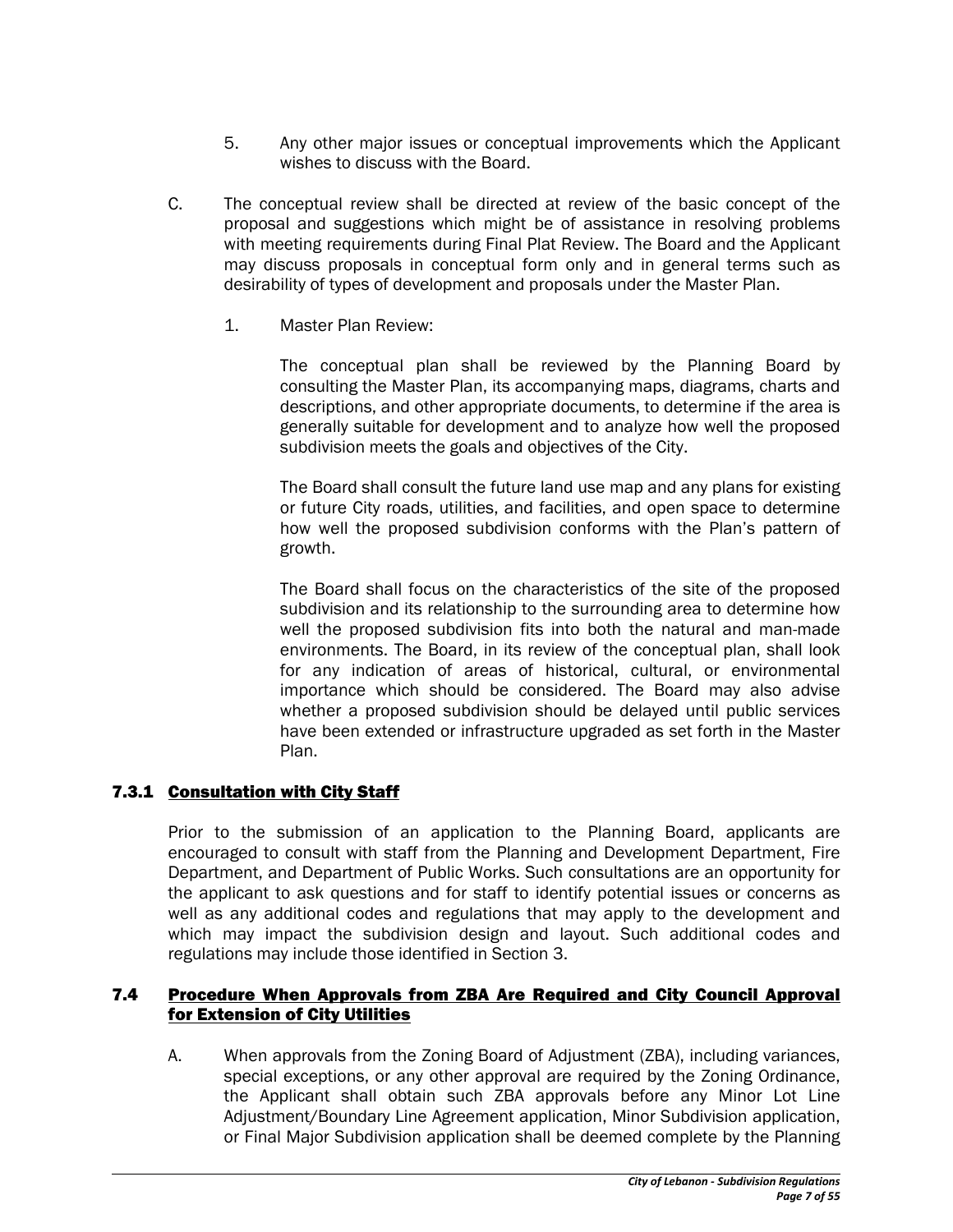Board. (An Applicant may submit requests for Conceptual Review and Design Review of a Preliminary Major Subdivision before receiving ZBA approval.) Any conditions imposed by the Zoning Board of Adjustment shall not be diminished by any requirements by the Planning Board under these Regulations. The condition which imposes the greater restriction or higher standards shall be controlling.

Any Minor Lot Line Adjustment/Boundary Line Agreement application, Minor Subdivision application, or Final Major Subdivision application submitted prior to submission for necessary ZBA approvals shall not be accepted by the Planning Office. The determination of whether a ZBA approval is required shall be made by the Zoning Administrator, whose decision may be appealed to the ZBA pursuant to Section 801.1 of the Zoning Ordinance.

- B. When approvals are required under applicable City Ordinances from the City Council or the City Manager for the extension of or connection to the existing City wastewater system, the Applicant shall submit a Sewer Use Permit Application and obtain a Notice of Permitted Allocation pursuant to City Code Chapter 136 before an application for Final Major Subdivision Review shall be deemed complete by the Planning Board. Any Final Major Subdivision application submitted prior to requesting such approval shall not be accepted by the Planning Office.
- C. When approvals are required under applicable City Ordinances from the City Council or the City Manager for the extension of or connection to the existing City water system, the Applicant shall submit a Water Use Permit Application pursuant to City Code Chapter 182 before an application for Final Major Subdivision Review shall be deemed complete by the Planning Board. Any Final Major Subdivision application submitted prior to requesting such approval shall not be accepted by the Planning Office.

# 7.5 Determination of Potential for Regional Impact

Upon receipt of an application for development, the Board shall review the application promptly and determine whether or not the development, if approved, reasonably could be construed as having the potential for regional impact, pursuant to RSA 36:54, et seq. Doubt concerning regional impact shall be resolved in a determination that the development has the potential for regional impact.

A development of regional impact means any proposal, which, in the determination of the Board, could reasonably be expected to affect a neighboring municipality because of factors such as, but not limited to, the following:

- A. The relative number of dwelling units as compared to existing stock. Any proposal that involves 50 or more residential lots or units shall be deemed to have the potential for regional impact;
- B. The relative size of the development. Any proposal that involves 50,000 square feet or more of new non-residential gross floor area shall be deemed to have the potential for regional impact;
- C. The proximity of the development to the borders of a neighboring community;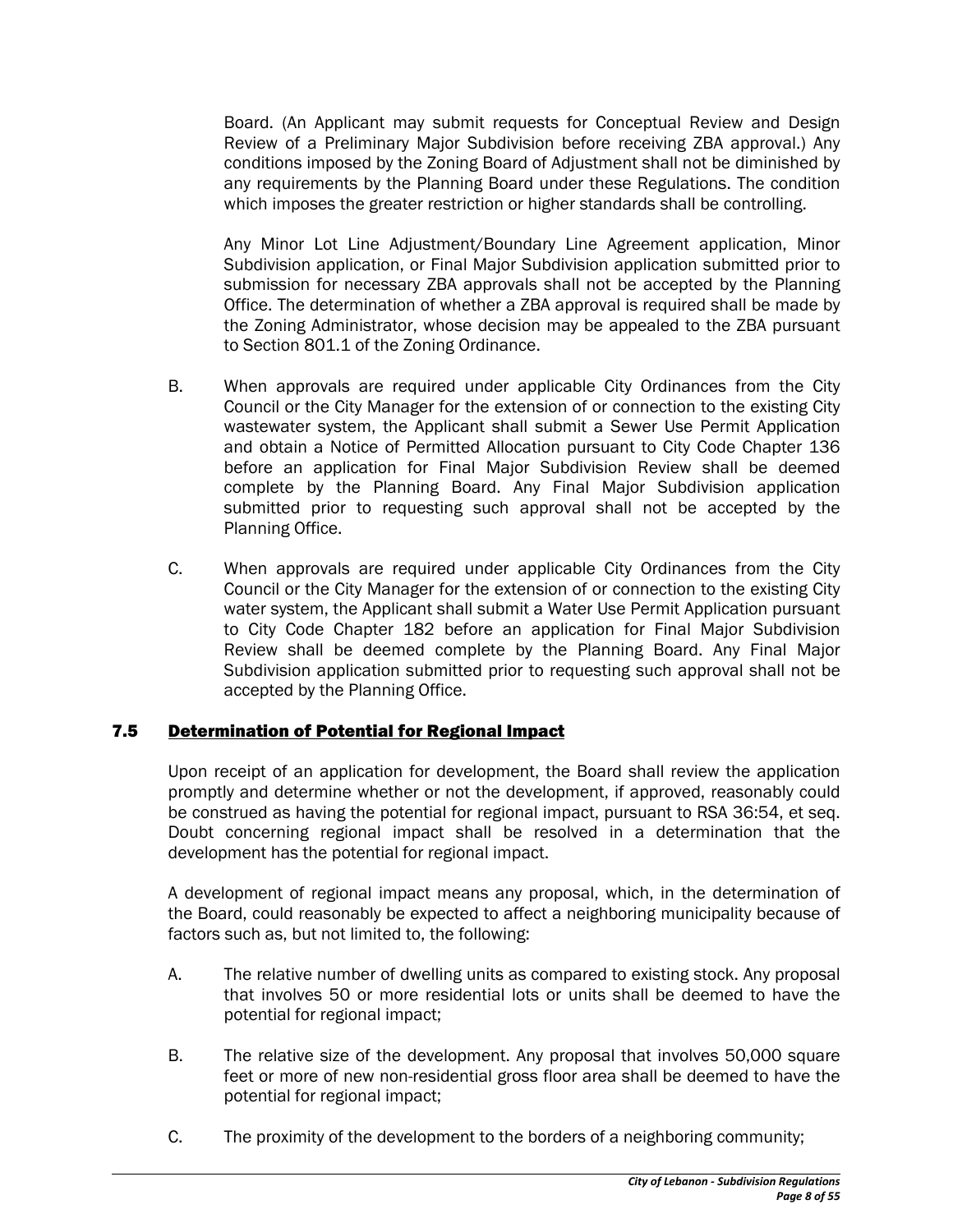- D. High intensity traffic impact on regional transportation networks;
- E. The anticipated emission of excessive light, noise, smoke, odors, or particulates;
- F. The proximity of the development to aquifers or surface water, which transcend municipal boundaries.
- G. The impact on shared facilities, such as schools and solid waste disposal facilities.

The Board may, in its discretion, determine that any project has the potential for regional impact, whether or not the project meets or exceeds the criteria listed above and shall identify the affected municipality(ies).

## 7.6 Notice for Hearings and Meetings and Continuances

Whenever notice is required, the Board shall give notice as follows:

- A. The notice shall include a general description of the proposed Subdivision, Minor Lot Line Adjustment, or Boundary Line Agreement that is the subject of the application; shall identify the Applicant and the location of the subdivision; and the day, time, and place of the public hearing or public meeting.
- B. Notice shall be sent by certified mail to the Owner; Applicant, if different from Owner; Abutters; Holders of conservation, preservation, or agricultural preservation restrictions (as defined under RSA 477:45) on the subject property; the holders of easements, rights-of-way, and other restrictions; and every engineer, architect, land surveyor, or soil or wetlands scientist whose seal appears on any plan submitted to the Board; and any other persons required by RSA 676:4, I(d). The names and mailing addresses shall be furnished by the Applicant.
- C. Notice shall be mailed at least 10 days prior to the public hearing or public meeting. For the purpose of these Regulations, in counting days, the day on which the Notice is given and the day of the public hearing or public meeting shall be excluded.
- D. Notice to the general public shall be given by one publication in a local newspaper of general circulation at least ten (10) days prior to the public hearing or public meeting.
- E. The applicant shall erect a sign along each principal frontage of the lot or project site, as determined by the Planning Office, providing notice of the impending action. Such sign shall be of a design, size, and color approved by the Planning Office in order to maximize visibility of the sign and to call attention to its purpose. At a minimum, the sign shall include the applicant's name, the project type, the project location, and the time, date, and location of the public hearing on such actions, and instructions for contacting the Planning Office for further information on the action. Any sign required by this section shall be erected at least 10 days prior to the hearing on such matter, and shall be kept in good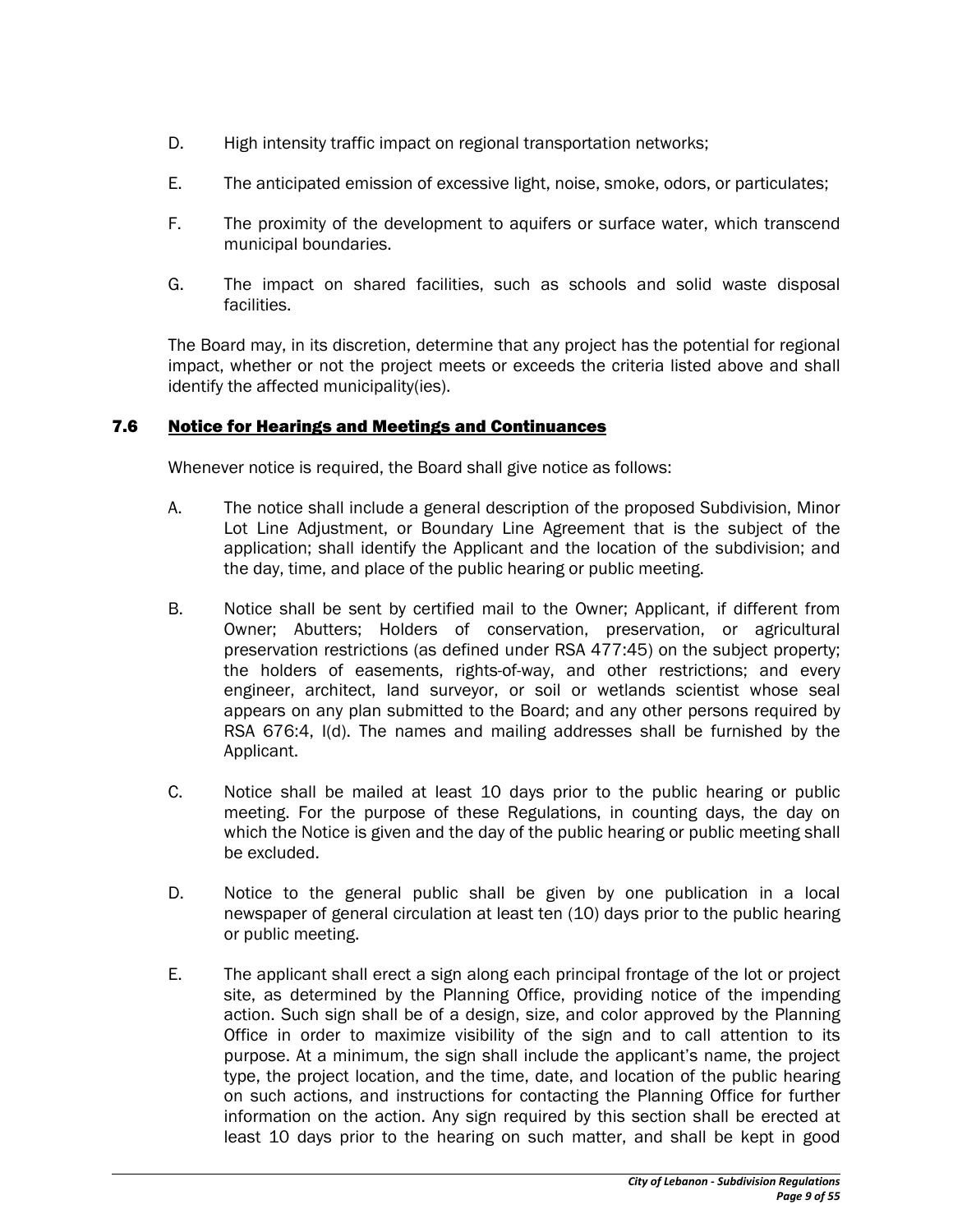repair by the applicant (as determined by the Planning Office) until the date and time of the last hearing notified by the sign. The lack of proper signage shall not be deemed to be insufficient notice of hearing unless the Board finds, based on a recommendation by the Planning Office, that the applicant has not made a good faith effort to keep the required sign(s) posted and in good repair, in which case the Board may, at its discretion, continue the hearing to a later meeting to permit time for additional notice by such reasonable means as the Board may specify.

As provided by law, any public meeting or public hearing for which Notice was required and provided may be continued without additional Notice. The Board shall announce at the prior meeting or hearing that such meeting or hearing shall be continued to a fixed day, time, and place. For a continuance, the records of the Board must contain a statement that such announcement was made and include also the day, time, and place when the continued meeting/hearing is to be held.

# 7.7 Review for Complete Application

#### A. Submission Requirements

- 1. All required application materials shall be submitted as a single inclusive package, including any appropriate waiver requests as permitted by these Regulations. Submission of a complete application package ensures that the review process by the City is as efficient and effective as possible.
- 2. Applications shall contain sufficient information to enable the City Staff and the Planning Board to evaluate the application for compliance with the Zoning Ordinance, the Planning Board's Regulations, and other applicable City Codes and for the Planning Board to make an informed decision.
- 3. All applications submitted pursuant to these Regulations shall include the following required information:
	- a. A properly completed and signed application form.
	- b. The appropriate fees as established by the Board's fee schedule, including payment of estimated engineering review fees as may be required pursuant to Section 7.7.C.1 and Section 7.7.E.1.
	- c. A written project description.
	- d. A list of the name(s) and address(es) of all persons to be notified by certified mail in accordance with RSA 676:4, I(d), including the following:
		- i. The Applicant(s);
		- ii. The Owner(s) of record of the subject property(ies);
		- iii. The Owners of abutting properties;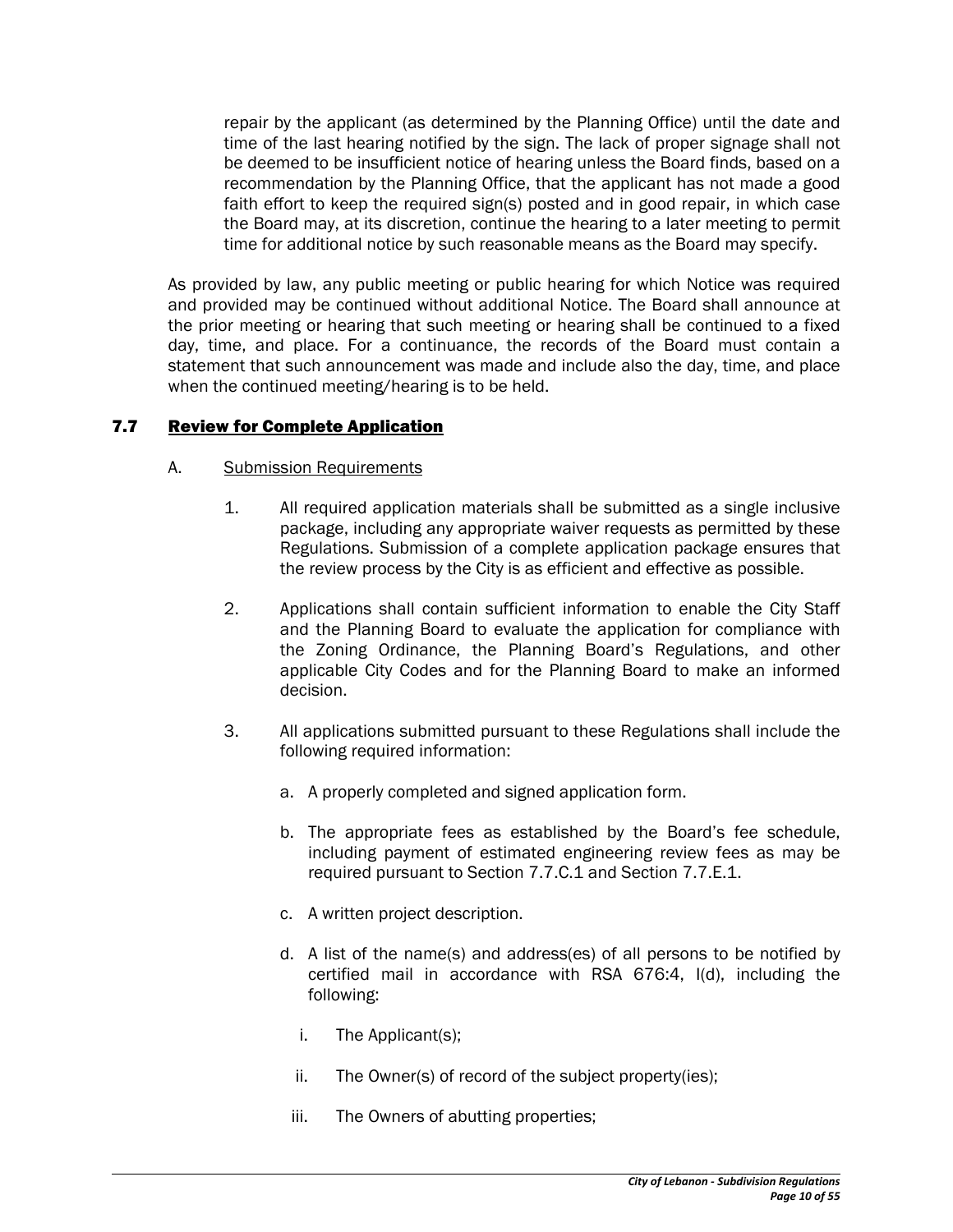- iv. Every surveyor, engineer, architect, soil scientist, or wetlands scientist whose professional seal appears on any plan or document submitted to the Board.
- v. All persons holding conservation, preservation, or agricultural preservation restrictions (as defined under RSA 477:45) on the subject property. (NOTE: When there are no such restrictions on the subject property, the Applicant shall provide a definitive statement to that effect.)
- vi. The holders of any easements, rights-of-way, or other restrictions on or over the subject property. (NOTE: When there are no such easements, rights-of-way, or other restrictions on the subject property, the Applicant shall provide a definitive statement to that effect.)
- e. In addition to the items listed above, a complete application shall address or consist of the documents and information required by these Regulations depending upon the type of application (for example, Section 8.2 for a Minor Lot Line Adjustment or Boundary Line Agreement, Section 9.5 for a Minor Subdivision, or Section 10.4 for a Major Subdivision).
- f. For submission requirements which the Applicant wishes the Board to waive, the Applicant shall provide waiver requests in accordance with Section 7.15 of these Regulations in lieu of providing the information or documents.
- g. The Applicant shall submit a completed checklist form, provided by the City, indicating that all information has been submitted and any appropriate waivers have been requested.
- B. Filing Deadline. An application for Subdivision review shall be filed with the Planning & Development Department no later than 12 Noon of the second Monday of the month (or the following business day if the office is closed) for hearing on the second Monday of the following month, on forms designated by the Planning & Development Department. The Applicant shall pay, in advance, all applicable fees, including the costs of notice to abutters. Failure to pay such fees, including failure to pay any escrow for estimated engineering review fees as may be required pursuant to Section 7.7.C.1 and Section 7.7.E.1, shall render the application incomplete.

The purpose of the above filing deadline is to provide adequate time for City review under Paragraphs C and D below. Submission of any altered, additional, or substitute application materials required by these Regulations, subsequent to the filing deadline set forth in this paragraph, other than as directed by City Staff, shall cause the application to be deemed untimely filed, and such application shall not be heard until a subsequent month.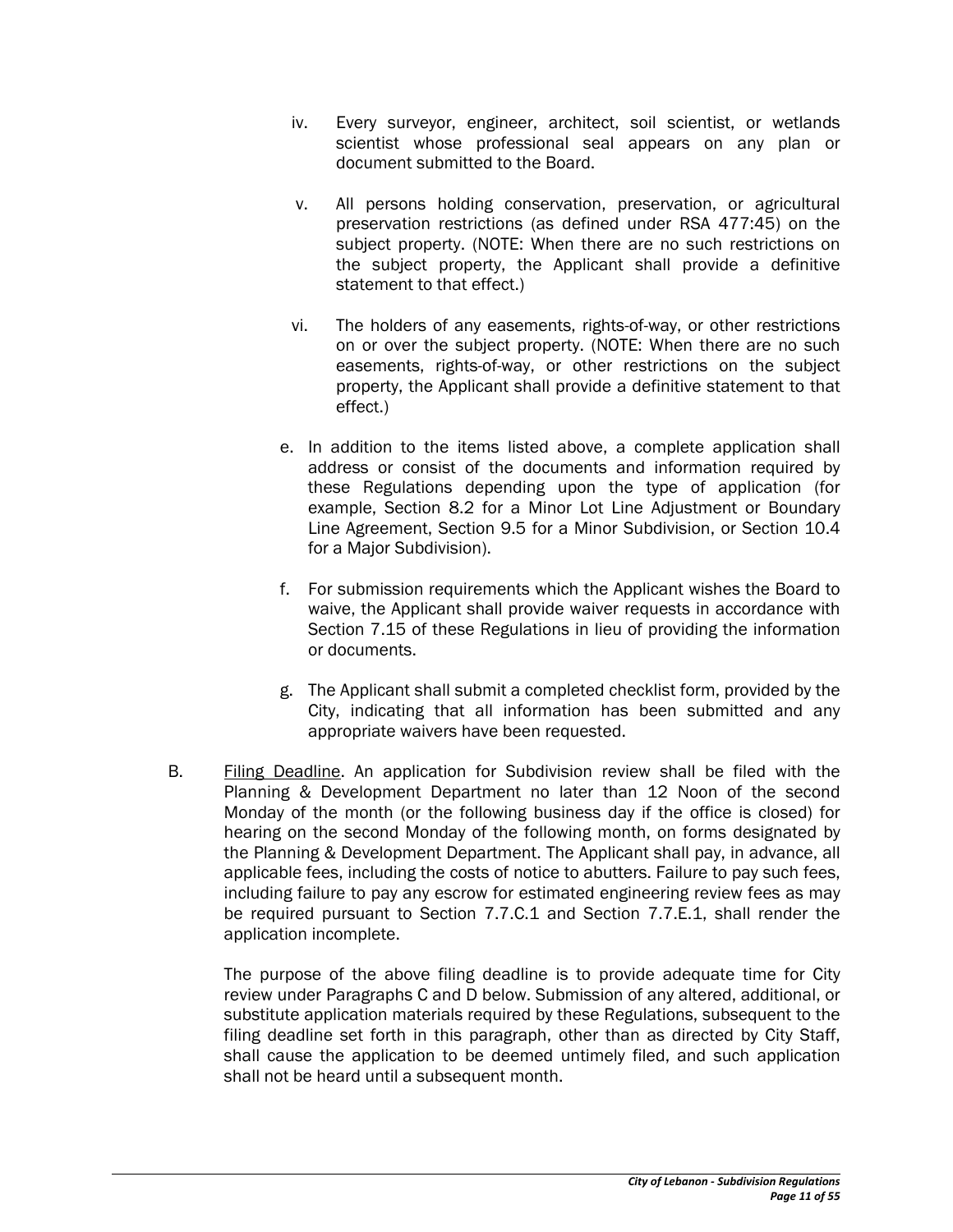## C. Review by City Staff

- 1. Other Department Review. Upon submission of an application, the Planning and Development Department shall forward the application to the Building Inspector, Fire Department, Police Department, Department of Public Works, and any other Department or staff person as may be determined by the Planning and Development Director, for review and comment.
- 2. Engineering Review Determination. Upon submission of an application, the Planning Director shall determine whether the application requires engineering review. Upon such determination, the Planning and Development Department shall forward the application to the Reviewing Engineer. As soon as possible thereafter, the Reviewing Engineer shall provide the Planning & Development with a cost estimate of the Reviewing Engineer's services. The Planning & Development Department shall then provide the cost estimate to the applicant.

## 3. Initial Completeness Determination

- a. The Planning & Development Department shall review the application for completeness pursuant to the requirements of Section 7.7.A, and Section 5.1. If the Planning & Development Department finds that the application is complete, or lacks only those items or documents for which waiver requests have been submitted, then the Planning & Development Department shall make a preliminary determination of whether the waiver requests meet the standards of Section 7.15 of these Regulations, and if so, shall recommend to the Board acceptance of the application for review.
- b. If the Planning & Development Department finds that the application is not complete or that one or more of the waiver requests do not meet the standards of Section 7.15, the Planning & Development Department shall so advise the Applicant, who can elect to complete the missing submission requirements. Missing submission requirements, including any necessary waiver requests, shall be delivered to the Planning & Development Department by close of business on the fourth Monday of the month (or the following business day if the office is closed) for submission to the Board the following month. Submission of additional or revised materials by this date is necessary to ensure that the Planning & Development Department has adequate time to review application materials and to prepare a staff report, as needed, for each application listed on the Board's agenda.
- c. If the Applicant elects not to complete the missing requirements or fails to deliver all missing submission requirements prior to the deadline as described above, or, if applicable, fails to pay engineering review fees, the Planning & Development Department shall recommend that the Board deem the application incomplete. Prior to acting on the recommendation, the Board shall give the Applicant a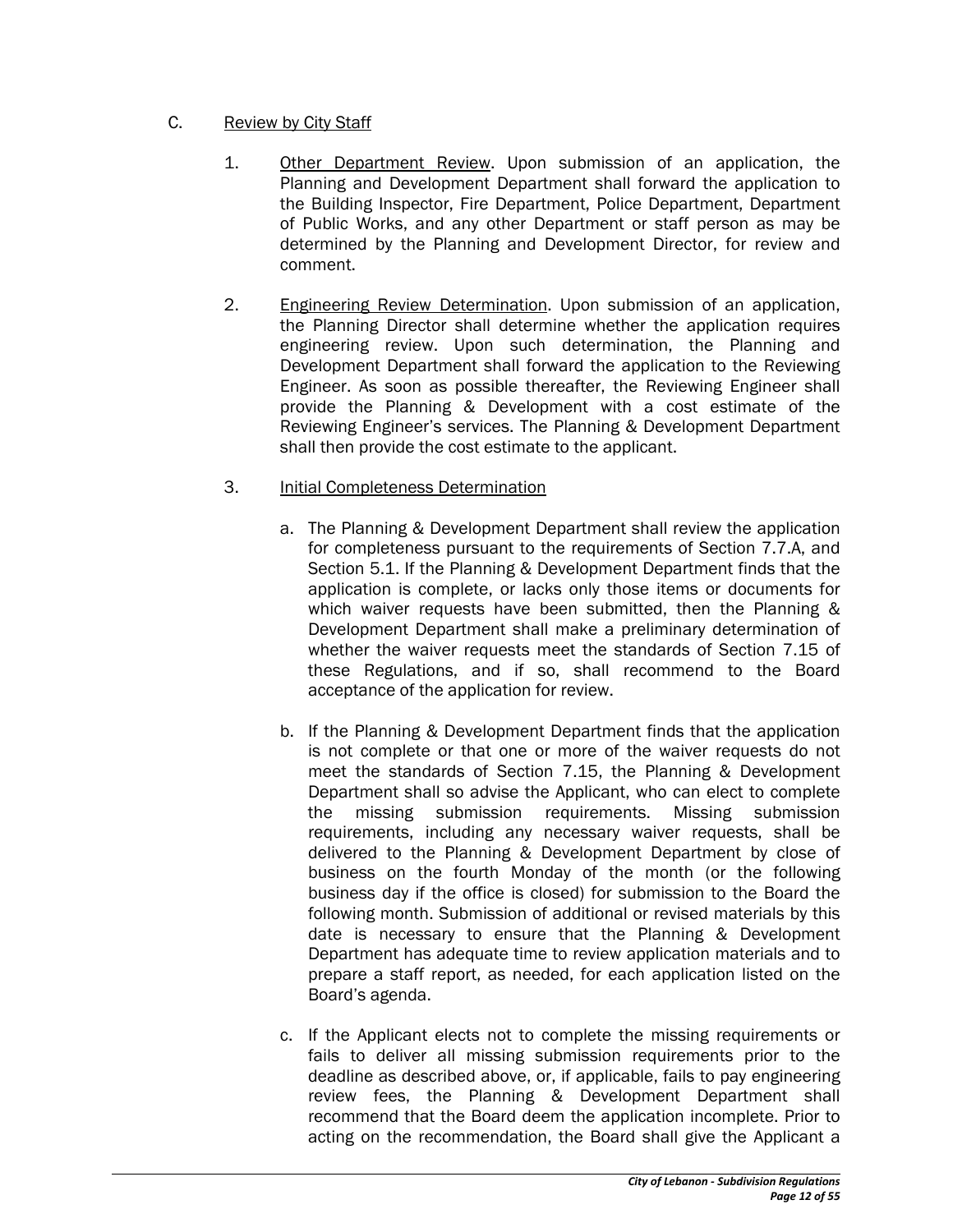reasonable opportunity to be heard on the limited issue of completeness.

D. Review by the Planning Board

The Board shall, at its next regular meeting or within 30 days following receipt of an application, determine if the submitted application is complete according to its Regulations and shall vote upon its acceptance. Only applications accepted by the Board as sufficiently complete to invoke jurisdiction shall be reviewed at a public hearing. Applications requiring engineering review will normally be heard at the next regular meeting of the Planning Board following the Board's finding of completeness and acceptance of jurisdiction.

When an application is submitted to the Board for acceptance as a completed application sufficient to invoke jurisdiction, public notice shall be sent in accordance with Section 7.6 of these Regulations. The notice may provide that, in the event that the application is accepted as complete, the public hearing on the application may commence at the same meeting. In the event that the Board deems the application incomplete, the public hearing for the application shall be cancelled.

- E. Fees
	- 1. Engineering Review Fees
		- a. The applicant shall be responsible for the cost of all engineering services utilized by the Planning Board in its review of the application.
		- b. Except as set forth in subsection c, the applicant shall provide payment of the estimated engineering reviewing fees in advance, which shall be held in escrow by the City of Lebanon. The Reviewing Engineer's review of the application shall commence upon confirmation by the Planning & Development Department that payment has been received. The escrow account shall be reviewed periodically to assure that sufficient funds are available to cover all review costs, and the applicant shall provide additional escrow as needed.
		- c. For smaller projects as determined by the Planning & Development Department in consultation with the Director of the Department of Public Works, the Reviewing Engineer's fees may be billed to the applicant.
		- d. If an application is approved and the Reviewing Engineer's fees remain unpaid at the time of approval, payment of the Reviewing Engineer's fees shall be made a condition of approval.
	- 2. Additional Fees for Special Investigative Studies and Expenses. The Board shall have the right to require that the Applicant pay necessary and reasonable fees, in addition to the fees described in Section 7.2 above, sufficient to cover the City's expenses for the costs of special investigative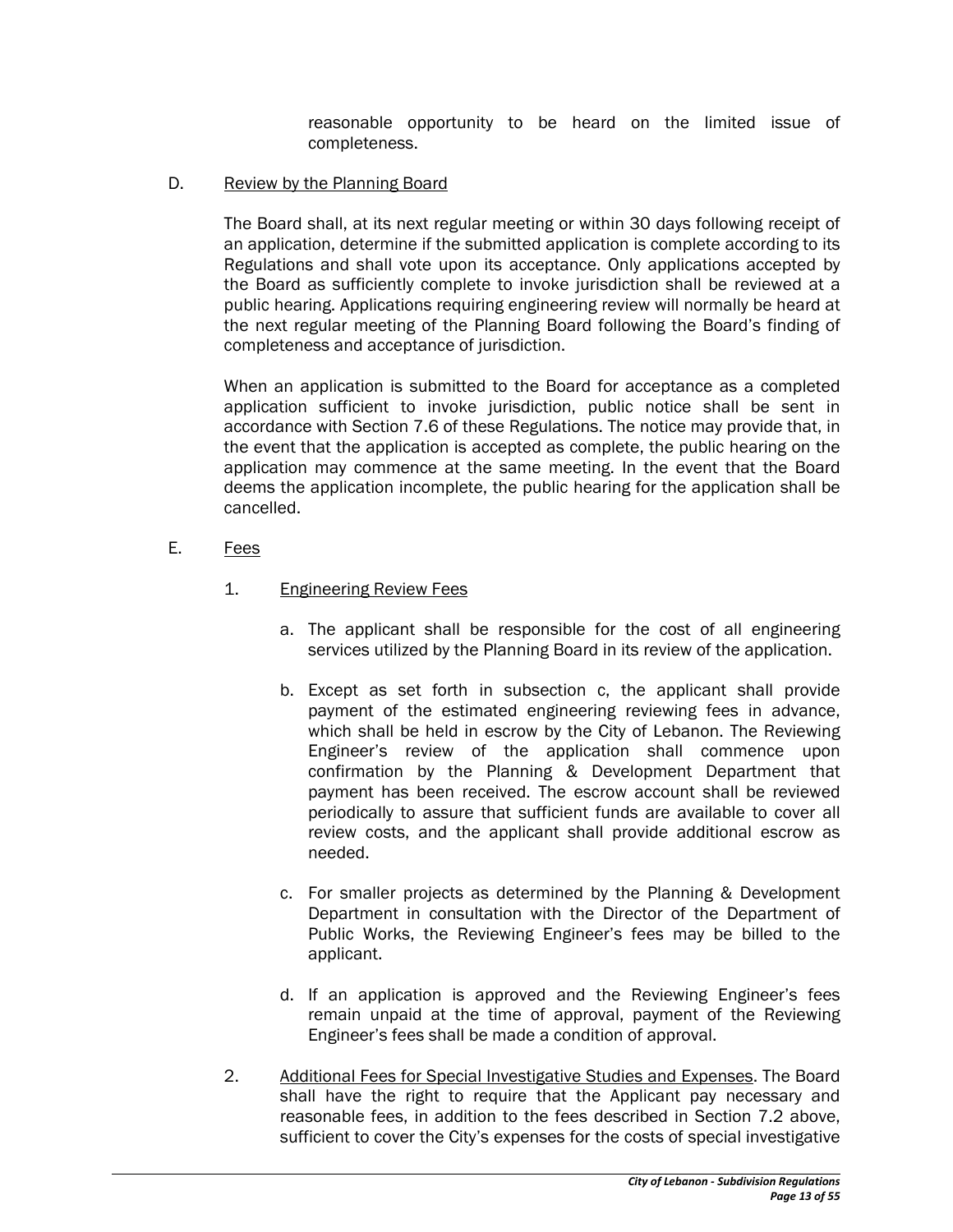studies, review of documents, extraordinary or unusual legal expenses, and other matters that may be required by particular applications.

Before imposing such additional fees upon an Applicant, the Board shall determine what special investigative studies, review of documents, extraordinary or unusual legal expenses, or other matters are required for the application. The Board, by motion, shall determine the necessity of the additional review and shall provide the Applicant with an estimated cost for such additional review. The Board shall require the Applicant to pay the amount of estimated fees to the City in advance. Failure to pay the additional review fee shall result in disapproval of the application for lack of adequate information. If the estimate of the additional fees is less than the actual cost, then the Board shall send the Applicant a description and the reasons for the additional cost. The Applicant shall then pay the total actual costs. If the estimate of the additional fees is greater than the actual cost, the difference shall be refunded to the Applicant.

3. No plat approved by the Planning Board pursuant to these Regulations may be recorded until all fees incurred hereunder are paid in full by the applicant. In the event that it is necessary for the City to take legal action against an Applicant to collect unpaid fees, the City shall be entitled to an award of reasonable attorney's fees incurred in the collection of the unpaid amount.

#### 7.8 Action by the Board

 Upon determination by the Planning Board that a submitted final Application is complete according to the Subdivision Regulations, the Planning Board shall begin formal consideration and shall act to approve, conditionally approve, or disapprove within 65 calendar days of the date of such determination, subject to extension by request of the Board to the City Council for an extension not to exceed an additional 90 calendar days, or waiver by the Applicant, in writing, and consent to such extension as may be mutually agreeable. RSA 676:4,I(f).

Upon failure of the Board to approve, conditionally approve, or disapprove the application within the 65-day period, the City Council shall, upon request of the Applicant, immediately issue an order directing the Board to act on the application within 30 calendar days of the date of the order.

If the Board does not act on the application within that 30-day time period, then within 40 calendar days of the issuance of the order, the City Council shall certify on the Applicant's application that the plat is approved pursuant to RSA 676:4, I(c), unless within those 40 calendar days the City Council has identified, in writing, some specific subdivision regulation or zoning or other ordinance provision with which the application does not comply. The certification by the City Council pursuant to RSA 676:4,I(c) shall constitute final approval for all purposes, including filing and recording under RSA 674:37 and 676:18, and court review under RSA 677:15.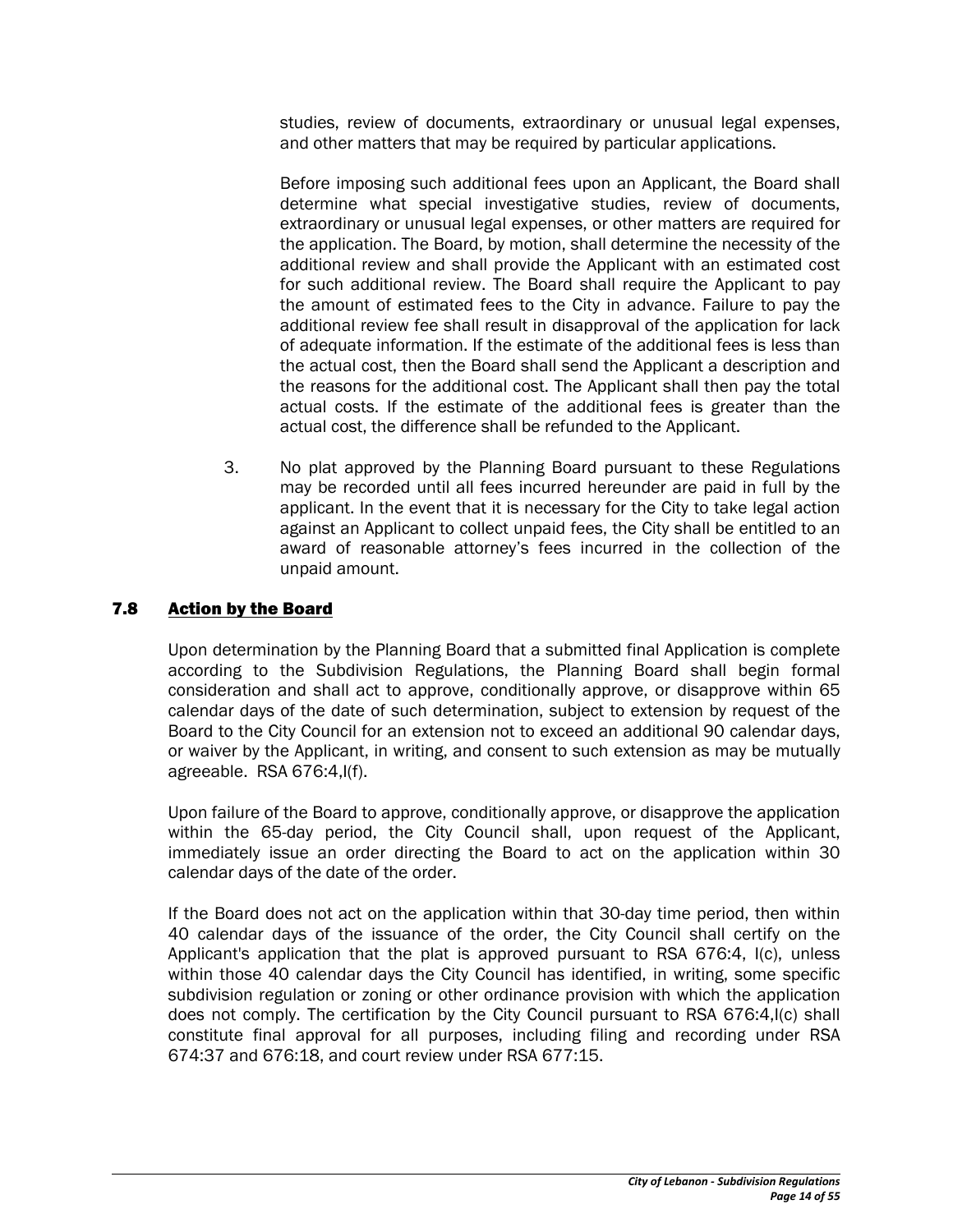## 7.9 Notice of Action on the Plat

 For the purposes of these Regulations, the date of action by the Board is equivalent to the date of the Board's vote for approval, approval with conditions, or disapproval of the Subdivision plat.

The Board shall notify the Applicant, in writing, by means of a Notice of Action, sent by certified mail, of its actions on the Plat. The Notice of Action shall be derived from the final approved minutes of the Board and shall be sent to the Applicant within 10 days of the minutes receiving final acceptance. In case of disapproval, the Board shall clearly set forth in the Notice of Action the reasons for disapproval, with specific reference to standards contained in these Regulations, which shall become part of the records of the Board.

- A. In case of approval, the Notice of Action shall set forth the following:
	- 1. A description of the approved subdivision plan, minor lot line adjustment, or boundary line agreement, indicating title, date of the plan and the last revision date, project number, and preparer of the plan;
	- 2. A description of all specific conditions required by the Board, which are in addition to the general requirements of these Regulations, and the requirement of substantial conformity with the specifications of the approved plan;
	- 3. A description of any modifications or waivers granted by the Board pursuant to Section 7.15 of these Regulations;
	- 4. A description of any requirements for off-site improvements and impact fees, as provided in Section 12.4 and 12.5;
	- 5. A description of land, if any, to be dedicated for widening existing streets and/or providing sidewalks;
	- 6. All agreements, if any, between the Applicant and the Board concerning matters not required by these Regulations, but to be performed by the Applicant;
	- 7. In the case of conditional approvals, a designation of which conditions, if any, must be met prior to the approval becoming final (conditions precedent) and whether or not a public hearing shall be required under RSA 676:4, I(i) to determine if the condition(s) have been met;
	- 8. A reminder of the time limits set forth in Section 7.12 of these Regulations, and where appropriate, any additional time parameters, such as deadlines within which particular conditions must be fulfilled, the threshold levels of work which shall constitute "Active and Substantial Development or Building" or "Substantial Completion" as set forth in Section 14.1.B of these Regulations for purposes of RSA 674:39, or a phased development timetable pursuant to Section 7.13 of these Regulations.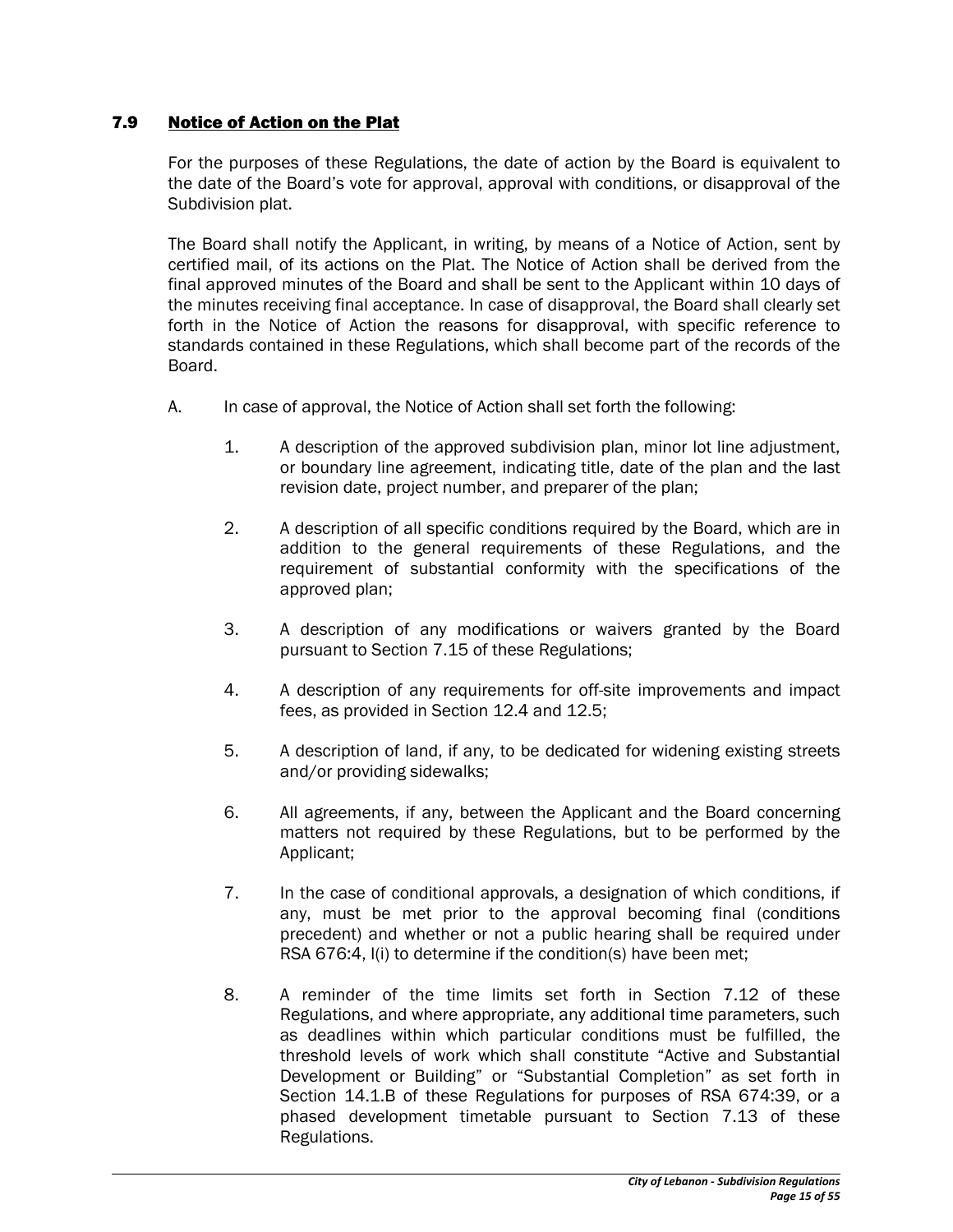- 9. Any other provisions deemed necessary by the Board.
- B. For Major Subdivisions, the Notice of Action shall, unless waived by the Board pursuant to Section 7.15 of these Regulations, include the requirement that the Applicant sign a Subdivision Agreement, prepared by the Planning Office, incorporating the terms and conditions of the Notice of Action as well as other provisions as follows:
	- 1. A requirement that all streets, regardless of whether such streets are to be dedicated and accepted by the City, shall be constructed in accordance with applicable requirements of the City.
	- 2. A requirement that all water lines and wastewater lines, regardless of whether such water and wastewater lines are to be dedicated and accepted by the City, shall be constructed in accordance with applicable requirements of the City.
	- 3. A requirement that the Applicant shall include a statement in any contract documents for the construction of required improvements that such required improvements must be built and constructed according to City requirements whether or not any or all of the improvements are intended to be transferred to the City for ownership and maintenance.
	- 4. A requirement, if applicable, that the Applicant shall pay to the City an amount equal to the reasonable cost of inspection of the required improvements.
	- 5. A statement that, in the event any or all of the improvements are to be transferred to the City for ownership and maintenance, that the Applicant, shall be responsible for repairing all latent defects for a period of eight (8) years from the date of Substantial Completion as set forth in RSA 508:4-b. In the event that the Applicant conveys or transfers the project, the subsequent owner(s) shall be responsible for the obligations of the Applicant for the remainder of the eight (8) year period, regardless of whether or not such obligation is expressly assumed.

# 7.10 Performance Security Agreement

 In lieu of the completion of the improvements required by the Planning Board, in order to enable the recording of the Final Plat prior to completion of such improvements, the Board shall accept a Performance Security Agreement providing for and securing to the City the completion of the actual construction and installation of all such required improvements and utilities. The Performance Security Agreement shall be in an amount and form approved by the City and in conformity with the requirements of RSA 674:36, III and Section 14.6 of these Regulations. The Applicant shall be liable for the entire actual cost of constructing and installing all improvements required by the Board regardless of the amount of the Performance Security Agreement. The Applicant may request a public hearing before the Board, with notice as provided in Section 7.6 of these Regulations to be paid for by the Applicant, regarding any issue relating to the form and adequacy of the security.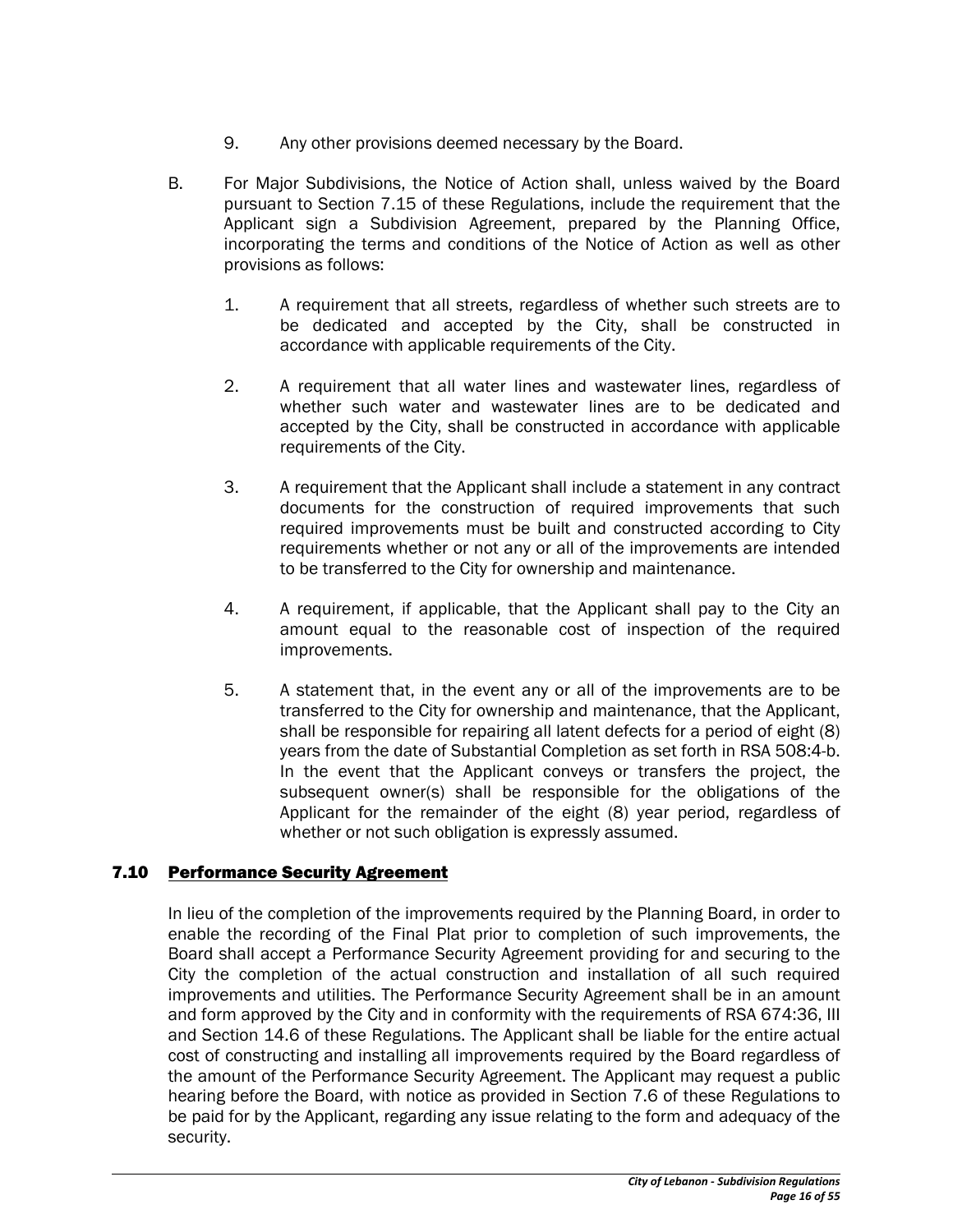# 7.11 Recording of Final Plat

 When the required improvements have been completed in accordance with the Notice of Action, or upon acceptance of security for the construction and installation of such required improvements (see Section 14), the Applicant shall present the Final Plat for signature by the Chairperson of the Planning Board and recording in the Grafton County Registry of Deeds.

The Applicant shall submit to the Board two (2) mylar copies of the approved Final Plat. Sheet sizes shall be in accordance with the requirements of the Grafton County Registry of Deeds. Space shall be reserved on the Plat for endorsement by the Chairperson or other person designated by the Board. The Final Plat shall contain the following statement:

"The Subdivision Regulations of the City of Lebanon and the Notice of Action are a part of the Plat, and approval of this Plat requires the completion of all the requirements of the Notice of Action and said Subdivision Regulations excepting only any modification or waiver set forth in the Notice of Action."

The Planning Office shall cause one copy of the Final Plat and the Notice of Action to be recorded in the Grafton County Registry of Deeds with all necessary recording fees to be paid by the Applicant. The Planning Office shall deliver the second copy to the City Assessing Department for its records. All graphic material and presentations shall be on that surface of the mylar Plat which is suitable for writing. The act of recording an approved subdivision Plat shall not in itself constitute acceptance by the City of any street, utility, or easement shown thereon.

# 7.12 Time to Record Plat and Extensions

- A. No sale or transfer of any lots, plats, sites, or other divisions of land within the subdivision may be entered into until the approved subdivision Plat has been recorded in the Grafton County Registry of Deeds.
- B. The Board's approval of a Final Plat shall be considered void unless all conditions precedent have been met, and the Plat has been recorded in the Registry of Deeds, within two (2) years from the date of the Notice of Action; however the Planning Board, for good cause, may specify in the original Notice of Action some alternative time limit for recording. The voiding of an approval under this paragraph shall terminate the vesting of the application against changes in regulations, as set forth in RSA 676:12, VI and RSA 674:39.
- C. Notwithstanding paragraph B above, the Board may grant an extension of up to two (2) additional years beyond the original expiration date. A request for such an extension must be submitted by the Applicant to the Planning Office prior to such expiration date, and requests for extension of the subdivision approval received after the expiration date will not be considered by the Board. An extension may be granted only after a public hearing with notice as provided in Section 7.6.
- D. In determining whether to grant such an extension, the Board shall consider the totality of the circumstances, including the extent and complexity of the conditions precedent, the extent of the progress made by the Applicant toward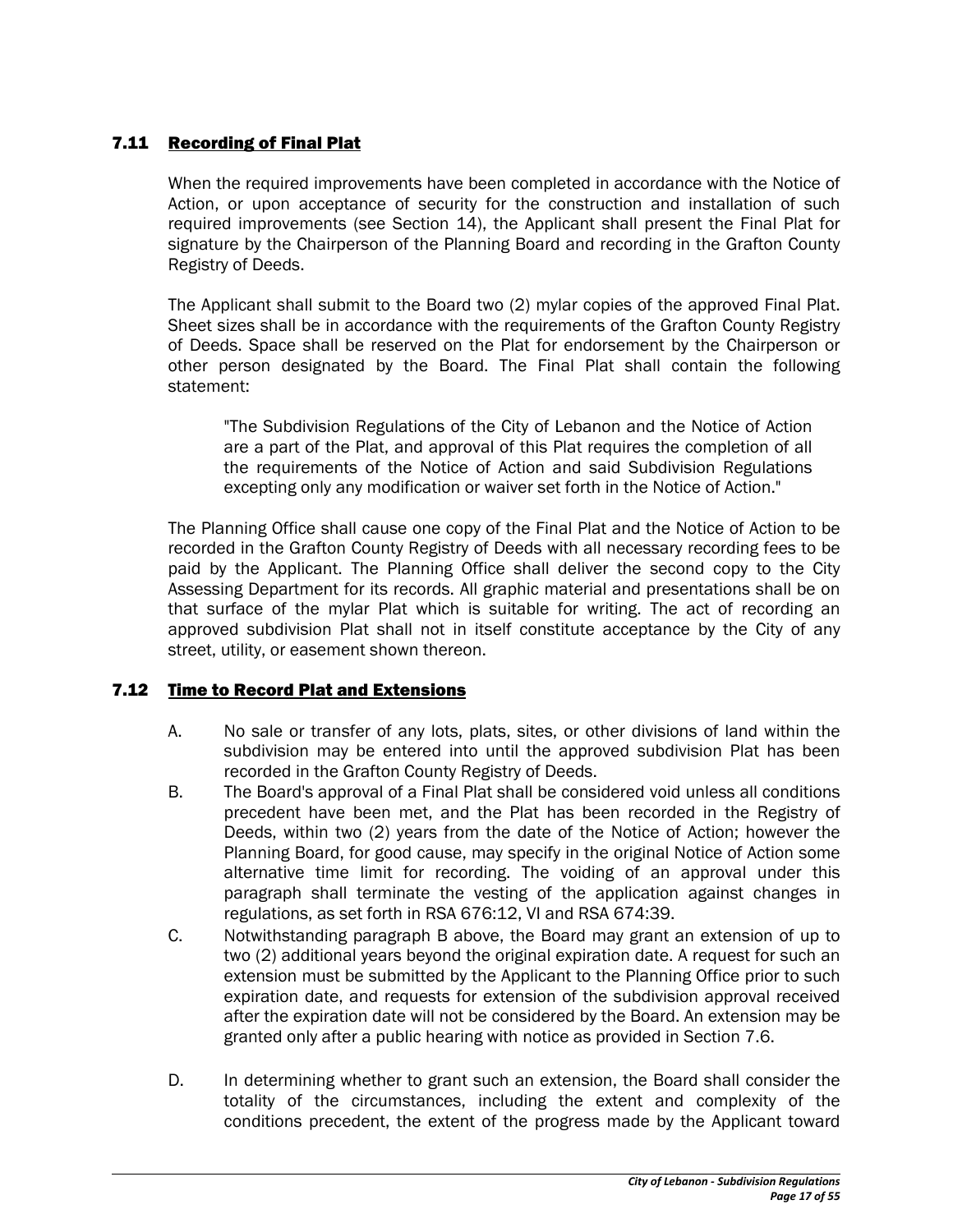satisfying the conditions-precedent and/or starting construction, and whether the need for more time is attributable to unusual circumstances beyond the control of the Applicant, rather than to the Applicant's neglect or failure to proceed with reasonable promptness. The Board shall indicate in its minutes the reason(s) for its decision on an extension request under this Section. The Board shall grant no more than one extension for any Subdivision, unless it determines, based on legal advice, that such extension is required in order to prevent a violation of constitutional rights.

E. For applications subject to both Site Plan and Subdivision review, expiration of Board approvals shall occur as set forth in these Subdivision Regulations. For approved phased developments, the deadlines for each phase, as stated in the approved phasing schedule, shall be substituted for the two-year limitation period set forth above. Any request for an extension of time for a particular phase, as described in Section 7.13 of these Regulations, shall only apply to the particular phase, and such extension shall not automatically apply to any later phases of the development.

# 7.13 Phased Development

The Board may require, or an Applicant may request permission for, construction of the proposed subdivision in phases. If the Board requires or permits phased development, the review and approval procedure shall be as follows:

- A. For purposes of these Regulations, "phased development" shall mean a project which is approved to be constructed in phases over a total period of time which may be in excess of the time limits set forth in Section 7.12 and 14.6 of these Regulations or those in RSA 674:39. Phased development may also include a project for which the Planning Board has imposed a phasing requirement pursuant to Sections 501.1(D) or 502.2(D) of the Zoning Ordinance, or otherwise, in order to mitigate the impact of a development on community facilities, services, or utilities.
- B. If the Board requires or permits phased development, the development shall be reviewed and approved as a whole under these Regulations, and shall be treated as a whole for purposes of applying all development review standards, criteria and submission requirements.
- C. The Applicant shall submit with the application a proposed phasing schedule, which, if approved by the Board, shall be included as part of any approval. The phasing schedule shall include the following information for each phase:
	- 1. A specification of all improvements, on-site or off-site, to be installed as part of that phase;
	- 2. A deadline for the posting of any required security for that phase;
	- 3. A deadline for the completion of such improvements subsequent to the posting of such security, and;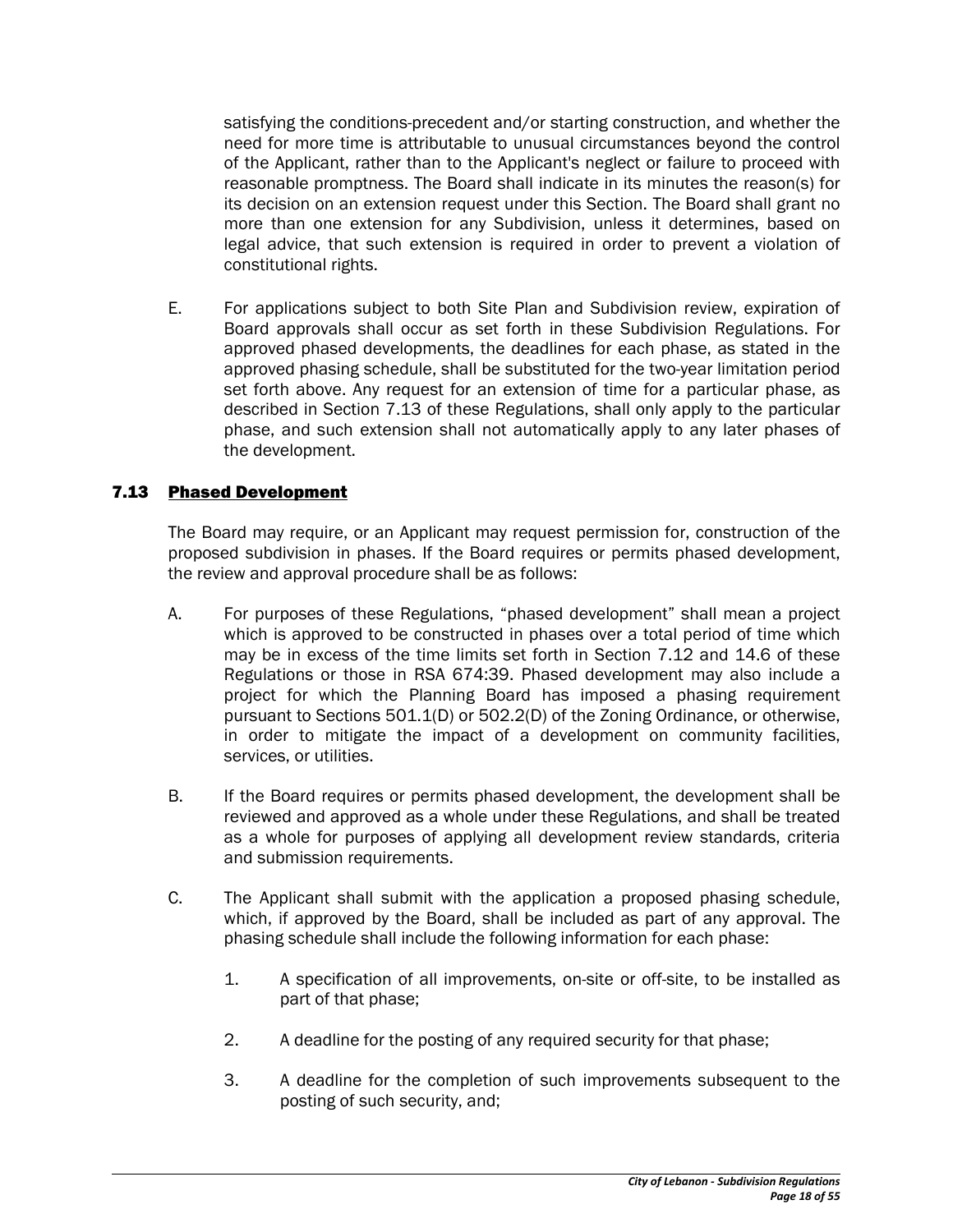4. A date by which the Final Plat for that phase must be recorded to prevent the approval for that phase from being considered void pursuant to Section 7.12 of these Regulations.

The phasing schedule may also specify threshold levels of work and time lines which must be completed, in order for the project, as a whole, or particular phase(s) of the project, to be considered "vested" pursuant to RSA 674:39, and the New Hampshire common law of vested rights.

The approval for a particular phase shall not be considered "final" under RSA 676:4,I(i), nor shall any plan of that phase be recorded in the Grafton County Registry of Deeds, until the security for the improvements which are part of that phase has been properly posted with the City or until such required improvements have been completed, inspected, and approved by the City.

- D. In determining whether to grant an applicant's request for phased development, or to approve a proposed phasing schedule, the Board may consider the totality of the circumstances, including but not limited to the following factors:
	- 1. The extent to which review of the development in its totality is logical and reasonable due to the degree to which the proposed phases are wellintegrated, both as to their use and development scheme, and as to common infrastructure and other improvements, by contrast with a series of superficially-related projects which could just as effectively be reviewed individually;
	- 2. The degree to which the integration of the phases, as described above, would make private investment in such improvements unlikely without the predictability of a phased approval.
	- 3. The extent to which phasing will benefit the City by mitigating and making more predictable the impacts of the complete development upon community facilities, services, utilities and other City goals as set forth in the Master Plan.
	- 4. The extent to which the proposed phasing schedule represents a realistic timeline for active and substantial development progressing at a steady pace, in light of the type and complexity of the project as a whole, rather than an attempt to maintain "vesting" during significant periods of nondevelopment;
	- 5. The total length of time proposed, and the degree of unpredictability or Board uncertainty involved, with respect to whether a later phase or phases will continue to meet current regulations at the time of construction, and in light of potential changed conditions which might occur in the meantime within the neighborhood or the City as a whole.
- E. Prior to recording the Final Plat for each later phase, the applicant shall submit to the Planning Director a copy of the Final Plat. The Planning Director shall then determine whether the development is in accordance with the approved phasing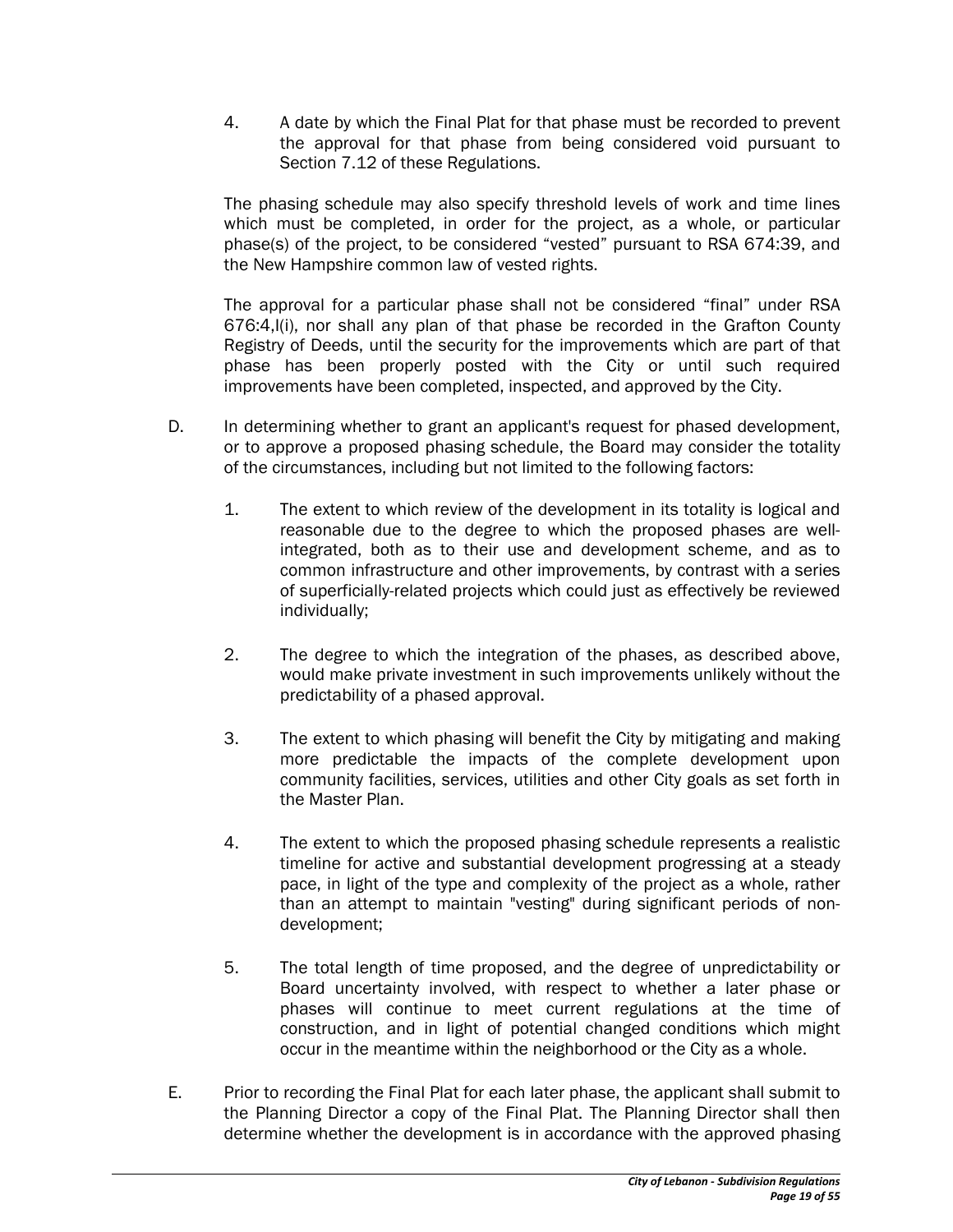schedule, and whether required security for that phase has been provided to the City.

If the development is proceeding in accordance with the approved phasing schedule, the later phase(s) shall be presumed to be "vested" against changes in City land use ordinances and regulations, except as otherwise specified by the Board as part of its approval. However, the Planning Director may determine that, due to specific circumstances, including but not limited to non-compliance with applicable regulations or conditions of approval, a later phase or phases should not be considered "vested" under RSA 674:39 or the New Hampshire common law of vested rights. In such a case, the Planning Director may forward to the Planning Board a recommendation to initiate proceedings, using the procedures of RSA 676:4-a as applicable, to revoke approval of a phase or phases.

F. If the applicant anticipates being unable to meet any time deadline(s) set forth in the approved phasing schedule with respect to any phase, he or she may apply to the Planning Board for an extension of up to two (2) years for the particular phase, pursuant to Section 7.12 of these Regulations. The request for an extension shall be submitted to the Planning Office prior to the expiration of the deadline(s) involved.

If the applicant fails to meet any such deadline, or extension thereof, then the approval of that phase and any subsequent phases shall be considered void, and such phase(s) shall no longer be presumed "vested." However, the applicant may resubmit the application for such phase(s) to the Board for further review and reapproval in light of changes in ordinances, regulations, or other material circumstances which have occurred in the City of Lebanon since the original approval.

# 7.14 Permission to Visit Property

- A. For the City to effectively and efficiently review development applications, City Staff and members of the Planning Board must have the ability to enter a property that is the subject of an application.
- B. Submission of an application for Minor Subdivision or Design Review or Final Plat Review of a Major Subdivision shall be deemed as the granting of permission for City Staff, Lebanon Planning Board members, and others attending the public hearings, to enter onto the property for purposes of review, during orderly visits, subject to reasonable notice. It shall be assumed that this permission is extended until the Board has acted to formally approve or disapprove an application. If for any reason an Applicant wishes to place some limitation upon such access, the Applicant shall so inform the Planning Office at the time of submission of the development application.
- C. The property owner retains all rights to withdraw permission to enter onto the property at any time. However, such a withdrawal of permission prior to the completion of the Subdivision Review process may result in the Board's disapproval of the application for lack of sufficient information.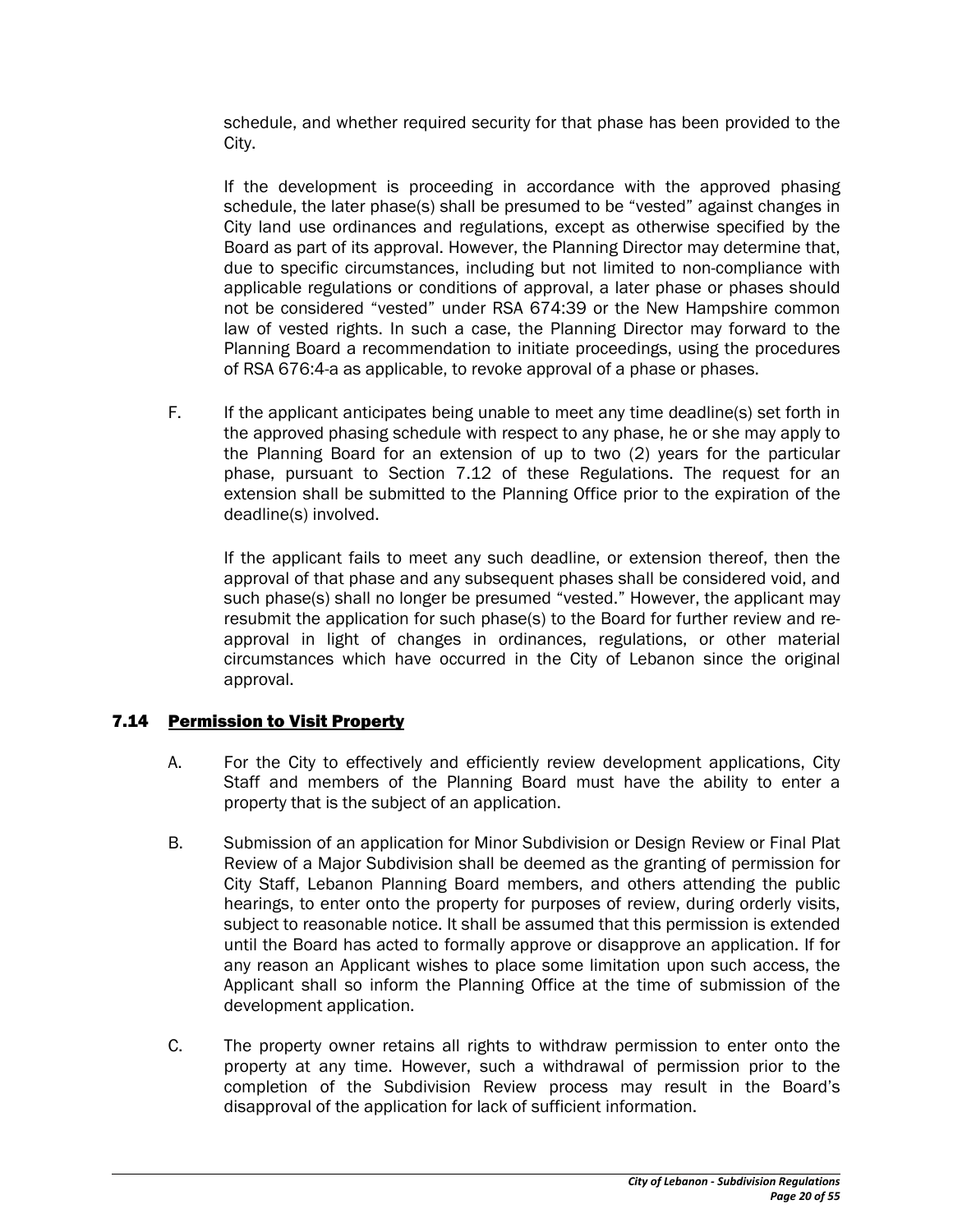## 7.15 Waiver of Regulations

Upon written request from the Applicant, the Planning Board may, at its discretion, waive or modify any part of these Regulations, other than those regulations required by State law. The basis for any such waiver or modification granted by the Board shall be recorded in the minutes of the Board. The Board may only grant a waiver or modification of these Regulations if the Board finds, by majority vote, that:

- A. Strict conformity would pose an unnecessary hardship to the Applicant and waiver would not be contrary to the spirit and intent of the regulations; or
- B. Specific circumstances relative to the subdivision, or conditions of the land in such subdivision, indicate that the waiver will properly carry out the spirit and intent of the regulations.

All written requests for waiver or modifications of these Regulations shall address items A and/or B above, depending on which criteria are being relied upon to justify the request.

For waivers from a submission requirement, when the Planning Board accepts an application as sufficiently complete to invoke jurisdiction and commence review pursuant to Section 7.7 of these Regulations, it makes a tentative finding that the above criteria have been met. If, during the course of its review, the Planning Board determines that the waived information is necessary to complete its review, then the Applicant shall provide that information.

#### SECTION 8 – MINOR LOT LINE ADJUSTMENTS OR BOUNDARY LINE AGREEMENTS

#### 8.1 Procedure for Review

The following procedure shall apply to applications for Minor Lot Line Adjustments or Boundary Line Agreements, which do not create buildable lots. Unless otherwise ordered by the Board, an application for Minor Lot Line Adjustments or Boundary Line Agreements, which do not create buildable lots, shall be considered and acted upon at a public meeting without a public hearing.

- A. Notice shall be provided in accordance with Section 7.6 of these Regulations.
- B. The Board shall review the application and determine if the proposal is a Minor Lot Line Adjustment or Boundary Line Agreement.
- C. Any abutter or holder of conservation, preservation, or agricultural preservation restrictions may be heard on the application upon request at the public meeting when the matter is discussed by the Board. If deemed necessary, the Board may continue its consideration to another date and time to allow further abutter participation.
- D. Upon approval of the application, the Applicant shall provide two (2) mylar copies of the Final Plat to the Board for recording in accordance with Section 7.11 of these Regulations.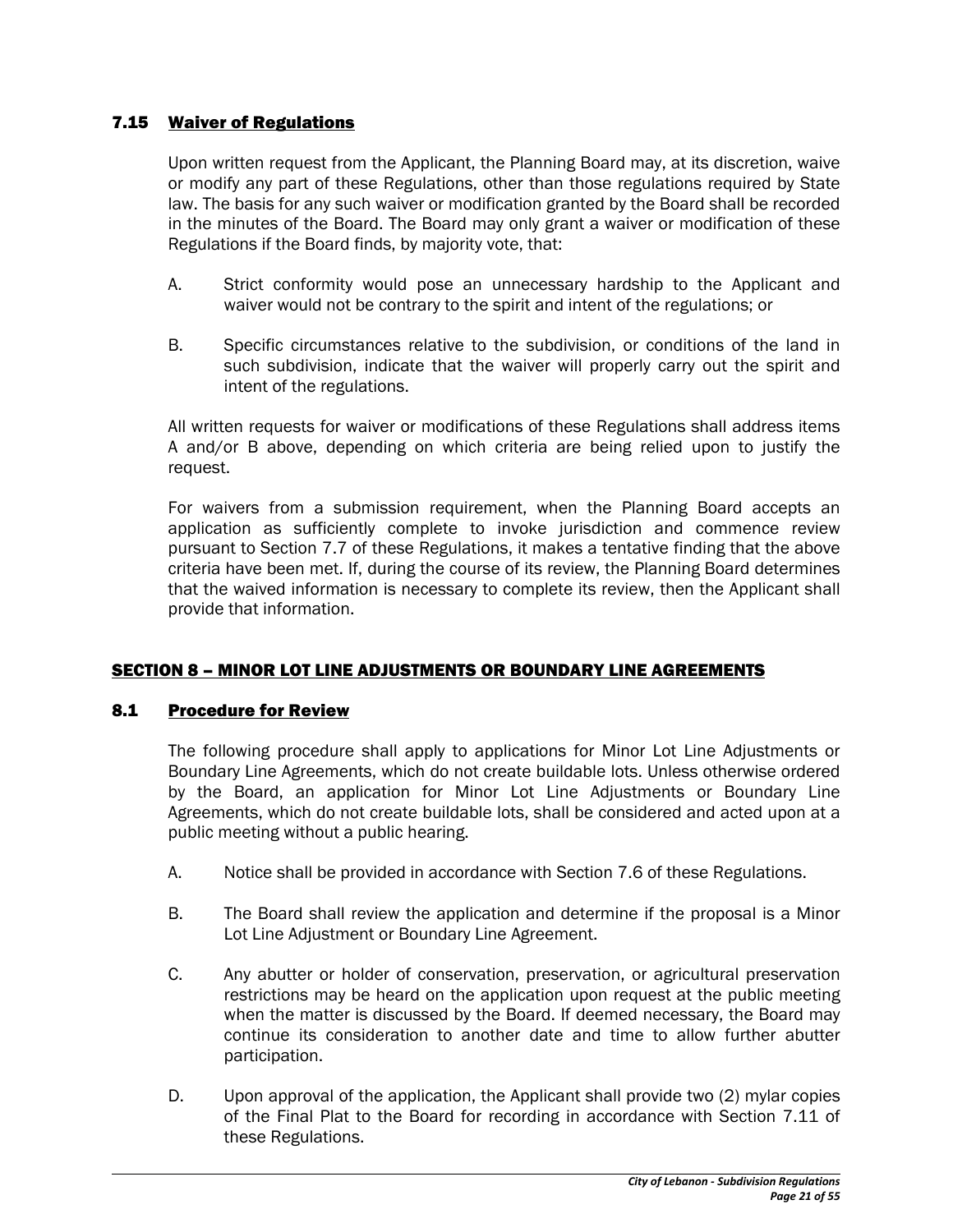# 8.2 Submission Requirements

A complete application for Minor Lot Line Adjustment or Boundary Line Agreement approval shall include those items listed in Section 7.7 of these Regulations as well as the following:

- A. Paper copies of the proposed plat (the number to be determined by the Planning Office on an as-needed basis). Plans shall be submitted on sheets no larger than 24" x 36" and shall include the following information:
	- 1. The name of the City and County in which the subdivision is located, a Locus map, north point, scale, date of the plat, and the date and description of any revisions.

NOTE: The date on the plat at the time of the initial submission to the City for application review shall be included on all subsequent submissions to the City. Any subsequent change to the plat shall include a revision date and description of the revision.

- 2. The names and mailing addresses of the Applicant(s); the Owner(s) of record of the subject properties; the Owners of abutting properties, including tax map and lot number references; and the Holders of any easements, rights-of-way, or other restrictions, based on the current records of the City Assessor available at City Hall, not more than 5 days before the filing of the application.
- 3. The name and business address of the surveyor, including license number and seal, and of every engineer, architect, soil scientist, or wetlands scientist whose professional seal appears on any plan or document submitted to the Board.
- 4. The zoning district(s) in which the subject lots are located, including district boundaries if in more than one district.
- 5. The location of all existing structures on the subject lots.
- 6. A site location map showing the original boundaries of the subject lots and adjacent lots.
- 7. The new surveyed property line(s) as a result of the Minor Lot Line Adjustment or Boundary Line Agreement, including bearings and distances, as determined by an actual field survey certified by a licensed land surveyor and bearing the date of the completion of the survey. All dimensions shall be shown in feet and decimals thereof. The areas of the altered lots shall be shown in square feet and acres. Surveys shall utilize the NH State Plane Coordinate system, unless prior approval to use an alternate coordinate system is granted by the Planning Office.
- 8. The plat shall be titled to include the names of the owners of all lots altered by the Minor Lot Line Adjustment or Boundary Line Agreement.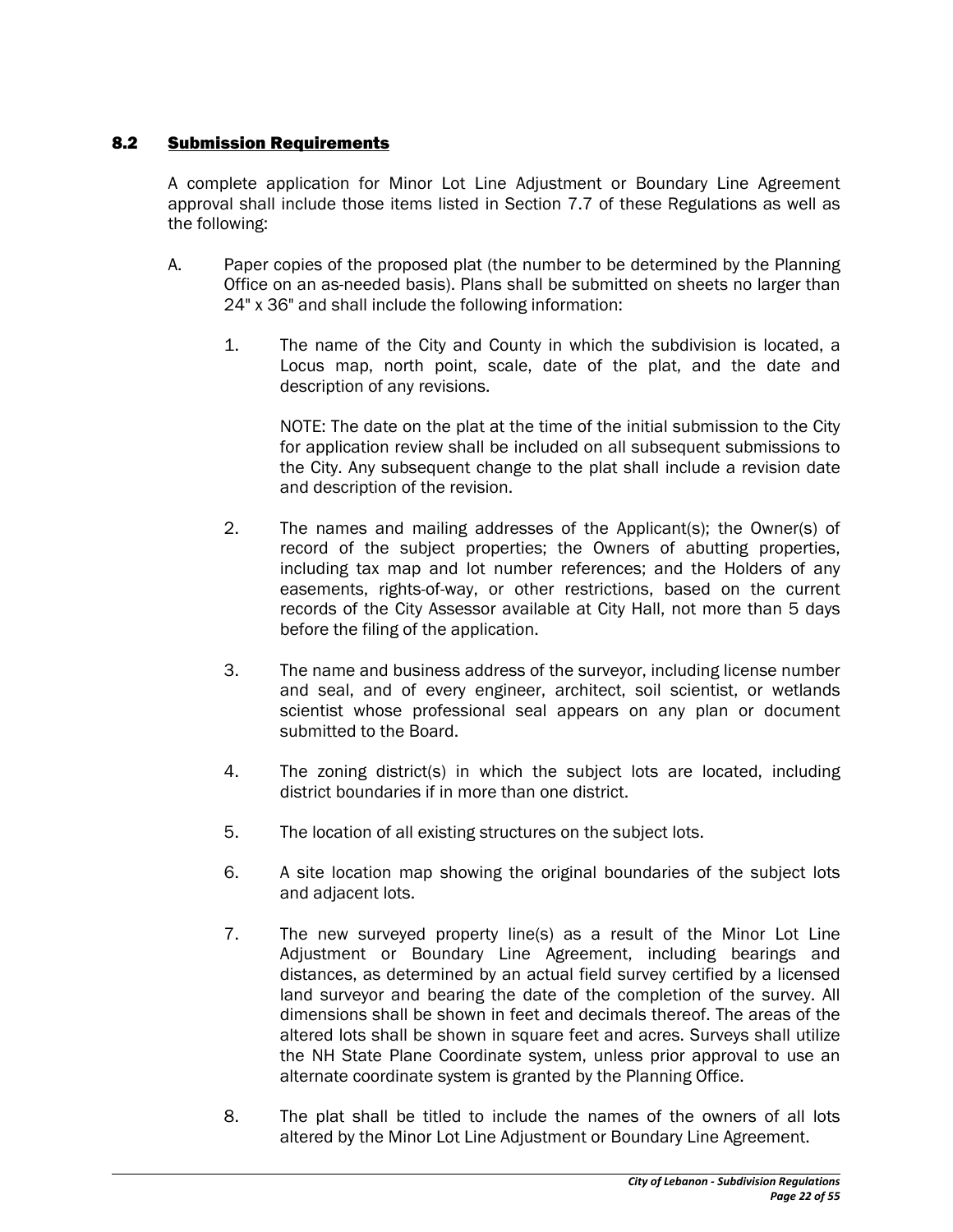9. A statement shall be placed on the plat as follows:

"This plan shows Minor Lot Line Adjustments / Boundary Line Agreements and does not require the approval of the Lebanon Planning Board as a subdivision."

- B. A digital copy of the plat (.PDF format) shall be provided depicting the information required under Paragraph A above.
- C. Any request(s) for waiver(s) or modification(s) pursuant to Section 7.15 of these Regulations.

## SECTION 9 – MINOR SUBDIVISION

#### 9.1 Procedure for Review

The Minor Subdivision process requires the submission and review of a complete application as set forth in Sections 7.7 and 9.5 of these Regulations. Review of the Minor Subdivision shall follow the applicable procedures set forth in Section 7 of these Regulations.

#### 9.2 Expansion of Procedures

If, in the judgment of the Board, the subdivision, as presented, requires more extensive review in order to assure the consistency of the development with the spirit and intent of these regulations, or in order to more fully review and evaluate a particular type of potential impact within the scope of these Regulations, then the Board shall require the subdivision to be reviewed as a Major Subdivision.

#### 9.3 Standards

All Minor Subdivisions shall conform to the applicable standards set forth in Sections 12 and 13 of these Regulations. In addition, the Minor Subdivision shall not adversely affect any lot or lots which may be subject to future subdivision, nor any adjoining property.

#### 9.4 Restriction on Further Subdivision

The following statement shall be placed on the Minor Subdivision plat:

"A parcel of land which has been reviewed and approved as part of a minor subdivision shall not be eligible for further subdivision under the Minor Subdivision procedures for a period of three (3) years from the date of the minor subdivision approval."

#### 9.5 Submission Requirements

A complete application for Minor Subdivision approval shall include the items listed in Section 7.7 of these Regulations as well as the following: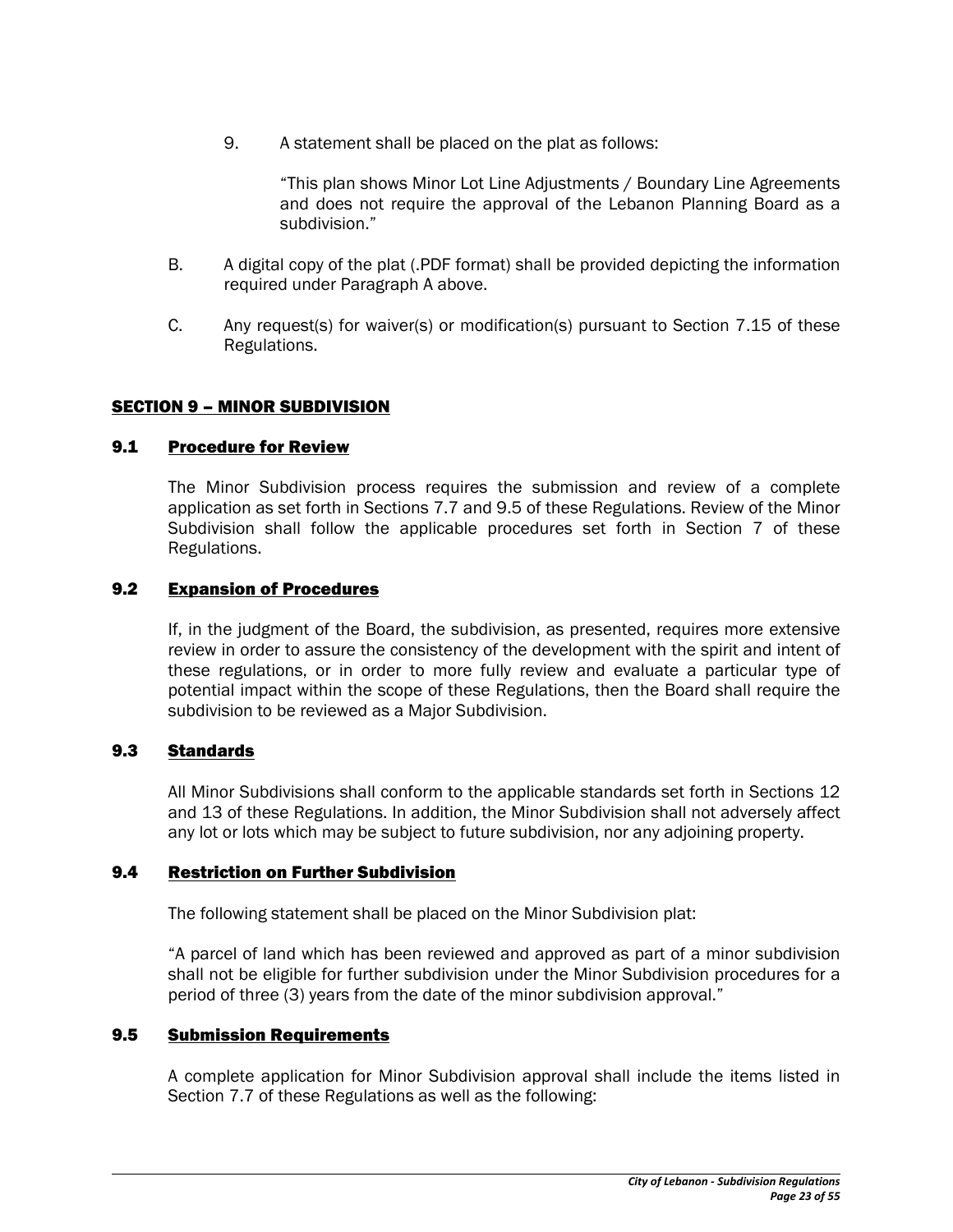A. Paper copies of the proposed plat (the number to be determined by the Planning Office on an as-needed basis.) Plans shall be submitted on sheets no larger than 24" x 36". Plan sets with multiple pages shall include sheets of uniform size and be bound on the left edge. When more than three (3) sheets are required, an additional cover sheet of the same size shall be attached including a table of contents. The scale of the plans shall be appropriate to the size of the overall development. All lettering shall be of a size and type that is legible.

Minor Subdivision plans shall include the following information:

1. The name of the City and County in which the subdivision is located, a Locus map, north point, scale, date of the plat, and the date and description of any revisions. If a cover sheet is provided, the date of the plat and the date(s) of any subsequent revisions shall be shown on the cover sheet.

NOTE: The date on the plat at the time of the initial submission to the City for application review shall be included on all subsequent submissions to the City. Any subsequent change to the plat shall include a revision date and description of the revision.

- 2. The names and mailing addresses of the Applicant(s); the Owner(s) of record of the subject property(ies); the Owners of abutting properties, including tax map and lot number references; and the Holders of any easements, rights-of-way, or other restrictions, based on the current records of the City Assessor available at City Hall, not more than 5 days before the filing of the application.
- 3. The name and business address of the surveyor, including license number and seal, and of every engineer, architect, soil scientist, or wetlands scientist whose professional seal appears on any plan or document submitted to the Board.
- 4. The zoning district(s) in which the subdivision is located, including district boundaries if in more than one district.
- 5. The boundary lines of the overall tract, and for each of the proposed lots, including bearings and distances, as determined by an actual field survey certified by a licensed land surveyor and bearing the date of the completion of the survey. Surveys shall utilize the NH State Plane Coordinate system, unless prior approval to use an alternate coordinate system is granted by the Planning Office. All dimensions shall be shown in feet and decimals thereof. Referenced on the plat shall be monuments as required under Section 13.5(A) of these Regulations.
- 6. The areas of all proposed lots in square feet and acres.
- 7. The location of all existing structures, easements, permanent and intermittent watercourses, flood plains and wetlands, rock outcrops, wooded areas, and other significant existing features on the property. The plan shall indicate those natural features that are to be removed, retained, or altered.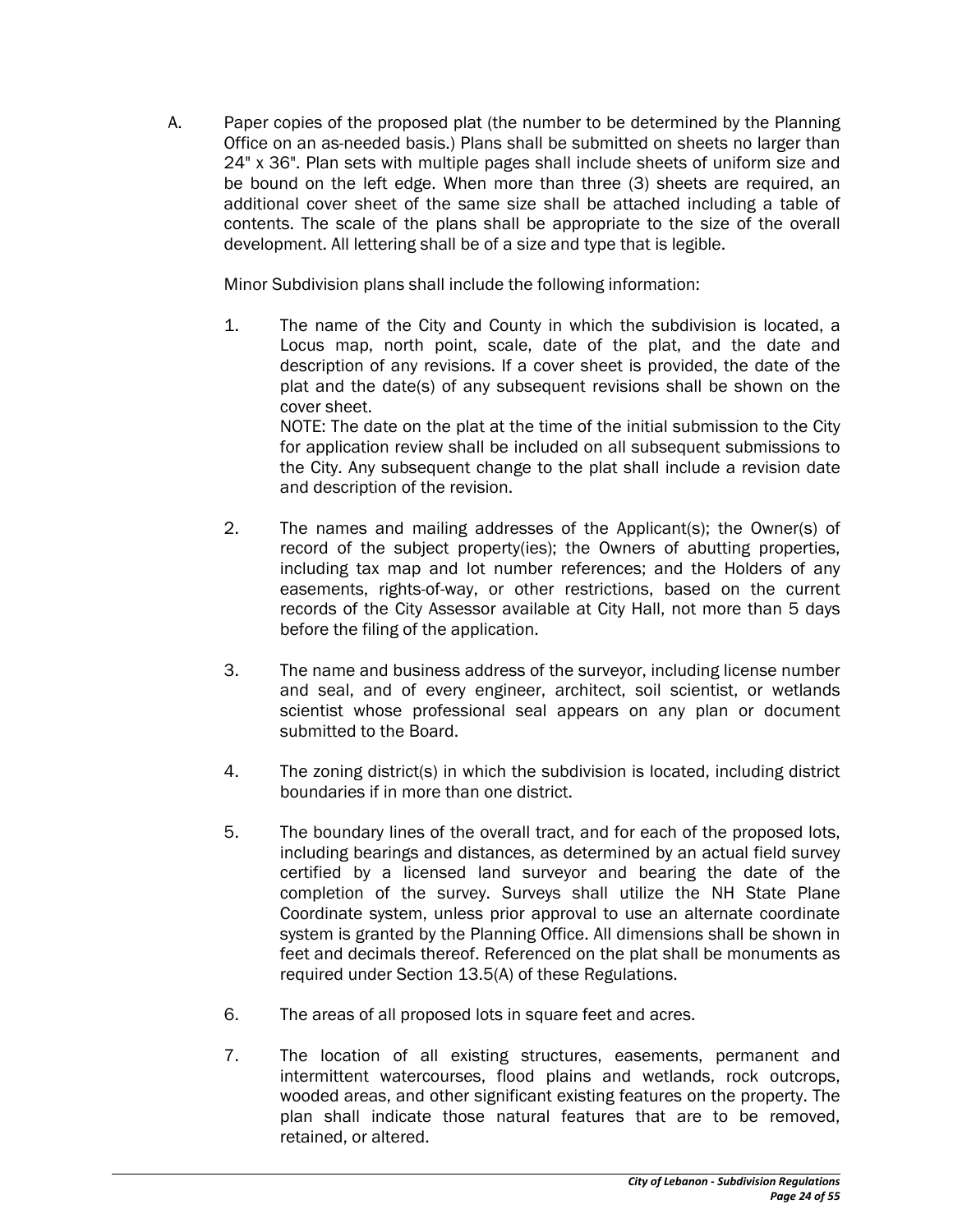NOTE: Wetlands on the property, if any, shall be delineated by a Certified Wetlands Scientist, whose seal and signature shall appear on the plat.

- 8. Map of Entire Tract: If the application covers only a part of the Applicant's entire holding, a map of the entire tract shall be drawn at a scale of not smaller than four hundred (400) feet to the inch showing all existing streets and an outline of the platted area.
- B. A digital copy of the Subdivision plat (.PDF format) shall be provided depicting the information required under Paragraph A above.
- C. The following supporting documents and information:
	- 1. Proposed Covenants: Such proposed covenants or deed restrictions as may be intended to apply to the property in whole or in part to be recorded in the Registry of Deeds.
	- 2. Soil Tests: Where private individual wastewater systems are proposed, the Applicant shall perform soil tests complying with requirements of Section 13.4 of these Regulations. For all proposed lots less than five (5) acres in size, the Applicant shall have a soil investigation made and a report prepared to establish the existence of at least 4,000 square feet of contiguous area meeting New Hampshire Department of Environmental Services (NHDES) requirements. NHDES approval of all subdivision lots less than five (5) acres in size shall be obtained and a copy of such approval shall be provided to the Board prior to the recording of the approved plat. The soil maps and information shall be in accordance with the most current USDA Natural Resource Conservation Service County Soil Maps. Maps prepared by field investigation shall be stamped by a Certified Soil Scientist. All costs of preparing soil data shall be borne by the Applicant.
	- 3. Access Driveway To State Highway: Any access driveway to a State highway shall be approved by the New Hampshire Department of Transportation (NHDOT) and provided to the Board prior to the recording of the approved plat.
	- 4. Other Approvals: Approvals, as prescribed by law, from any other City agency which may have jurisdiction, including but not limited to wetland permits (see Section 7.4).
	- 5. Any request(s) for waiver(s) or modification(s) pursuant to Section 7.15 of these Regulations.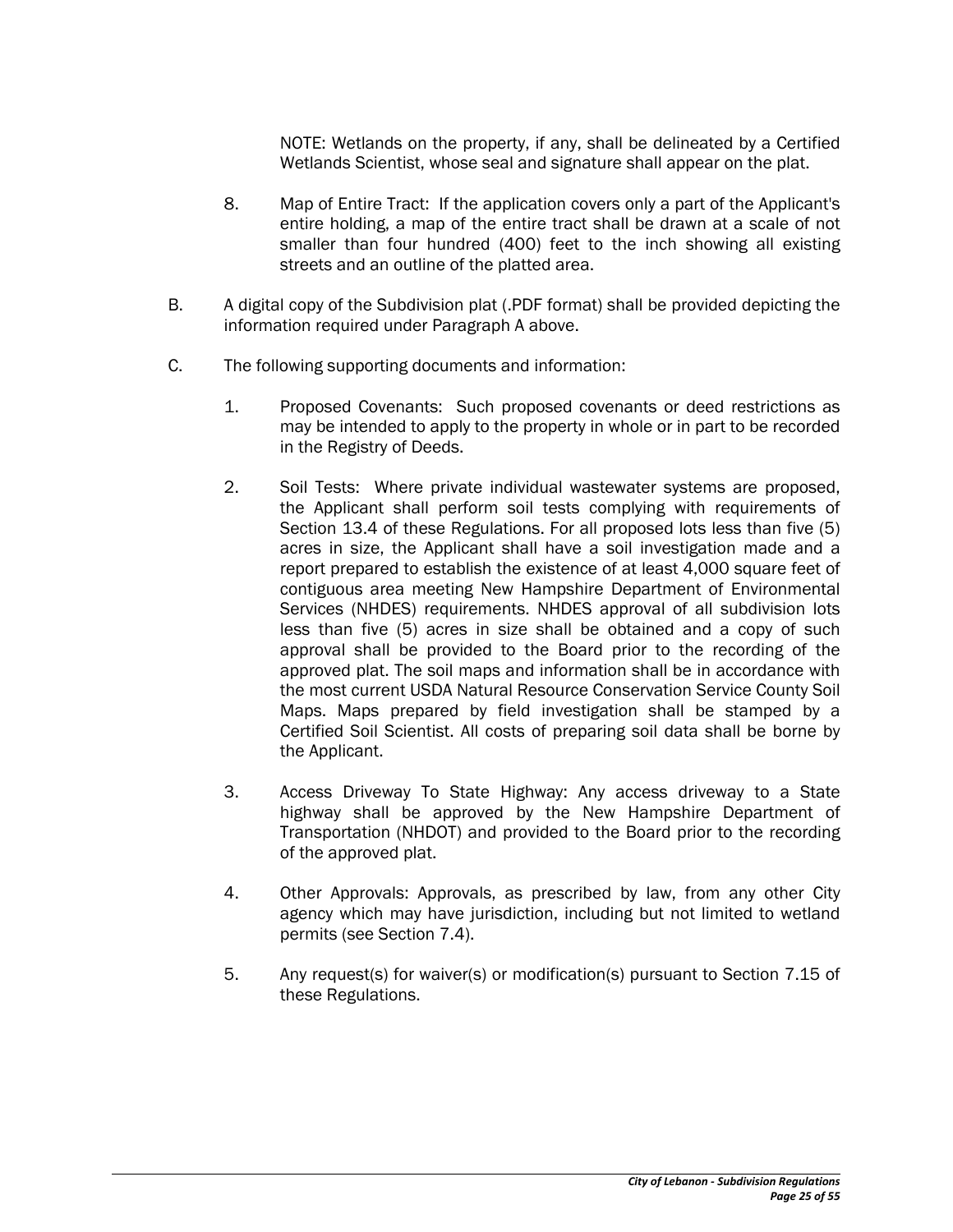## SECTION 10 – MAJOR SUBDIVISION

#### 10.1 General Standards

- A. The procedures of Section 7 of these Regulations shall be followed for the review a Major Subdivision. The review of a Major Subdivision involves the following steps:
	- 1. A Conceptual Review, as outlined in Section 7.3 of these Regulations (optional).

NOTE: While a Conceptual Review is optional, it is strongly recommended, particularly for Major Subdivisions, as it can help identify and resolve issues at an early stage and save the Applicant the time and cost of changes at a later date.

- 2. Design Review of a Preliminary Layout (required).
- 3. Final Plat Review (required).
- B. All Major Subdivisions shall conform to the applicable standards set forth in Sections 12, 13, and 14 of these Regulations.
- C. A complete application addressing or consisting of the documents and information required under Sections 7.7 and 10.4 of these Regulations shall be required for Design Review and Final Plat Review of Major Subdivisions.

#### 10.2 Design Review of a Preliminary Layout

For any Major Subdivision, the Applicant shall submit to the Planning Office a Preliminary Layout of the proposed subdivision for Design Review by the Board. Design Review shall involve the review of more specific design and engineering details, beyond conceptual and general discussions; provided, however, that Design Review may only proceed after proper notice in accordance with Section 7.6 of these Regulations, as required by RSA 676:4, II(b).

- A. Design Review shall be separate and apart from formal consideration of an application for Final Plat Review and the time limits for Board action as set forth in Sections 7.7 and 7.8 of these Regulations and RSA 676:4, I(c) shall not apply until an application for Final Plat Review is submitted.
- B. Design Review shall not bind either the Applicant or the Board in any manner, and statements made by the Board members shall not be the basis for disqualifying said members or invalidating any action taken.
- C. Upon acceptance of a complete application for Design Review, the Board shall conduct a review of the preliminary subdivision layout at a public hearing with notice in accordance with Section 7.6 of these Regulations. The Board may solicit comments from abutters and other interested persons as it deems appropriate. The Board shall review the preliminary subdivision layout for conformance to all applicable standards set forth in Sections 12 and 13 of these regulations.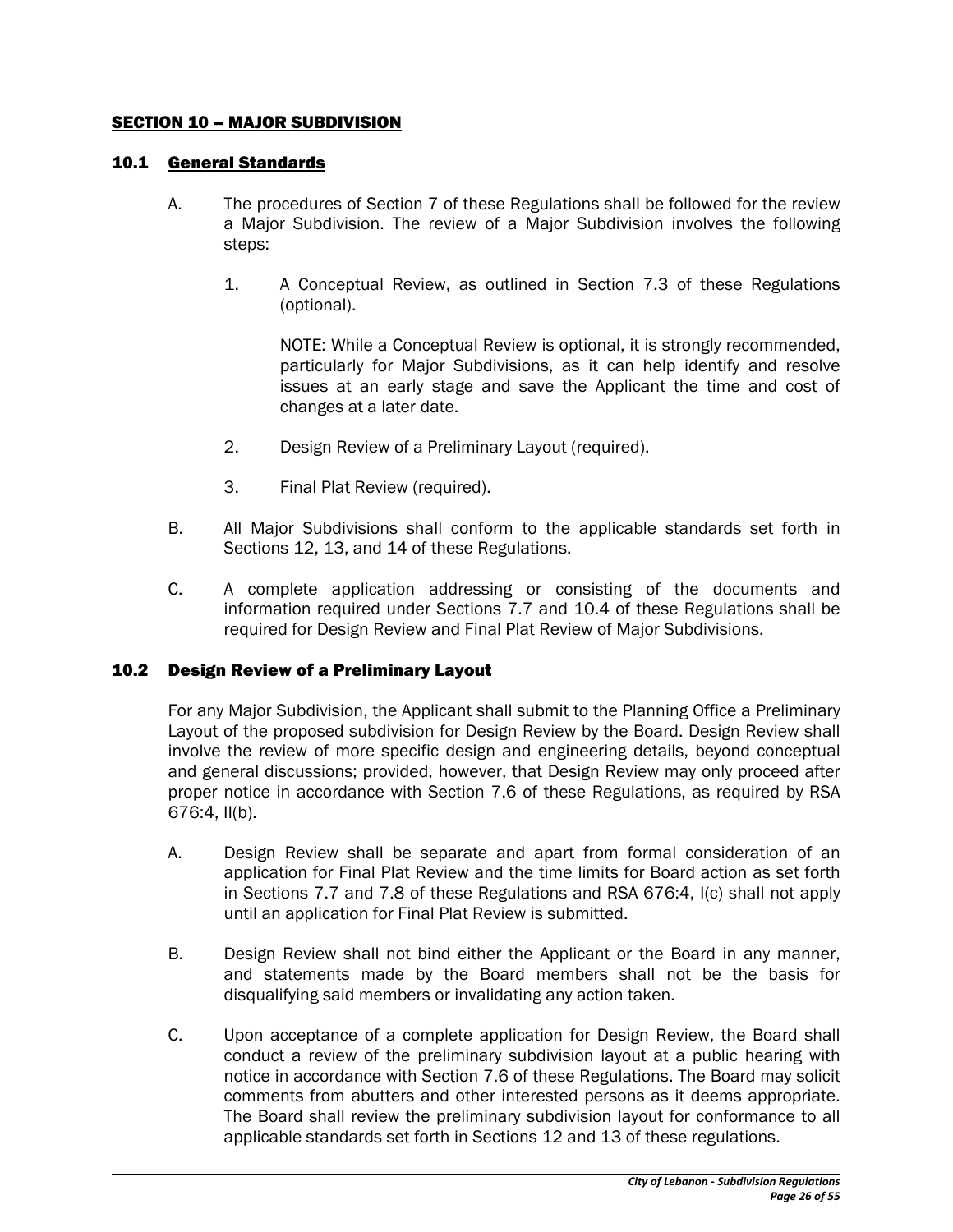D. After Design Review of the Preliminary Layout, the Board shall prepare, in writing, its Findings and Determinations with respect to the proposed subdivision with regard to the following general requirements: Section 12.1 (Character of Land); Section 12.2 (Open Space and Recreation Area); Section 12.3 (Premature or Scattered); Section 12.4 (Impact Fees); and Section 12.5 (Off-site Improvements). The Board shall send its Findings and Determinations in writing to the Applicant and shall clearly specify the date of the end of the Design Review Phase and the expiration date of such Findings and Determinations.

 Any determination concerning Scattered or Premature development made by the Board during the Design Review Phase shall be considered a preliminary determination based on the preliminary subdivision layout and the application information, materials and testimony submitted to and reviewed by the Board during Design Review. Such determination shall be re-examined by the Board during the Final Plat Review and a final determination shall be made based on the final subdivision layout and all application information, materials, and testimony submitted to and reviewed by the Board. If, during Final Plat Review, the Board finds reason to consider changes to its Findings and Determinations, the Board may require the Applicant to return to Design Review.

E. An application for Final Plat Review shall be submitted within one (1) year of the date of the end of the Design Review; otherwise, the Board's Findings and Determinations with respect to the preliminary subdivision layout shall be deemed to have expired.

Prior to such expiration and upon written request, the Planning Board may grant an extension of up to one (1) year of the time for the Applicant to submit an application for Final Plat Review if the Board determines that such extension is appropriate based on existing conditions and on progress made by the Applicant. The Board may deny such extension request if legal notice of proposed changes or amendments to the Zoning Ordinance or Subdivision or Site Plan Review Regulations has been posted since the date of public notice for the Design Review by the Planning Board pursuant to RSA 676:4, I(d).

F. Notwithstanding the above procedures, the Board may waive the requirement for Design Review of a Preliminary Layout when the Board determines, by motion, that the specific circumstances of a proposed subdivision application do not require such review (for example, when a subdivision application would qualify as a Minor Subdivision but for the restriction set forth in Section 9.4 of these Regulations). The granting of a waiver from the requirement for Design Review by the Board shall not constitute or imply any determination with respect to scattered or premature development as set forth in Section 12.3 of these Regulations or RSA 674:36, II(a), and the Board shall be required to make such determination during Final Plat Review.

Where the Board grants a waiver of the requirement for Design Review of a Preliminary Layout, the Board may nevertheless require the Applicant to submit any information or materials listed in Section 10.4.B of these Regulations that is deemed applicable and necessary for Final Plat Review.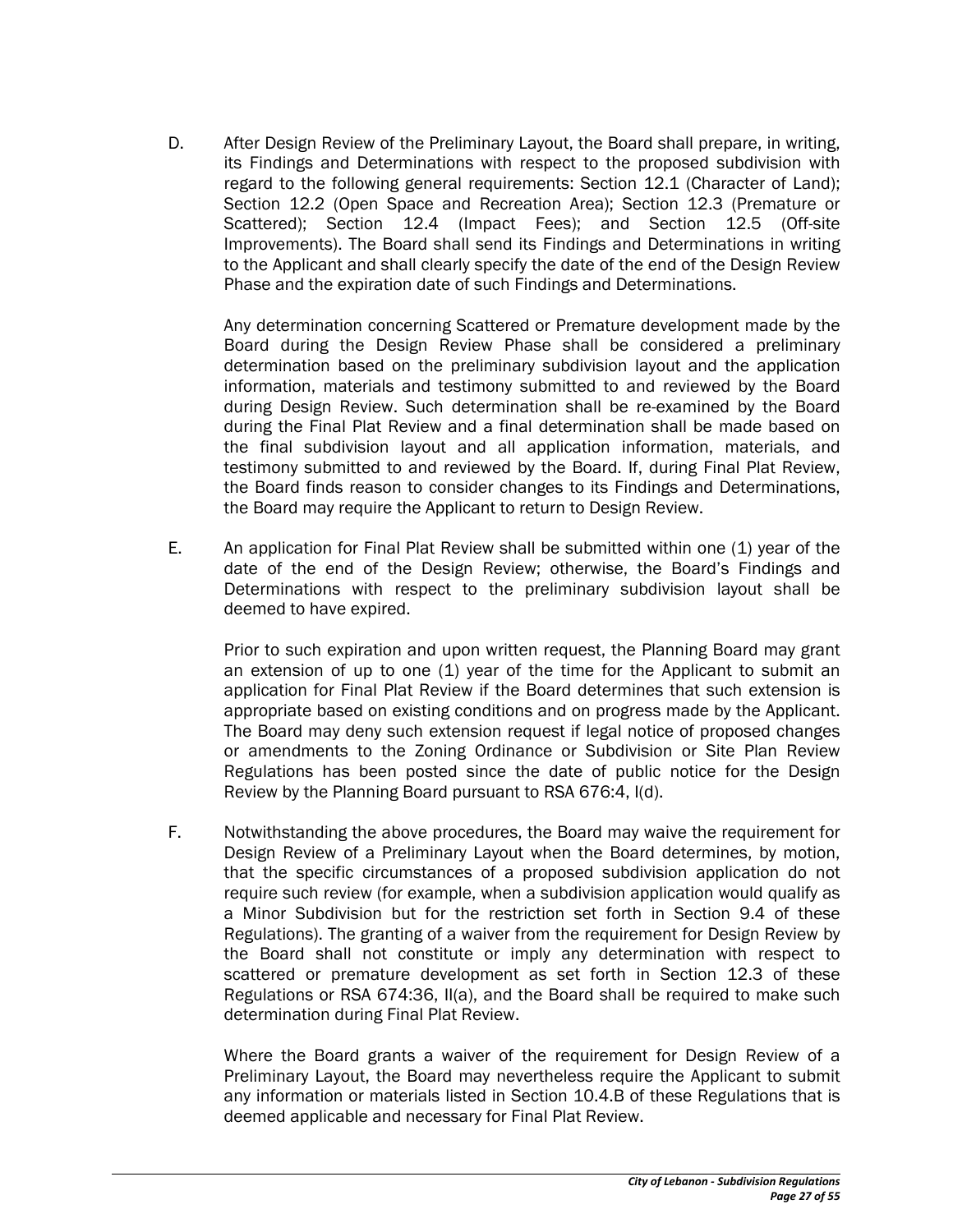## 10.3 Final Plat Review

- A. For any Major Subdivision, following the completion of Design Review, unless such review is waived by the Board pursuant to Section 10.2.F of these Regulations, the Applicant shall submit to the Planning Office a Final Plat layout of the proposed subdivision for formal consideration by the Board. Formal consideration shall involve the specific design and engineering details and shall only proceed after proper notice pursuant to Section 7.6 of these Regulations, as required by RSA 676:4, I(d).
- B. Upon acceptance of a complete application for Final Plat Review, the Board shall conduct a review of the final subdivision layout at a public hearing in accordance with the procedures set forth in Section 7 of these Regulations. The Board may solicit comments from abutters and other interested persons as it deems appropriate. The Board shall review the final subdivision layout and supporting application materials for conformance with all applicable standards set forth in Sections 12, 13 and 14 of these Regulations.
- C. Prior to taking any final action on the Final Plat, the Board shall make a final determination concerning Scattered or Premature development based on the final subdivision layout and on the totality of the application information, materials, evidence, and testimony submitted to and reviewed by the Board.

## 10.4 Submission Requirements

- A. A complete application for all Major Subdivisions, whether for Design Review or Final Plat Review, shall include the items listed in Section 7.7 of these Regulations as well as the following:
	- 1. Paper copies of the proposed subdivision plat (the number to be determined by the Planning Office on an as-needed basis.) Plans shall be submitted on sheets no larger than 24" x 36". Plan sets with multiple pages shall include sheets of uniform size and be bound on the left edge. When more than three (3) sheets are required, an additional cover sheet of the same size shall be attached including a table of contents. The scale of the plans shall be appropriate to the size of the overall development. All lettering shall be of a size and type that is legible.

All Major Subdivision plans shall include and depict the following baseline information as well as the more detailed design information listed in Sections 10.4.B or 10.4.C of these Regulations, as appropriate:

a. The proposed subdivision name or identifying title, the name of the City and County in which the subdivision is located, a Locus map, north point, scale, date of the plat, and the date and description of any revisions. If a cover sheet is provided, the date of the plat and the date(s) of any subsequent revisions shall be shown on the cover sheet.

NOTE: The date on the plat at the time of the initial submission to the City for application review shall be included on all subsequent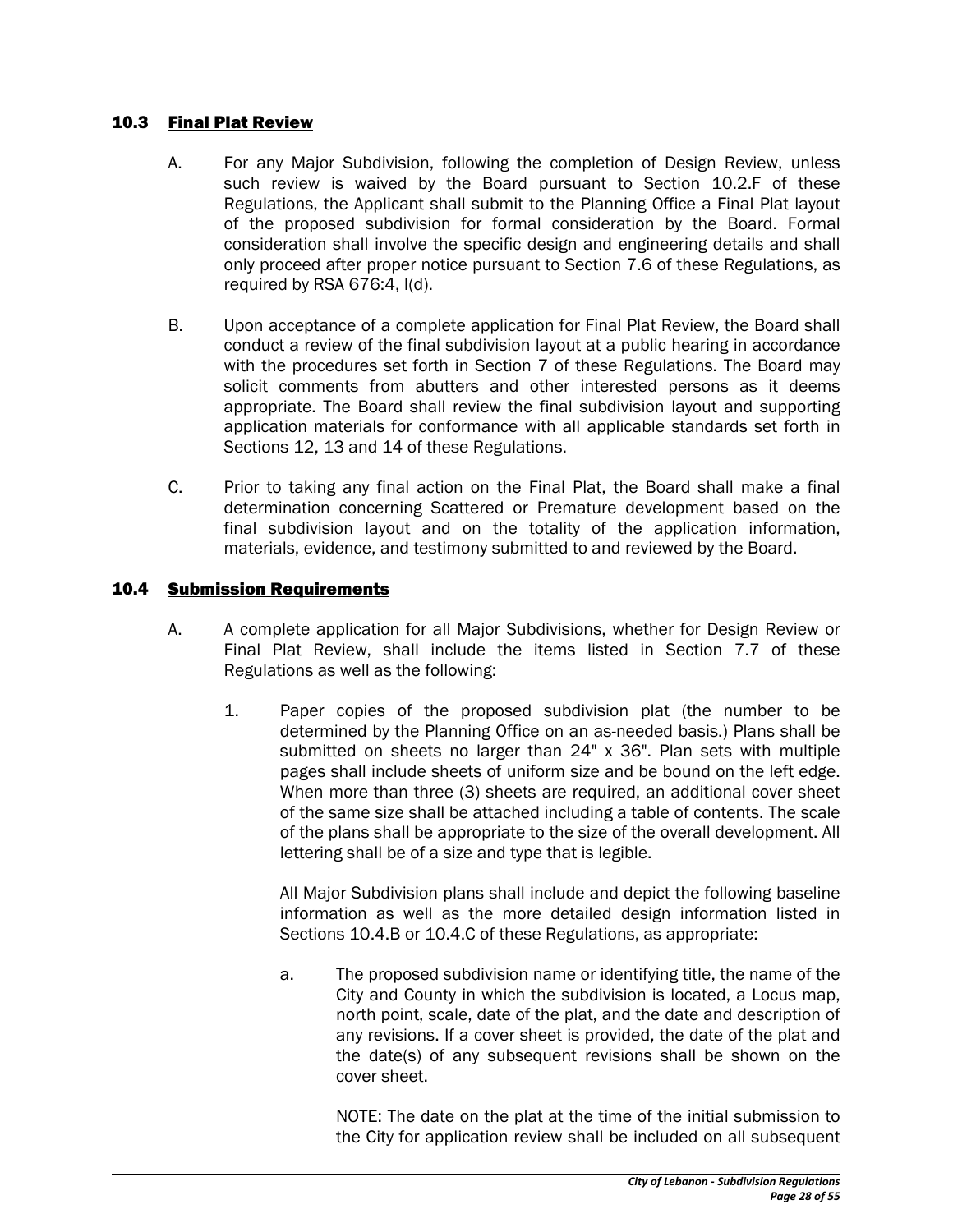submissions to the City. Any subsequent change to the plat shall include a revision date and description of the revision.

- b. The names and addresses of the Applicant(s); the Owner(s) of record of the subject properties; the Owners of abutting properties, including tax map and lot number references; and the Holders of any easements, rights-of-way, or other restrictions, based on the current records of the City Assessor available at City Hall, not more than 5 days before the filing of the application.
- c. The name and business address of the surveyor, including license number and seal, and of every engineer, architect, soil scientist, or wetlands scientist whose professional seal appears on any plan or document submitted to the Board.
- d. The zoning district(s) in which the subdivision is located, including district boundaries if in more than one district.
- e. The boundary lines of the overall tract, and for each of the proposed lots, including bearings and distances, as determined by an actual field survey certified by a licensed land surveyor and bearing the date of the completion of the survey. Surveys shall utilize the NH State Plane Coordinate system, unless prior approval to use an alternate coordinate system is granted by the Planning Office. All dimensions shall be shown in feet and decimals thereof. Referenced on the plat shall be monuments as required under Section 13.5(A) of these Regulations.
- f. Topographic contours, at intervals of five (5) feet or less, including spot elevations on existing roads and a grading plan, if natural contours are to be changed by more than two (2) feet. All contours and spot elevations shall be referenced to USGS or FEMA Flood Insurance Rate Map (FIRM) datums, as appropriate. Existing topographic information shall be prepared by a professional engineer registered in New Hampshire or by a land surveyor licensed in New Hampshire.
- g. The location of existing structures, roads, easements, and trails located on the property and within 200 feet of the property.
- h. The location of existing natural features, including, but not limited to, permanent or intermittent watercourses, marshes, lakes, ponds, flood plains, wetlands, rock outcrops, wooded areas, and other significant features on the property and within 200 feet of the property. The plan shall indicate the approximate limits of clearing necessary for the development and those natural features that are to be removed, retained, or altered.

NOTE: Wetlands on the property shall be delineated by a Certified Wetlands Scientist, whose seal and signature shall appear on the plan.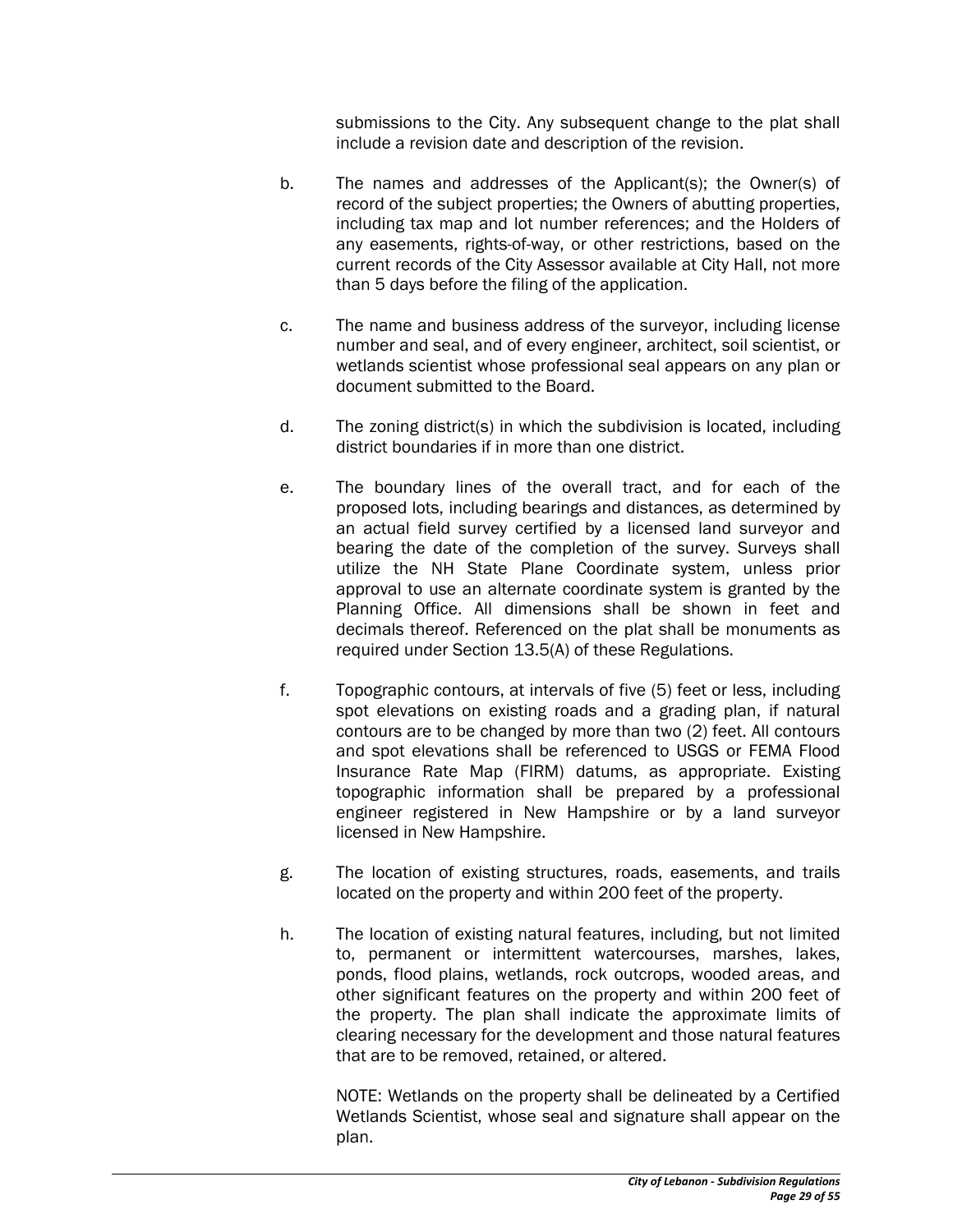- i. The location of existing water and wastewater mains, culverts, and drains on the property and within 200 feet of the property with sufficient information to allow City Staff and the Board to view the proposed subdivision in the context of existing City utilities, with pipe sizes, and direction of flow.
- j. If the application covers only a part of the Applicant's entire holding, a map of the entire tract shall be drawn at a scale of not smaller than four hundred (400) feet to the inch showing all existing streets and an outline of the platted area with its proposed streets.
- 2. Digital copies of the overall Subdivision plat (in both .PDF and CAD .dwg format) shall be provided depicting the information required under Paragraph 1 above.
- 3. Any request(s) for waiver(s) or modification(s) pursuant to Section 7.15 of these Regulations.
- B. Design Review Specific Submission Requirements
	- 1. Major Subdivision plans submitted for Design Review shall include and depict the following information in addition to the baseline information listed in Paragraph 10.4.A(1) above:
		- a. The proposed lot lines and rights-of-way with bearings and distances and areas of each lot in square feet and acres.
		- b. The approximate width, location, and grades of all streets or road rights-of-way proposed by the Applicant.
		- c. The preliminary profile of streets and cross-sections for construction of streets and sidewalks.
		- d. The approximate location and size of all proposed water lines, valves, hydrants, wastewater lines, manholes, and connections to existing public or private utility lines. Alternate means of water supply or wastewater disposal and treatment, including data on soil tests and preliminary designs and locations, shall be provided if existing municipal systems are not available.
		- e. The preliminary storm drainage plan indicating the approximate location and size of proposed catch basins, manholes, drainage lines, ditches, retention, detention, or infiltration systems and their profiles, connections to existing lines or ditches, and all other means of storm water management.
		- f. The location and preliminary design of any proposed bridges or culverts.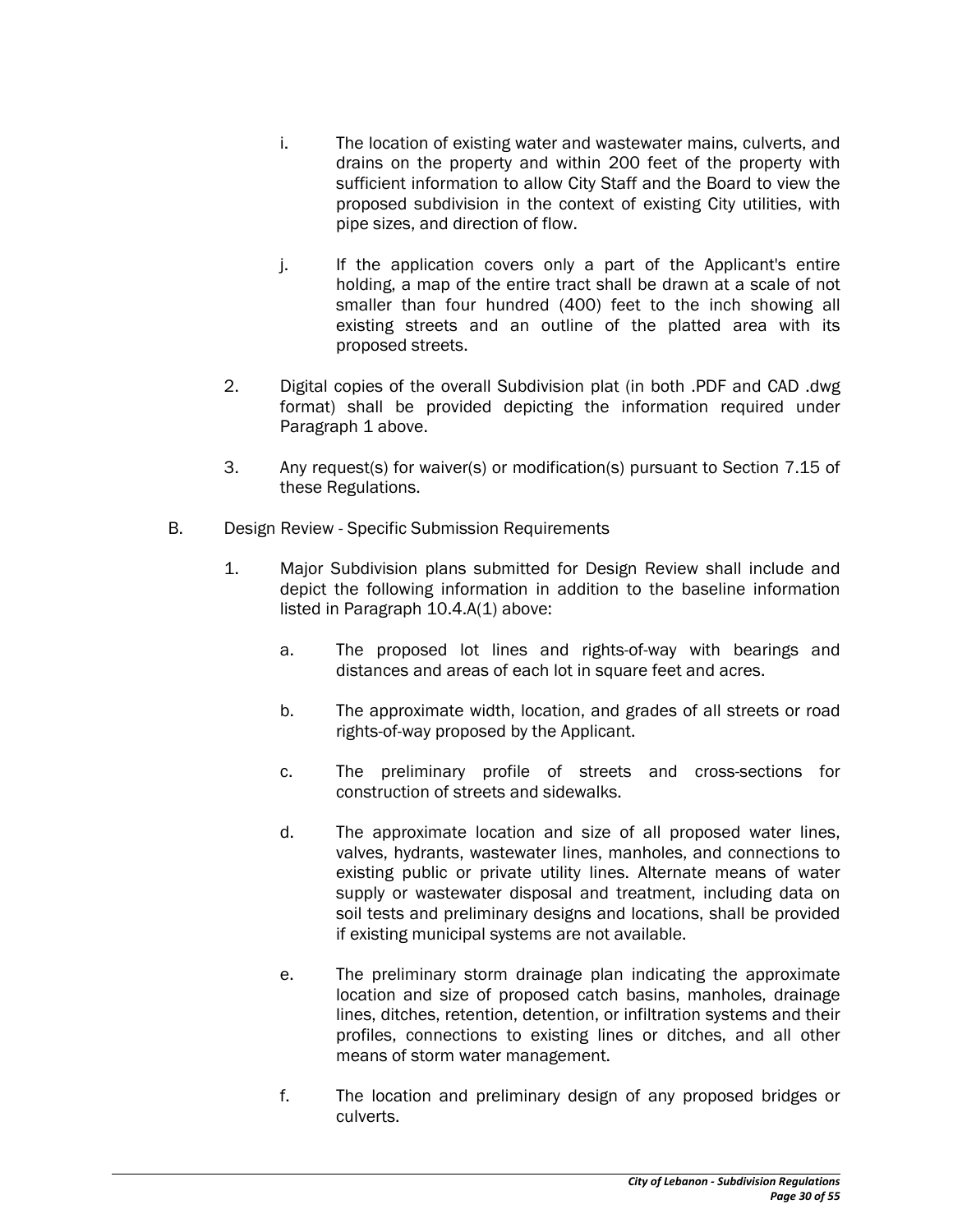- g. The preliminary plan for existing and proposed telephone, cable, and electric utilities, including municipal fire alarm systems.
- h. The preliminary location of proposed recreational or open space areas, including land proposed to be dedicated to public use. The Applicant shall also indicate the location of all existing publiclyaccessible recreation or open space areas within 1/4 mile (1,320 feet) of the property.
- i. The location of any proposed traffic control devices necessary in conjunction with the subdivision, as well as the location of all existing transit routes and transit stops located or passing within 1/4 mile (1,320 feet) of the property.
- j. Phasing lines, where applicable.
- 2. The following supporting documents and information shall be provided for Design Review:
	- a. A preliminary statement of the anticipated work required on existing streets and other off-site improvements to meet the minimum standards set forth herein.
	- b. The information and impact statements required by all applicable portions of Section 12 of these Regulations. The Board may require the Applicant to pay reasonable fees to cover the City's administrative expenses and costs of investigative studies and/or peer reviews with regard to the impact statements as provided in Section 7.7.F of these Regulations.
	- c. Soil Tests: Where private individual wastewater systems are proposed, the Applicant shall perform soil tests complying with requirements of Section 13.4 of these Regulations. For all proposed lots less than five (5) acres in size, the Applicant shall have a soil investigation made and a report prepared to establish the existence of at least 4,000 square feet of contiguous area meeting New Hampshire Department of Environmental Services (NHDES) requirements. NHDES approval of all subdivision lots less than five (5) acres in size shall be obtained and a copy of such approval shall be provided to the Board prior to the recording of the approved Final Plat. The soil maps and information shall be in accordance with the most current USDA Natural Resource Conservation Service County Soil Maps. Maps prepared by field investigation shall be stamped by a Certified Soil Scientist. All costs of preparing soil data shall be borne by the Applicant.
	- d. If a subdivision is to be served by public wastewater services, the Applicant shall submit a Sewer Use Permit Application and obtain a Notice of Permitted Allocation pursuant to City Code Chapter 136 to verify the availability of sewer capacity and to reserve such capacity for the proposed development. The Applicant shall also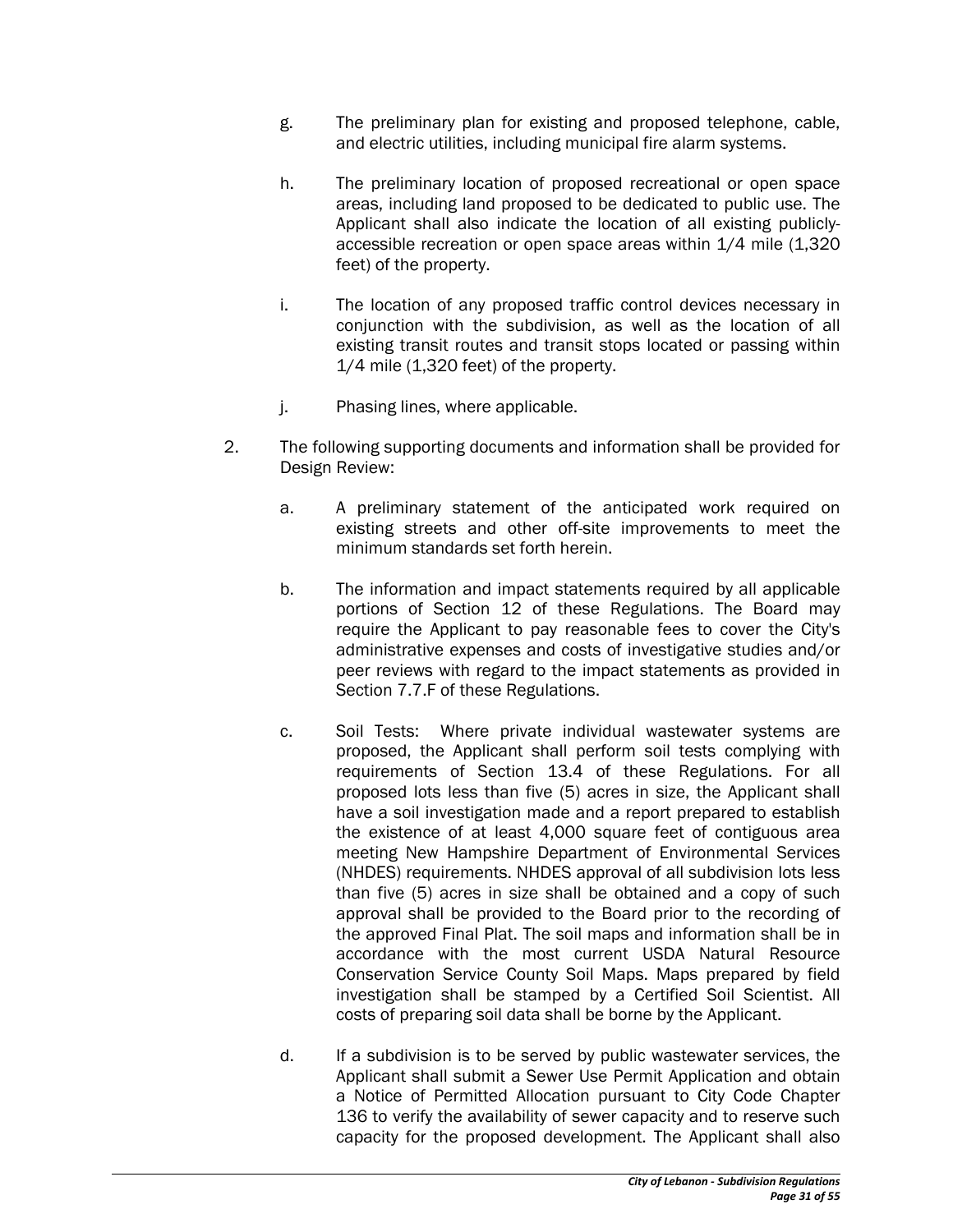provide a statement of methods of sanitary wastewater estimations and computations therefor.

- e. If a subdivision is to be served by public water supply, the Applicant shall apply for and obtain a Water Use Permit pursuant to City Code Chapter 182 to verify the availability of water capacity and to reserve such capacity for the proposed development.
- f. Any development estimated to generate in excess of 100 peak hour trips or 1,000 average daily trips (based upon the most current edition of the Institute of Transportation Engineers' Trip Generation Manual) shall prepare and submit a Traffic Impact Study in accordance with standard traffic analysis conventions as set forth by the NH Department of Transportation. The Board may, in its discretion, require the submission of a Traffic Impact Study for a development estimated to generate less than 100 peak hour trips or 1,000 average daily trips if the Board has reason to believe such development could adversely affect levels of service or have other adverse impacts.
- g. For any subdivision of 20 or more lots, plats, sites, units, or other divisions of land, the Applicant shall request a letter from Advance Transit, or other local public transportation providers, stating whether, in the opinion of the transit provider, public transportation service can be adequately provided to the development.
- h. A drainage analysis map and computations for the watershed area appropriate to the scale of the development and the scope of the project as determined by the Board.
- i. Where a phased development is proposed, a preliminary schedule for construction and completion of streets, utilities, and other required infrastructure improvements.
- j. If requested by Lebanon Fire or Engineering staff, CAD Autoturn data or a similar basis of design for the turn radius shall be provided in order to demonstrate adequate turn radius for emergency vehicle and equipment access.
- C. Final Plat Review Specific Submission Requirements
	- 1. Major Subdivision plans submitted for Final Plat Review shall include and depict the following information in addition to the baseline information listed in Paragraph 10.4.A(1) above:
		- a. The final proposed lot lines and rights-of-way with bearings and distances and areas of each lot in square feet and acres.
		- b. The final width, location, and grades of all streets or road rights-ofway proposed by the Applicant.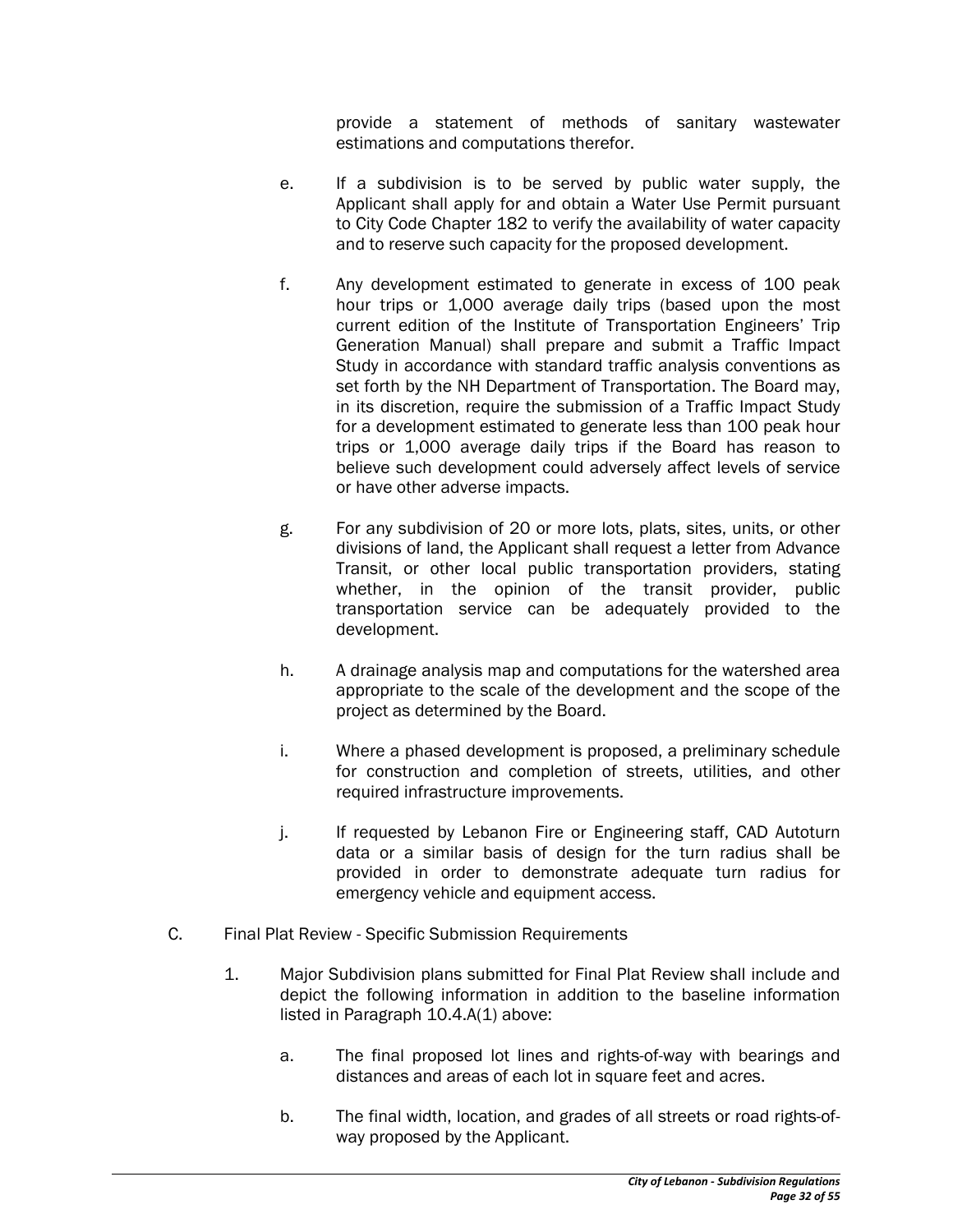- c. The final profile of streets and cross-sections for construction of streets and sidewalks.
- d. Names of all proposed streets.
- e. The final design, location, and size of all proposed water lines, valves, hydrants, wastewater lines, manholes, and connections to existing public or private utility lines. Alternate means of water supply or wastewater disposal and treatment, including data on soil tests and final designs and location, shall be provided if existing municipal systems are not available.
- f. The typical lot layout(s) with building envelopes and location for on-site wastewater disposal facilities, if applicable.
- g. The final storm drainage plan, indicating the location and size of proposed catch basins, manholes, drainage lines, ditches, retention, detention, or infiltration systems and their profiles, connections to existing drainage lines or ditches, and all other means of storm water management.
- h. The final design and location of any proposed bridges and/or culverts.
- i. The final plan for existing and proposed telephone, cable, and electric utilities, including municipal fire alarm systems.
- j. The final location of proposed recreational or open space areas, including land proposed to be dedicated to public use. The Applicant shall also indicate the location of all existing publiclyaccessible recreation or open space areas within 1/4 mile (1,320 feet) of the property.
- k. The final location and design of any proposed traffic control devices necessary in conjunction with the subdivision, as well as the location of all existing transit routes and transit stops located or passing within 1/4 mile (1,320 feet) of the property.
- l. Phasing lines, where applicable.
- m. Where applicable, there shall be shown on each lot on the plat whether or not there will be easements for water or wastewater mains, storm drainage of the proposed streets, or other improvements.
- 2. The following supporting documents and information shall be provided for the Final Review Phase:
	- a. A final statement of the work required on existing streets and other off-site improvements to meet the minimum standards set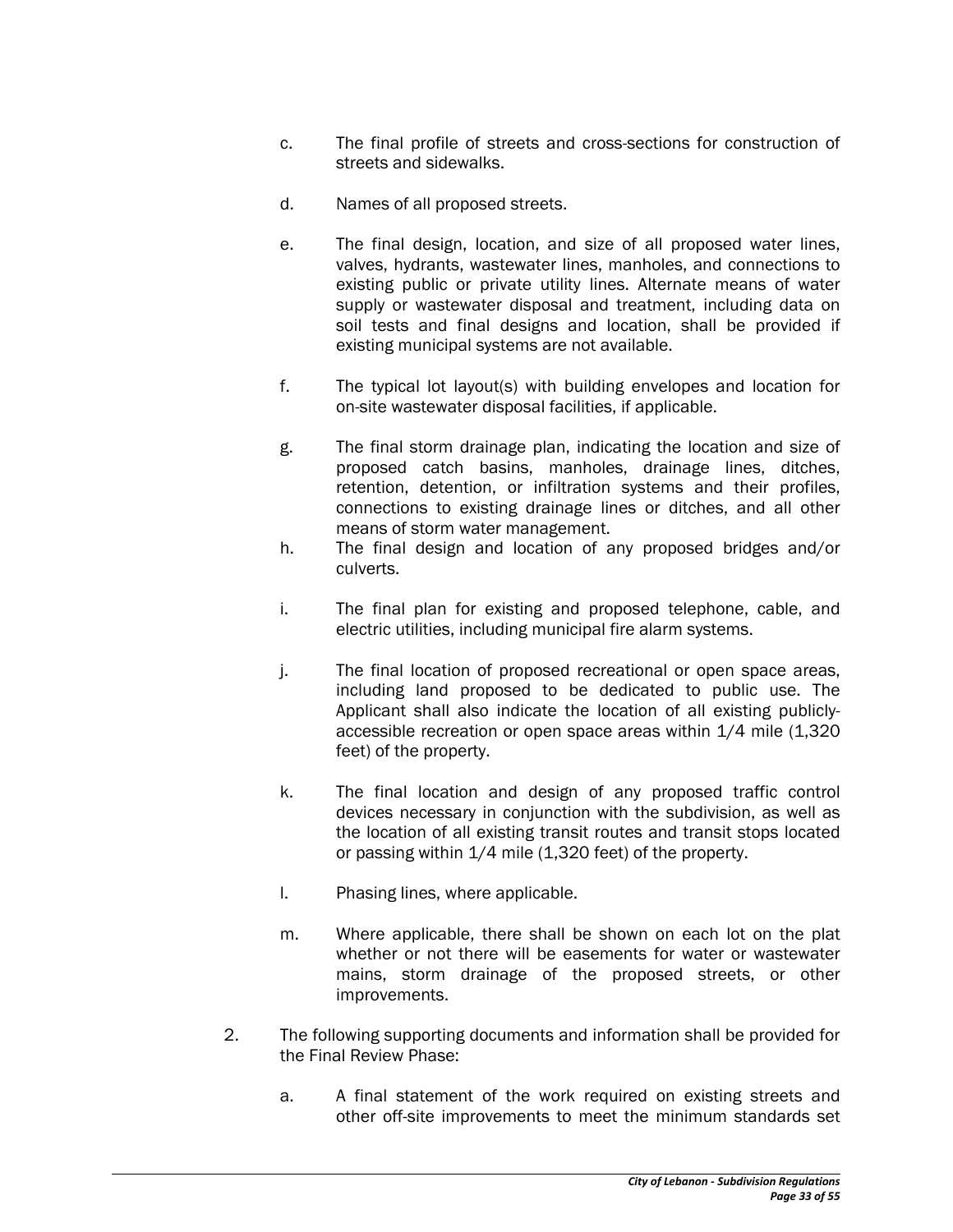forth herein, including cost estimates and the method of meeting such costs.

- b. Cost estimates for the completion of all on- and off-site improvements which shall be subject to a Performance Security Agreement pursuant to Section 7.10 of these Regulations.
- c. Temporary Control Plan(s) to be implemented during the proposed construction period, including, but not limited to, traffic control, erosion control, dust control, and hours of operation.
- d. A copy of such proposed covenants or deed restrictions, including Owners Association documents and Bylaws as described in Section 12.8 of these Regulations, as may be intended to apply to the property in whole or in part. Where applicable, such Owners Association documents or other legal instruments shall include provisions for the ownership and maintenance of open space as described in Section 12.2 of these Regulations.
- e. Where a phased development is proposed, a final schedule for construction and completion of streets, utilities, and other required infrastructure improvements, as further set forth in Section 7.13.C of these Regulations.
- f. Any proposed street or roadway access to a State highway shall be approved by the NH Department of Transportation and such written approval shall be provided to the Board prior to the recording of the approved final plat.
- g. Other Approvals: Approvals, as prescribed by law, from any other City agency which may have jurisdiction, including but not limited to, wetland permits (see Section 7.4).
- h. Where applicable to a specific subdivision, the Board may require a statement from telephone, cable, and electric utilities stating that services will be furnished and that arrangements have been made for installation of such utilities according to the plat as submitted by the Applicant.
- i. If requested by Lebanon Fire or Engineering staff, CAD Autoturn data or a similar basis of design for the turn radius shall be provided in order to demonstrate adequate turn radius for emergency vehicle and equipment access.

#### SECTION 11 – *RESERVED FOR FUTURE USE*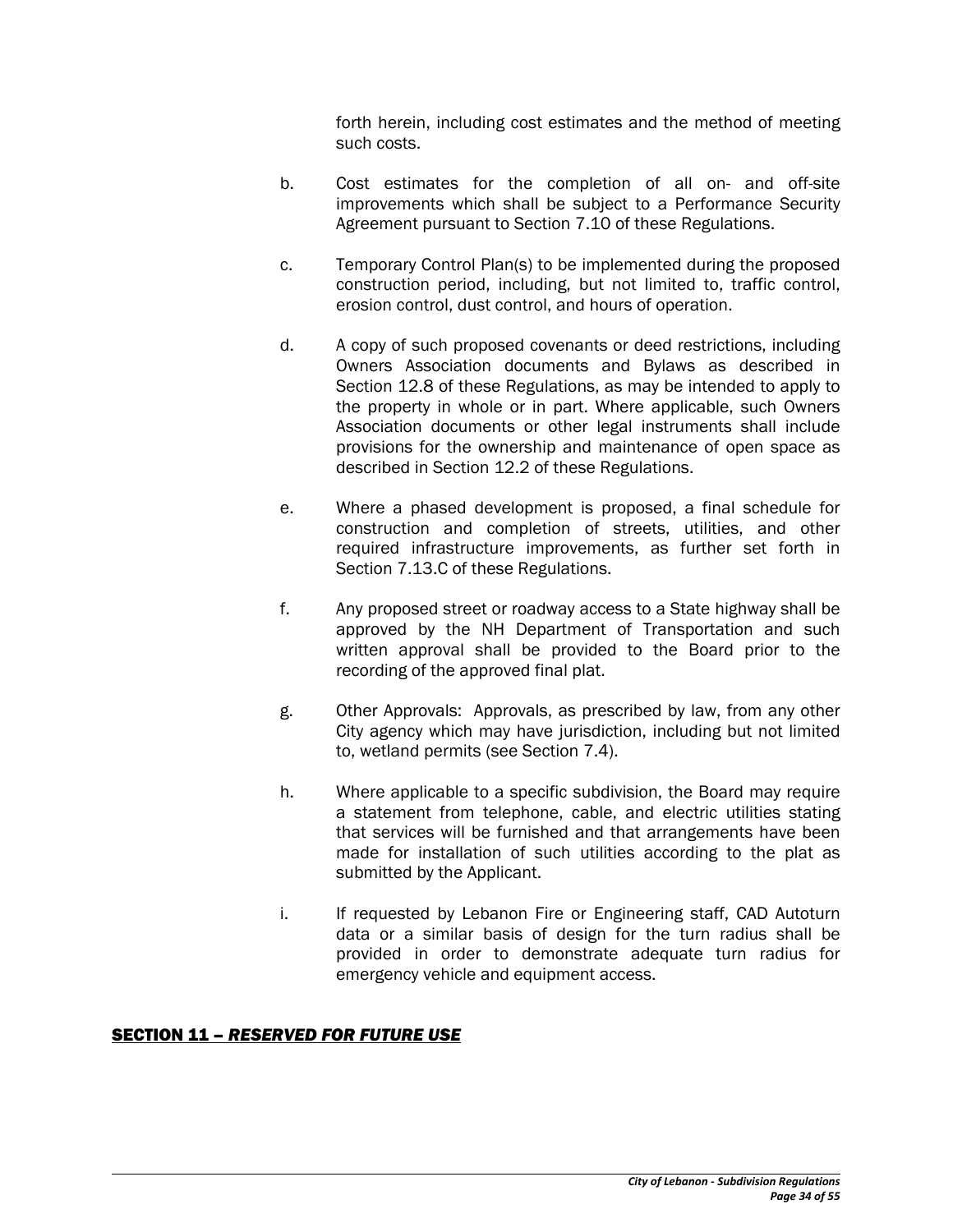#### SECTION 12 – GENERAL REQUIREMENTS

#### 12.1 Character of Land

- A. **Unsafe Land:** The Board shall prohibit or restrict subdivision of any land which is found by the Board to be unsafe for development by reason of being subject to flooding, erosive stream action, instabilities of slope or fill, or otherwise located in a situation so that safe healthful development cannot be maintained on the land.
- B. Unsuitable Land: The Board shall restrict subdivision of land which is found by the Board to be unsuitable for development by reason of high water table, bed rock or other impervious strata close to the surface or excessive slope, namely any slope of land that is 25% or greater.
- C. Part of Lot: The Board may permit, as to unsafe and unsuitable land, that it be platted as part of a lot in which there is sufficient safe and suitable land to satisfy the requirements of these Regulations as to minimum lot size.

#### 12.2 Open Space and Recreation Area

- A. Purpose: Subdivisions shall be required to provide open space. Developed open space shall be designed to provide active recreational facilities to serve the residents of the subdivision.
	- 1. Amount of Space Required: Fifteen (15) percent of the tract proposed for subdivision shall be set aside for open space adjusted as appropriate for conditions such as population density, existing City facilities, topography, socioeconomic characteristics of the prospective population, and other appropriate site and development specific factors.
	- 2. Size of Open Space Parcels: The area of each parcel of open space designed for active recreational purposes shall be of such dimensions as to be functionally usable.
	- 3. Location of Open Space Parcels: Open space parcels shall be convenient to the dwelling units they are intended to serve. However, because of noise generation, they shall be sited with sensitivity to surrounding development.
- B. Improvements of Open Space Parcels:
	- 1. Developed Open Space: The Planning Board may require the installation of recreational facilities taking into consideration:
		- a. The character of the open space land.
		- b. The estimated age and the recreation needs of persons likely to reside in the subdivision.
		- c. Proximity, nature, and excess capacity of existing City recreation facilities.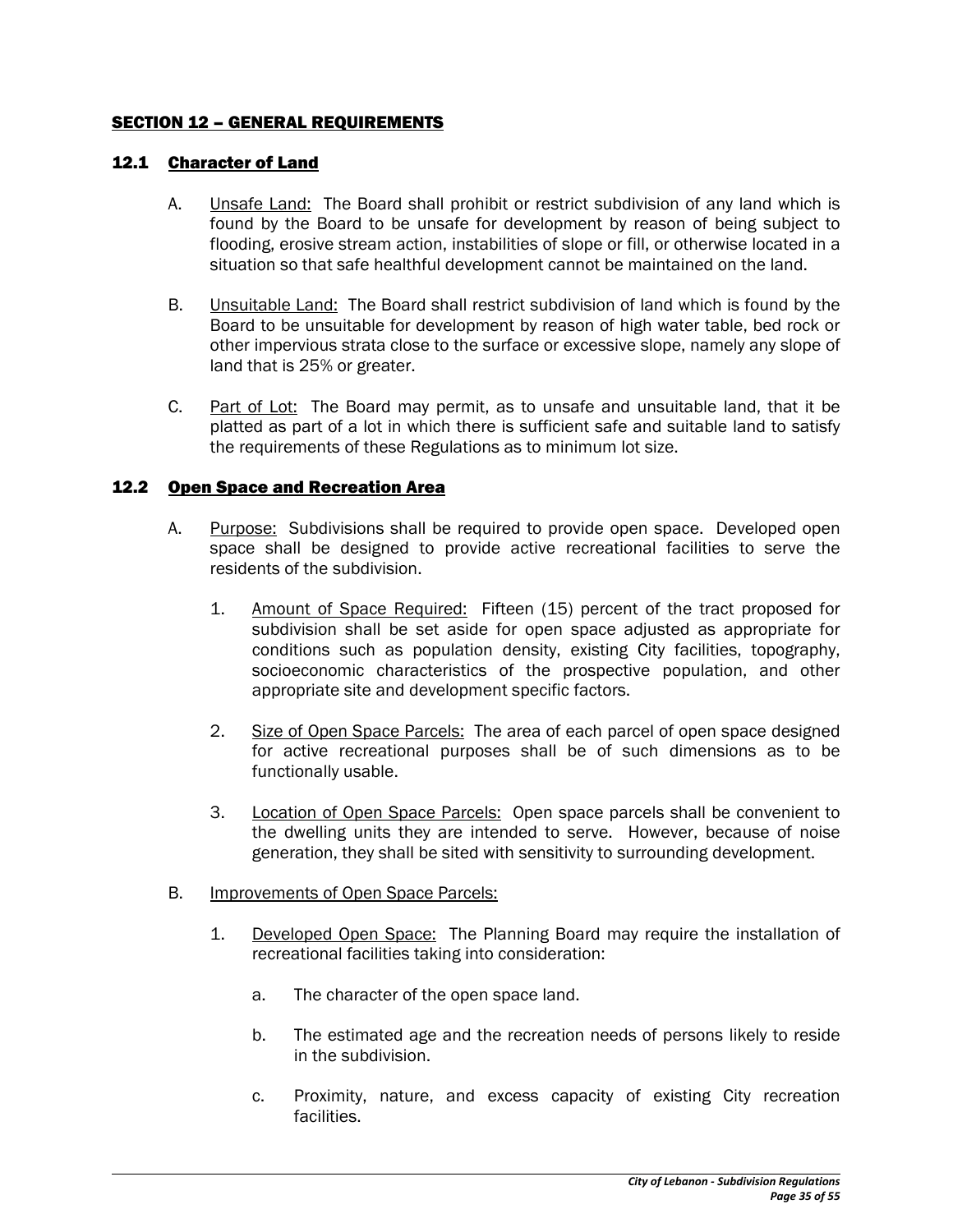- 2. Undeveloped Open Space: As a general principle, undeveloped open space should be left in its natural state. A subdivider may make certain improvements such as the cutting of trails for walking or jogging, or the provision of picnic areas, etcetera. In addition, the Planning Board may require a subdivider to make other improvements such as removing dead or diseased trees, thinning trees or other vegetation to encourage more desirable growth, and grading and seeding.
- C. Exceptions to the Standards: The Planning Board may permit minor deviations from open space standards when it can be determined that:
	- 1. The objectives underlying these standards can be met without strict adherence to them and/or
	- 2. because of peculiarities in the tract of land or the facilities proposed, it would be unreasonable to require strict adherence to these standards.
- D. Deed Restrictions: Any land dedicated for open space purposes shall contain appropriate covenants and deed restrictions approved by the attorney for the City ensuring that:
	- 1. The open space area will not be further subdivided in the future;
	- 2. The use of the open space will continue in perpetuity for the purpose specified;
	- 3. appropriate provisions will be made for the maintenance of the open space; and
	- 4. common undeveloped open space shall not be turned into a commercial enterprise admitting the general public at a fee.
- E. Open Space Ownership: The type of ownership of land dedicated for open space purposes shall be selected by the subdivider subject to the approval of the Planning Board. Type of ownership may include but is not necessarily limited to the following:
	- 1. The City subject to acceptance by the City Council;
	- 2. Other public agencies subject to their acceptance;
	- 3. Quasi-public organizations subject to their acceptance;
	- 4. Owner associations or organizations; or
	- 5. Shared, undivided interest by all property owners in the subdivision.
- F. Owners Association: If the open space is owned and maintained by an owners association, the subdivider shall file a Declaration of Covenants and Restrictions that will govern the association, to be submitted with the application for the Final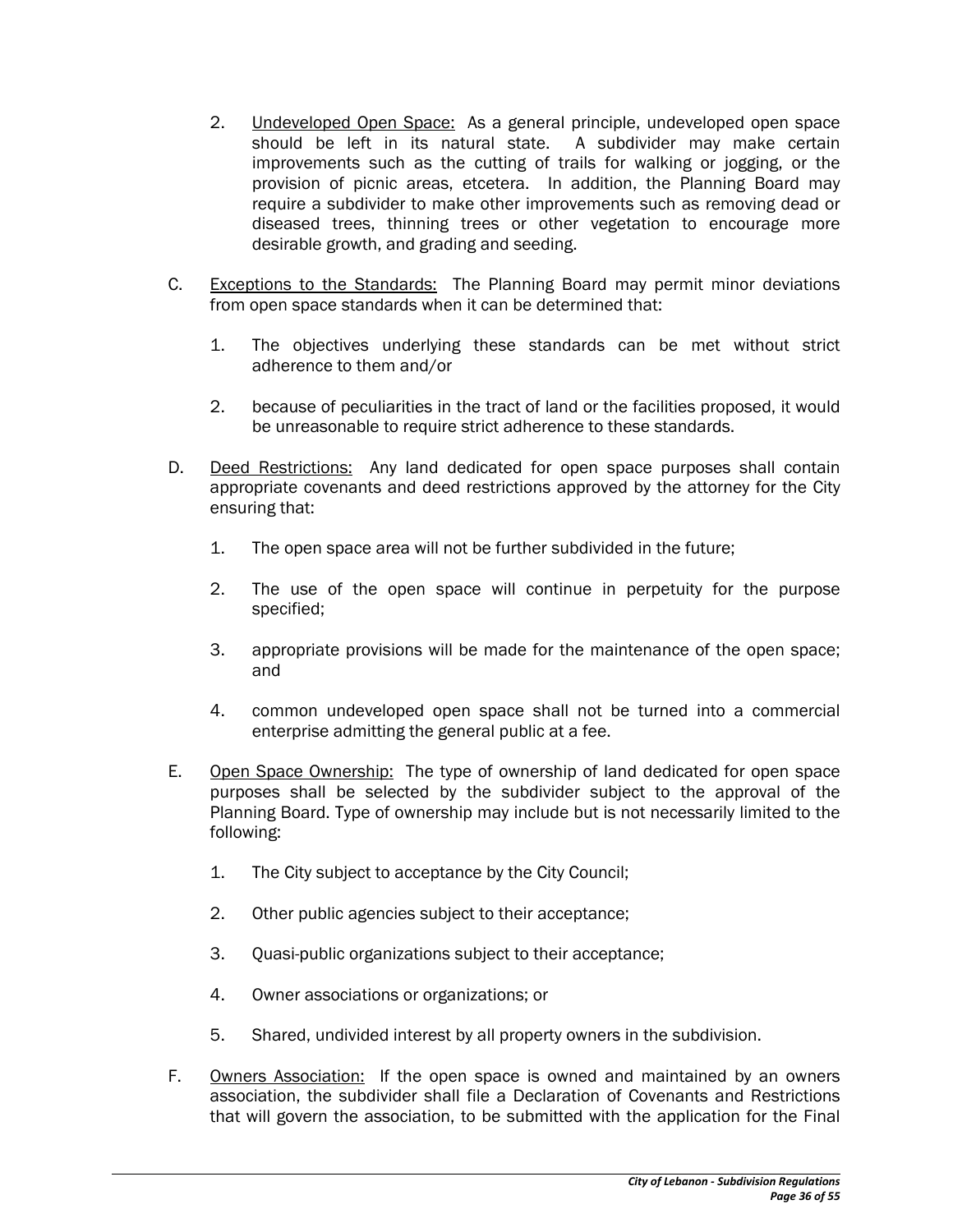Plat approval. The provisions shall include, but are not necessarily limited, to the following:

- 1. The owners association must be established before the lots/dwelling units are sold;
- 2. Membership must be mandatory for each owner;
- 3. The open space restrictions must be permanent, not just for a period of years;
- 4. The association must be responsible for liability insurance, real estate taxes and the maintenance of recreational and other facilities;
- 5. Owners must pay their pro rata share of the cost, and the assessment levied by the association can become a lien on the property to be set forth in the documents establishing the owners association, including specifically the right to collect legal fees for collection and enforcement; and
- 6. The association must be able to adjust the assessment to meet changed needs.
- G. Maintenance of Open Space Areas: The person or entity identified in Section 12.2.E. as having the right of ownership or control over the open space shall be responsible for its continuing upkeep and property maintenance.

#### 12.3 Statement as to Impact of Subdivision and Determination of Whether or Not Premature or Scattered

- A. Purpose: The purpose of this section is to require the subdivider to provide information to the Planning Board with regard to the impact of the subdivision and such other information as to allow the Planning Board to make a determination as to whether or not the proposed subdivision will be premature or scattered.
- B. Areas of Study and Information: The following areas shall be considered in such studies and such information provided to the Board to determine the effect of the proposed subdivision. The Planning Office may provide administrative guidelines to assist the subdivider in providing appropriate information.
	- 1. Statement of impact of the proposed development on natural resources and environmental quality including, but not limited to, water quality, air quality, wetlands, soil erosion and agricultural soils and a statement of pollution control and environmental impact mitigation measures.
	- 2. Capacity of the school system; effect on school bus transportation and distance of the proposed subdivision from the nearest elementary school.
	- 3. Adequacy of streets and/or sidewalks in the general area of the subdivision including major intersections providing access, and such other areas as requested by the Board.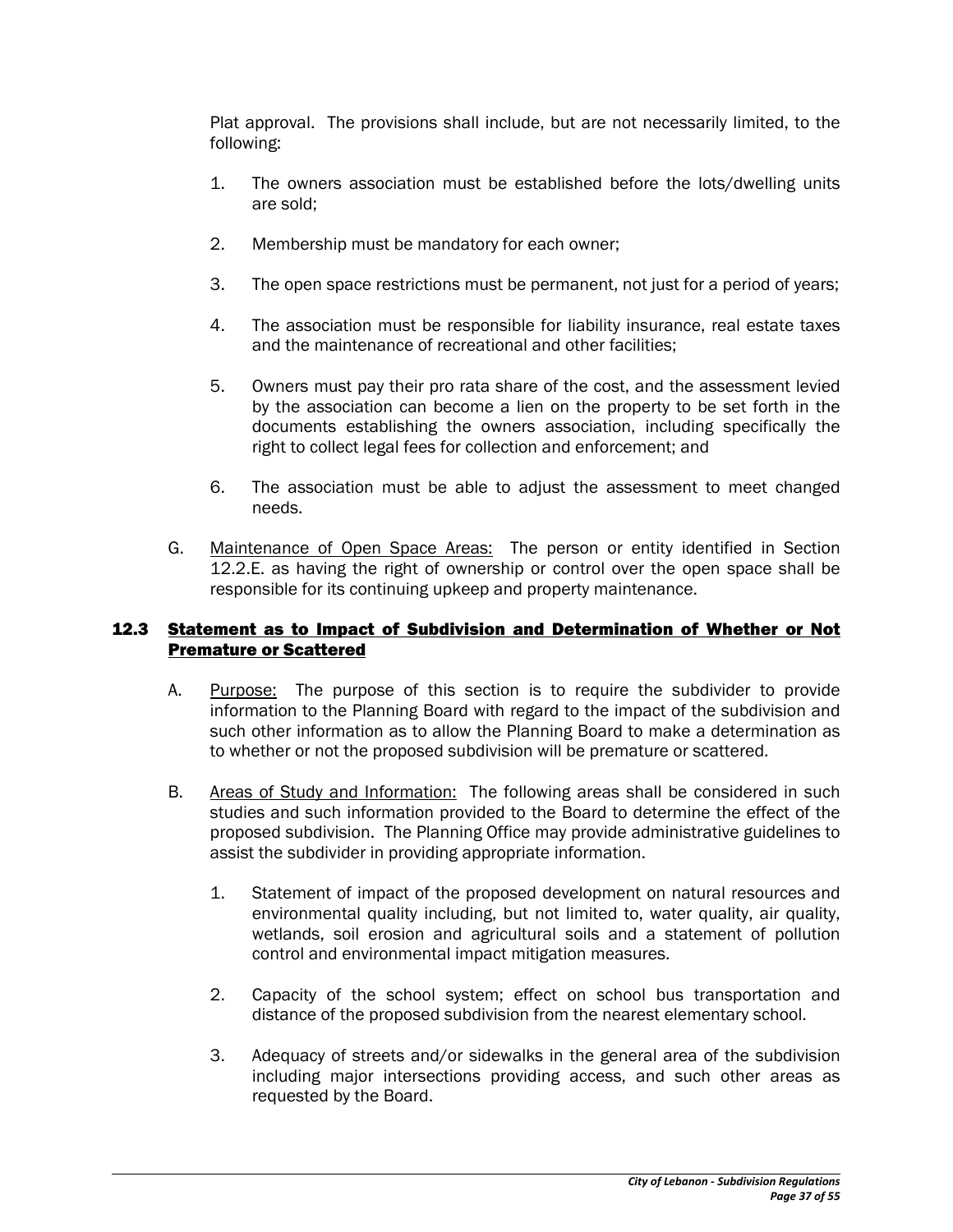- 4. Sufficiency, availability and capacity of utility services to provide water, fire protection, and sewer, and further, the impact of the subdivision on the municipal solid waste disposal facilities.
- 5. (If applicable) The impact of on-site subsurface sewage disposal systems as to adjacent wells, water supply systems, and any known aquifers so designated by the United States Geological Survey.
- 6. Any special fire, police and public safety problems due to location and/or special conditions relative to the type of use.
- 7. Impact of drainage from the subdivision on abutting properties and potential drainage problems both on the site of the subdivision and downstream from the subdivision.
- 8. Fiscal impact statement analyzing the impact of the subdivision on municipal, school and county revenues and expenditures, including estimated potential tax revenue and estimated number of school children.

#### C. Prohibition of Approval of Scattered or Premature Subdivisions:

The Planning Board shall not approve a subdivision if such subdivision constitutes premature or scattered subdivision as would involve danger or injury to health, safety or prosperity by reason of the lack of water supply, drainage, transportation, schools, fire department, or other public services or necessitate an excessive expenditure of public funds for the supply of such services. If a subdivision is determined by the Planning Board to be premature and scattered, the subdivider may show through both on and off-site improvements made at the expense of the subdivider, that the subdivision is not premature or scattered or, if so, is overcome by remedial action of the subdivider.

D. Board's Determination as to Premature or Scattered:

The Board shall determine based on the information presented and other information available and made part of the record whether or not the amount of development contained in the proposed subdivision in relation to the quantum of services available will pose a danger to the public through insufficiency of services.

# 12.4 Impact Fees

The Planning Board may, in accord with Section 213 of the Zoning Ordinance, require the Applicant to contribute an impact fee for types of capital improvements in addition to those listed in Section 12.5, in an amount reasonably and proportionally related (A) to the capital needs created by the development, and (B) to the benefits accruing to the development from the capital improvements financed by the fee.

# 12.5 Off-site Improvements

If the Board determines that the proposed subdivision will adversely affect existing public facilities, streets, sidewalks, drainage, sewer and water supply, causing them to be inadequate to meet the additional needs created by the subdivision, then the subdivider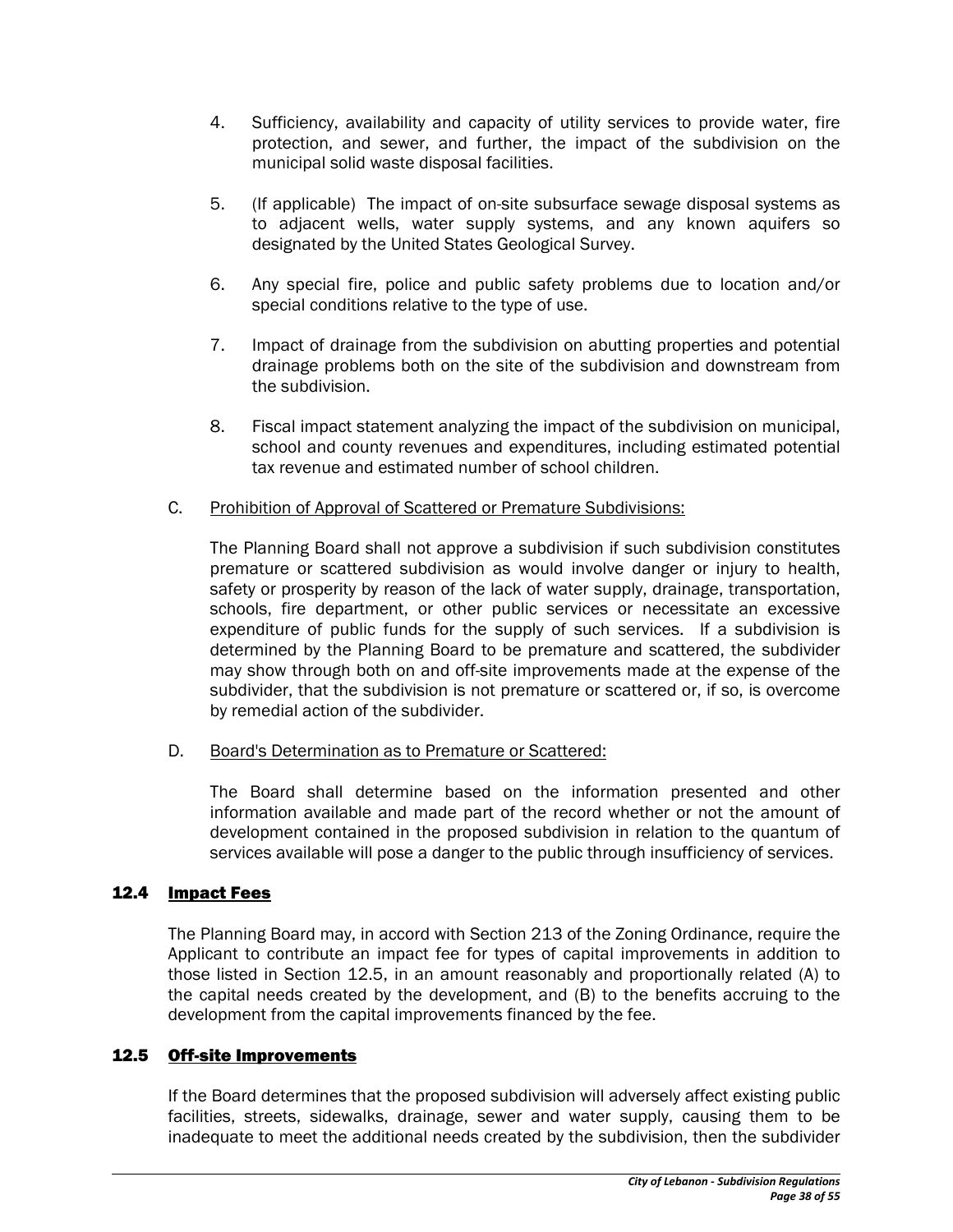shall pay a reasonable share for such upgrading of the public facilities to an extent necessary to protect the public interest. If other properties benefit from the upgrading of such off-site public improvements, the Board shall determine the portion of the cost to be paid by the subdivider, taking into consideration the following elements:

- A. The character of the area.
- B. The extent that other public and private property will be benefited by the upgrading; and
- C. Any other factors that the Board deems appropriate to establish a rational connection between the needs created by the subdivision and the amount to be paid by the subdivider.

#### 12.6 Community Water Supply and Sewage Disposal Systems

Once the Board grants preliminary or conditional approval to the design of any community water supply or sewage disposal systems to be provided by the subdivider, the Board shall then submit two (2) copies of the design plan to the Water Supply and Pollution Control Division (WSPCD).

If the final subdivision plans approved by the Board differ from the subdivision plans conditionally approved by the Board and reviewed by the WSPCD, then the subdivider shall resubmit the revised plans to the WSPCD for reapproval. Within thirty (30) days of granting final approval to said revised subdivision plans, the Board shall submit one  $(1)$ copy of the plat to WSPCD for informational purposes *(revised 8/96).* 

#### 12.7 Operation and Maintenance of Common Facilities

The Board will not approve a subdivision with a community water supply or sewage disposal system subject to regulation by Water Supply and Pollution Control Division until provision satisfactory to the Board is made for the continued operation and maintenance of such systems. The Board may require the subdivider to establish an association to provide continued maintenance of such community utilities, streets, parks and playgrounds and beaches as may not be dedicated to public use and accepted by the City. It shall be a condition of Final Plat approval that the subdivider shall file with the Planning Office "As-Built" plans and drawings showing the location and installation of a community water supply and/or sewage disposal system. Such filing shall not impose any obligation on the City but shall be solely for information purposes and for the benefit of the ultimate owners and operators of such common facilities.

#### 12.8 Owners Association

A. Documents for an Owners Association: In the case of a subdivision requiring a management organization to operate and maintain private roads, community water or sewer systems, common lands or reserve areas or recreational facilities, the subdivider shall furnish a copy of the proposed legal documents establishing this organization and shall include specific provisions for the collection of fees, assessments and charges to pay for the operation and maintenance of such common facilities.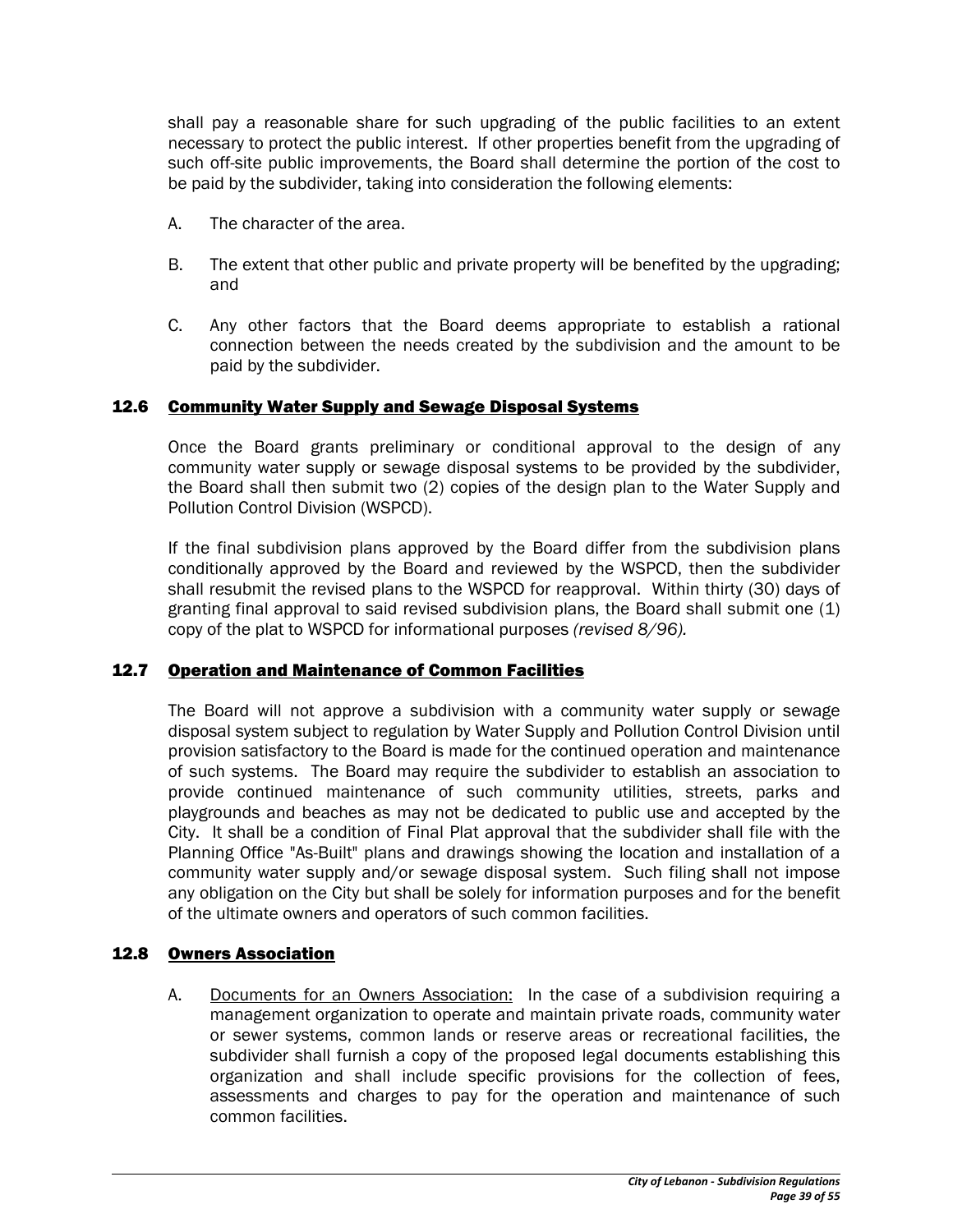#### SECTION 13 – DESIGN STANDARDS

#### 13.1 Minimum Standards

In considering applications for subdivision of land, the Planning Board shall adhere to and be guided by the standards hereinafter set forth. Such standards shall be considered to be minimum standards and shall be reduced by the Board only when in its opinion specific circumstances surrounding a subdivision, or condition of the land in such subdivision, indicate that such modification will properly carry out the purpose and intent of these Regulations.

#### 13.2 Specifications for Required Improvements

All required improvements shall be designed and constructed or installed in accordance with good engineering design and practice, in accordance with *Standard Specifications for Road and Bridge Construction* as published by the State of New Hampshire Department of Transportation, in accordance with these Regulations, and in accordance with all other applicable local, state, and federal ordinances, laws, codes, regulations, and requirements. *See also* Section 3 ("Compliance").

## 13.3 Lot Layout, Drainage and Driveways

Lot layout will result in the permanent division of land. It is in the public interest that the lot layout shall be functional, economical and aesthetically pleasing. Lots shall be laid out in relation to the topography and graded sufficiently to provide adequate drainage for the purpose intended without the diversion of water onto other lots or onto property adjoining the subdivision. Excessive grading and disturbance of natural cover will not be permitted. The configuration of the lots shall provide lots that are functional for land uses intended. A lot layout resulting in unusual shapes solely to satisfy minimum area requirements of the Zoning Ordinance will not be approved.

A. The subdivider shall demonstrate on each lot that there is a feasible location for a safe and convenient access for a driveway without unreasonable grades. Steep driveways in excess of 10% grade are prohibited unless the Fire Department allows a steeper driveway to be provided. The City may require applicants to demonstrate that a suitable driveway can be achieved for each proposed lot.

#### 13.4 Lots/Lot Area/On-Site Septic System Requirements

- A. Lot Sizes and Areas. The minimum lot size for each lot shall be in conformity with the Zoning Ordinance. In addition, where there is to be an on-site subsurface sewage disposal system, additional area may be required based on the following:
	- 1. For each lot in the proposed subdivision requiring a subsurface sewage disposal system, soil data shall be provided using Site Specific Soil Maps for New Hampshire and Vermont SSSNNE Special Publication No. 3, June, 1997.
	- 2. The tests and soil mapping for required soil information shall be performed by a certified soil scientist.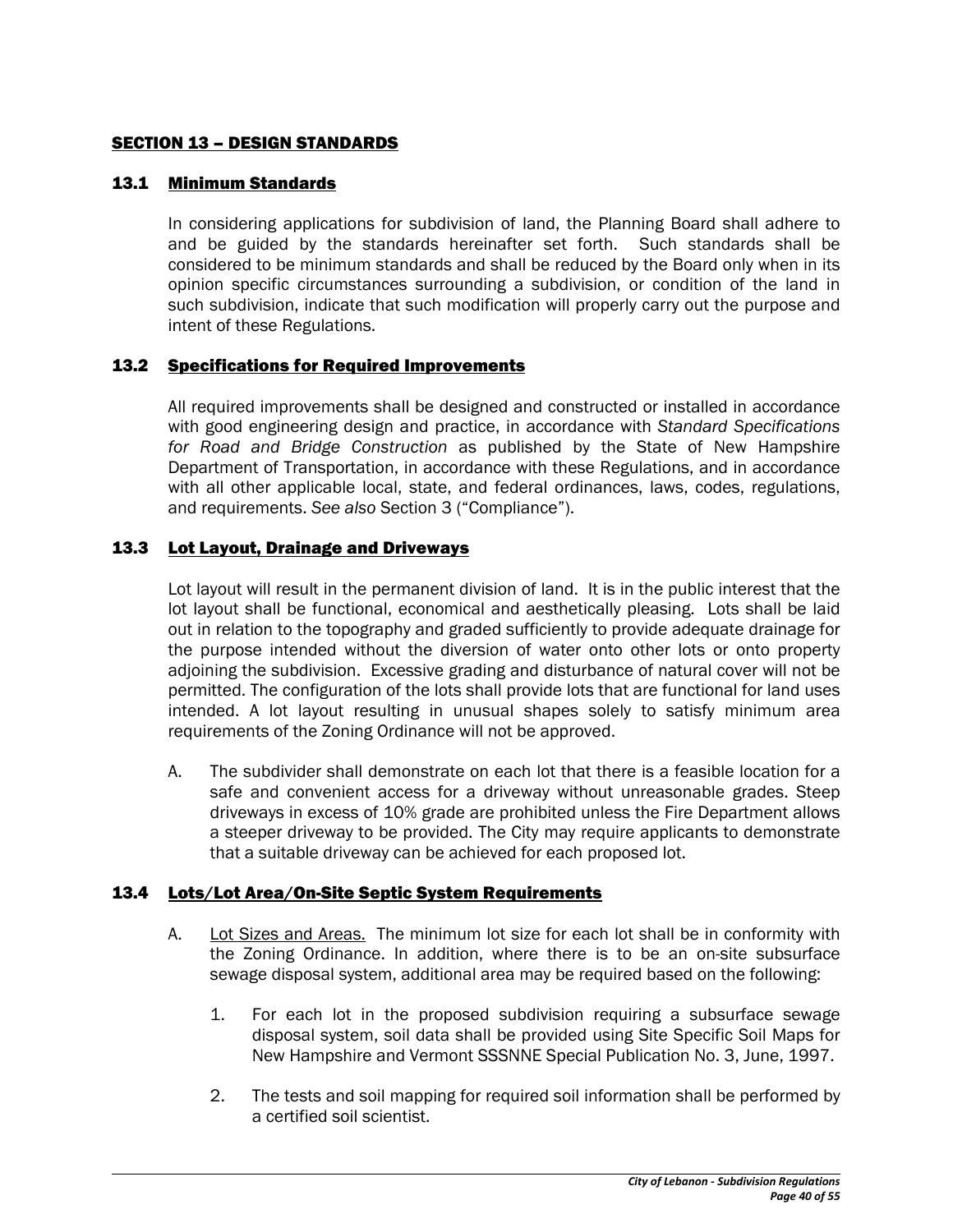- 3. The report of the certified soil scientist shall establish that there is at least 4,000 square feet of contiguous area suitable for the placement of an individual sewage disposal system on each lot.
- 4. In the case of a subdivision resulting in the creation of lots in excess of five (5) acres, the subdivider may request a waiver under Section 13.19 from the requirements of the investigation and report as to soil data.

## 13.5 Streets

- A. Monuments:
	- 1. Permanent survey monuments consisting of concrete or stone monuments not less than four (4) inches square and forty-two (42) inches long shall be installed in the ground a minimum of three (3) feet. Such monuments shall be installed in the right-of-way limits of new streets where there is a change in direction and at all points of curvature and tangents or angular change in direction. This requirement shall apply to the right-of-way limits on both sides of the new street.
	- 2. On each permanent monument as described above, there shall be a plug, a brass plate, or a pin to serve as the point of reference.
	- 3. Iron rods not less than one-half (½) inch in diameter and at least twenty-four (24) inches long shall be placed at all lot corners or angle points not covered by the permanent monument described in subparagraph (1) above.
	- 4. The monumentation required for a subdivision fronting on an existing street will be monuments at the point of intersection of the perimeter of the subdivision with the right-of-way line of the existing street.
	- 5. Where a subdivision is a portion of a larger tract of land no permanent survey monument shall be required for that portion not included within the proposed subdivision so long as the perimeter monumentation of the entire tract of land is sufficiently established to the satisfaction of the Planning Office.
- B. Cul de sac: A cul-de-sac street shall not exceed twelve hundred (1200) feet in length and shall not provide entrance to other streets. When there are ten (10) residential units or less on a cul-de-sac, the Board may modify the pavement width requirements, provided that the subdivider provides adequate off-street parking facilities. A turnaround shall be provided with a minimum radius of sixty (60) feet at the end of all cul-de-sacs. Upon recommendation of the Reviewing Engineer, the Board may approve a "T" turnaround instead of a cul-de-sac.
- C. Dead End Street: A temporary dead end street used in a phased development shall be designed to serve not more than two hundred (200) lots, including those lots abutting on such street and those abutting on streets served by the dead end street. A dead end street may serve as an entrance for cul-de-sac streets. Any dead end street at its terminus shall have a turnaround with a minimum radius of 60 feet.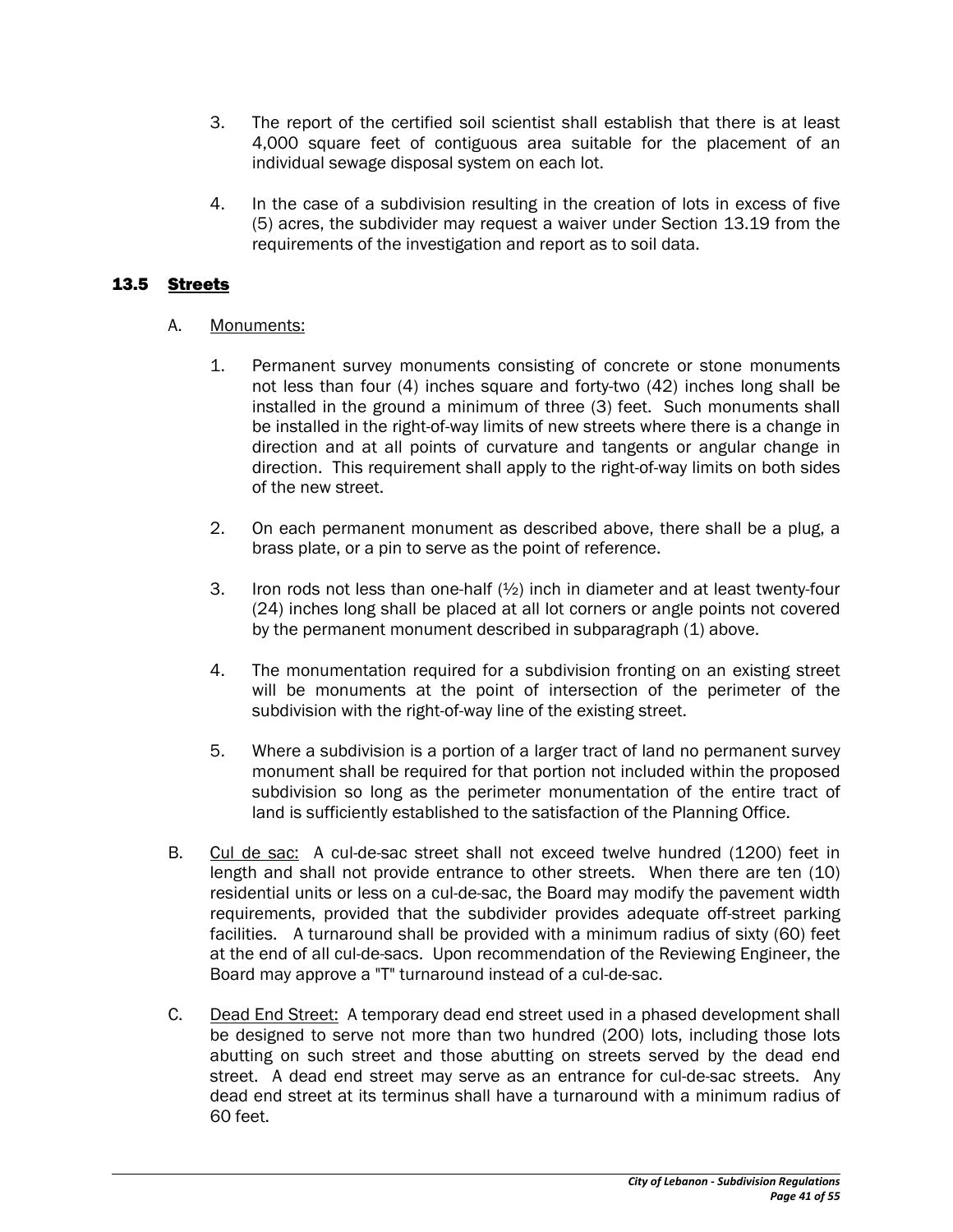- D. Standards: All streets shall be completely constructed by the subdivider in accordance with the minimum requirements for street construction and as shown in Appendices A and B hereof.
- E. Layout:
	- 1. Arrangement: The arrangement of streets in the subdivision shall provide for the continuation of streets of adjoining subdivisions and for proper projection of streets into adjoining properties which are not yet subdivided, in order to make possible necessary fire protection, movement of traffic and construction or extension, presently or later required, of needed utilities and public services such as sewers, water and drainage facilities. Where, in the opinion of the Board, topographic or other conditions make such continuance undesirable or impracticable, the above conditions may be modified.
	- 2. Topography: Streets must be logically related to the topography so as to produce usable lots, reasonable grades and safe intersections in appropriate relation to the proposed use of the land to be served by such streets. Adequate provisions shall be made to control the drainage of each lot by an adequate storm water system, subject to approval of the Board.
	- 3. Horizontal and Vertical Curves: No horizontal curve shall have a center line radius less than that shown in Appendix A. For changes in grade exceeding one (1) percent, a vertical curve shall be provided insuring a minimum sight distance of two hundred (200) feet.
	- 4. Grades, Guardrails and Shoulders: Street grades shall be at least one (1) percent to provide satisfactory drainage. The maximum allowable grade for local service streets shall be ten (10) percent. In no case shall a grade greater than five (5) percent be allowed at or within fifty (50) feet of any intersection.

The Board may require safety features as deemed necessary, such as guardrails and extended shoulders. For collector streets, the maximum allowable grade shall be eight (8) percent. Cul-de-sac turnarounds shall not have more than a three (3) percent grade in any direction.

- 5. Intersections: Street intersections shall be as nearly at right angles as possible, and no intersection shall be at an angle of less than sixty (60) degrees.
- 6. Tangents: A tangent of at least one hundred (100) feet in length shall be introduced between reverse curves on all proposed streets.
- 7. Street Intersections: Where a street intersects another street that intersection shall be at least 150 feet distant from the next street intersection.
- 8. Private Streets: There may be private streets in a subdivision. The subdivider shall satisfy the Board that such private streets shall be properly maintained to provide access for police, fire and other emergency vehicles.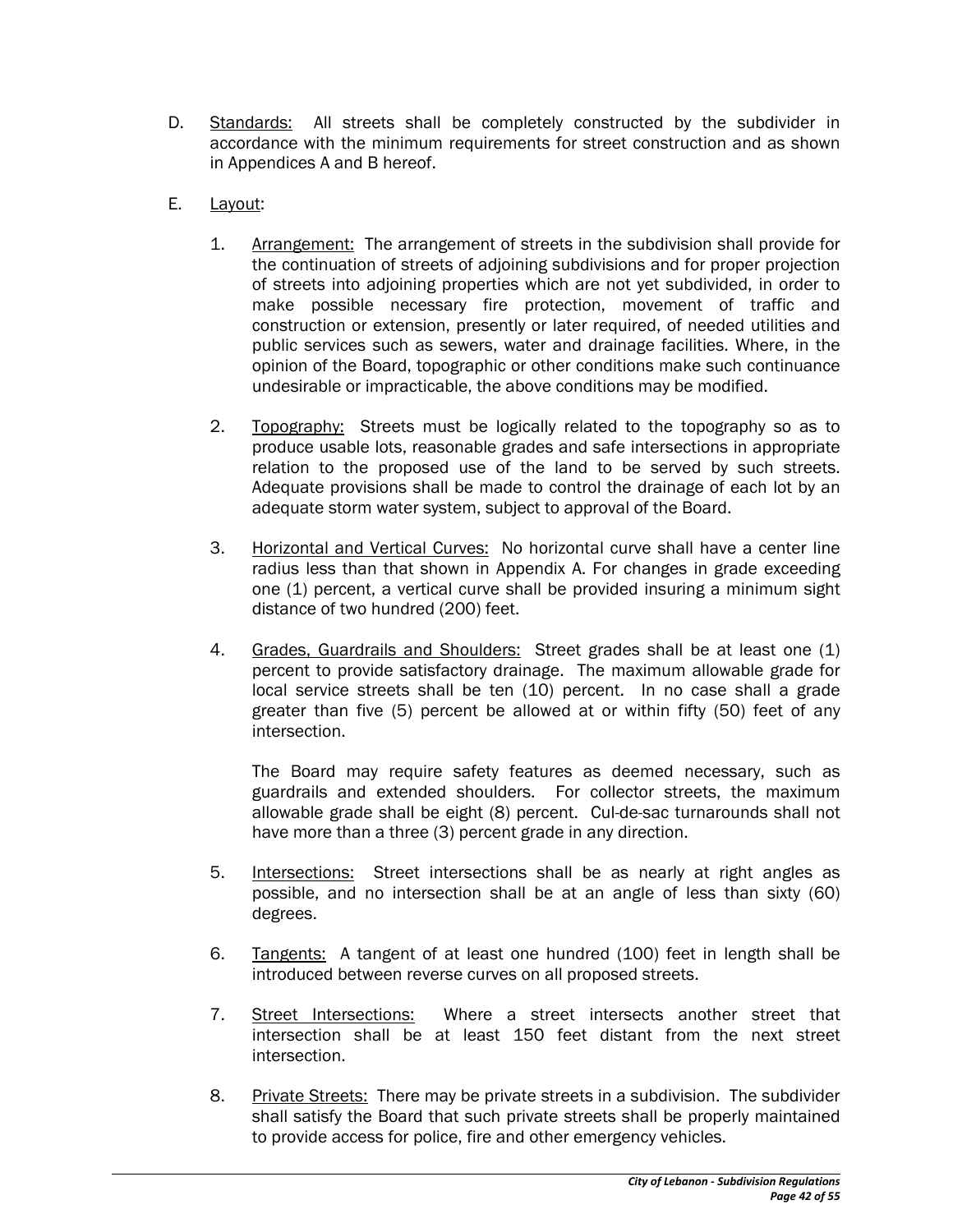- 9. Street Names: Each street shall be identified by a name shown on the Preliminary Layout. Proposed streets which are in alignment with existing and named streets shall bear the names of the existing streets. In no case shall the names for a proposed street duplicate existing street names irrespective of the suffix, be it street, avenue, boulevard, driveway, place or court. Street names shall be based on historic or geographic significance to the extent possible.
- 10. Lot Number: All lots shall be numbered for identification. The building number shall be assigned under City Ordinance #60 "Numbering of Buildings."
- F. Classification of Streets: The classification standards of design shall be as shown in Appendices A and B and as required by this section.
- G. Curbs and Sidewalks: Curbs and sidewalks shall be required on at least one side of all streets as follows:
	- 1. In any subdivision where the density is greater than one (1) residential unit for each 10,000 square feet; or
	- 2. One (1) commercial or industrial use reaches 10,000 square feet unless modified by the Board. Curbs and sidewalks may be required on both sides of a street if deemed necessary by the Board.
- H. Curbs and Gutters.
	- 1. Curbing shall be required for the purposes of drainage, safety, and delineation and protection of pavement edge.
	- 2. Curb requirements shall vary according to street classification and intensity of development in accordance with the requirements shown in Appendix A and in conformance with "Standard Specifications for Road and Bridge Construction, State of New Hampshire." Curbing may also be required:
		- a. For storm management;
		- b. To stabilize pavement edge; and/or
		- c. To delineate parking areas.
	- 3. Where curbing is not required, some sort of edge definition and stabilization shall be furnished for safety reasons and to prevent pavement unraveling.
	- 4. Where curbing is required, this requirement may be waived and shoulders and/or drainage swales used when it can be shown that:
		- a. Shoulders are required by State regulations;
		- b. Soil or topography make the use of shoulders and/or drainage swales preferable; or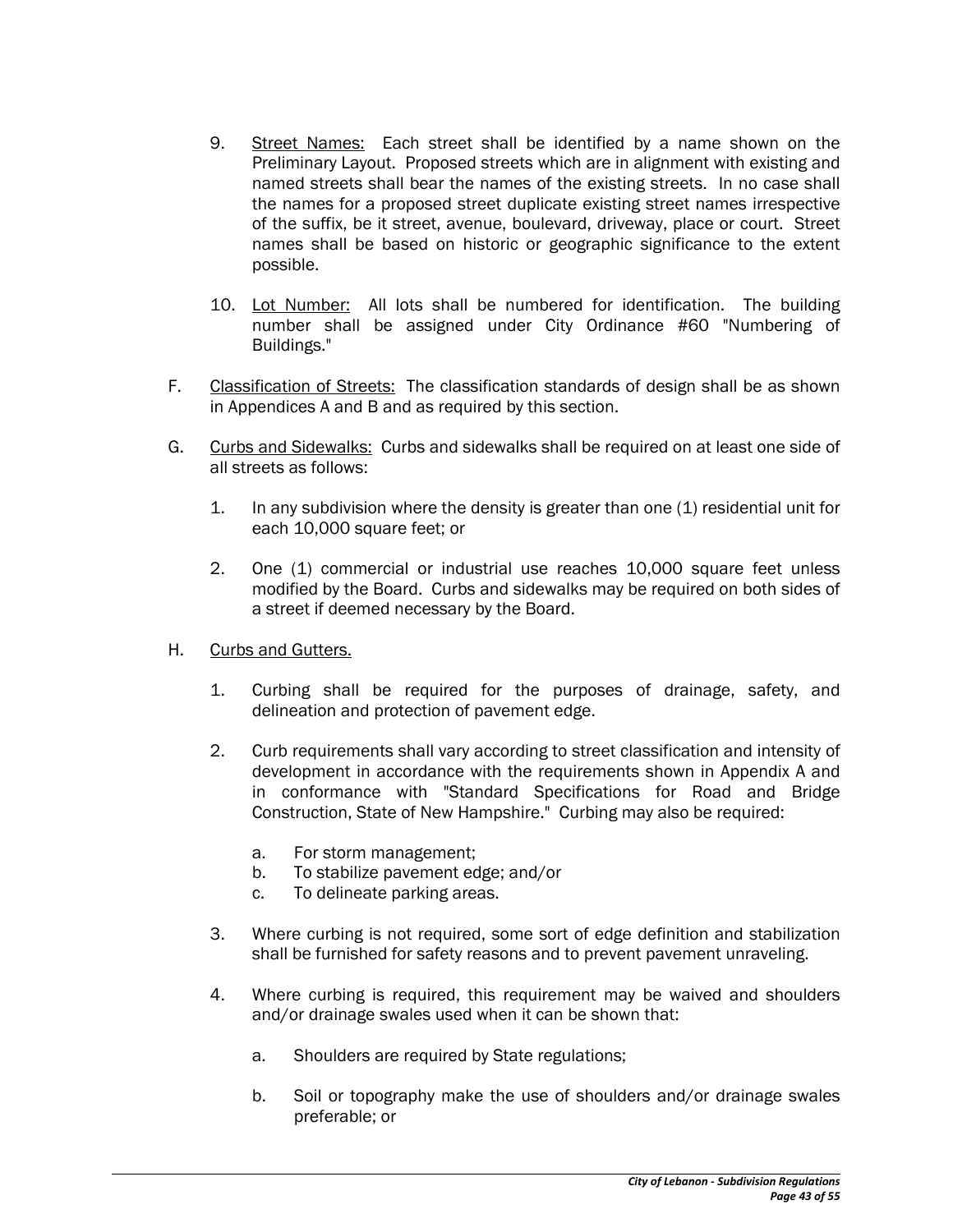- c. It is in the best interests of the community to preserve its rural character by using shoulders and/or drainage swales instead of curbs.
- 5. At medium development intensity, the curbing requirements may be waived where front yard setbacks exceed forty (40) feet and it can be demonstrated that sufficient on-site parking exists.
- 6. Where curbing is required, said curbing shall be either concrete or granite.
- 7. Curbing shall be designed to provide ramps for bicycles and/or wheelchairs as required by state law.
- 8. Curbing shall be constructed according to the specifications set forth in Appendix D.

## 13.6 Street Lighting

Street lights shall be installed in accordance with the standards and guidelines contained in the IES Lighting Handbook or the lighting and spacing standards established by the City.

## 13.7 Street Signs

All street signs and posts shall be provided and installed by the City at the expense of the subdivider, in accordance with City standards and requirements.

#### 13.8 Utilities

- A. Water:
	- 1. In any subdivision requiring on-lot water source, the subdivider shall demonstrate to the satisfaction of the Board that each lot can be served by an on-lot water source in sufficient quality and quantity.
	- 2. The existing City water system shall be extended or a community system provided so as to provide the necessary quantity of water, at acceptable pressure for fire protection. In the event of connection to the City water system, the subdivider shall be required to pay all applicable fees as set forth in City Code Chapter 68. The subdivider may be required by the Board to provide, or have installed at the subdivider's expense, larger transmission lines and storage and pumping facilities outside the subdivision if the supply and pressure would otherwise be inadequate. There shall be a blow off for flushing the water line. Approval for all extensions of or connections to the existing City water system must be obtained from the City Council or City Manager prior to filing an application for Final Major Subdivision review pursuant to Section 7.4 of these Regulations.
- B. Sewage: The subdivider shall provide adequate provisions for sewage with the following restrictions: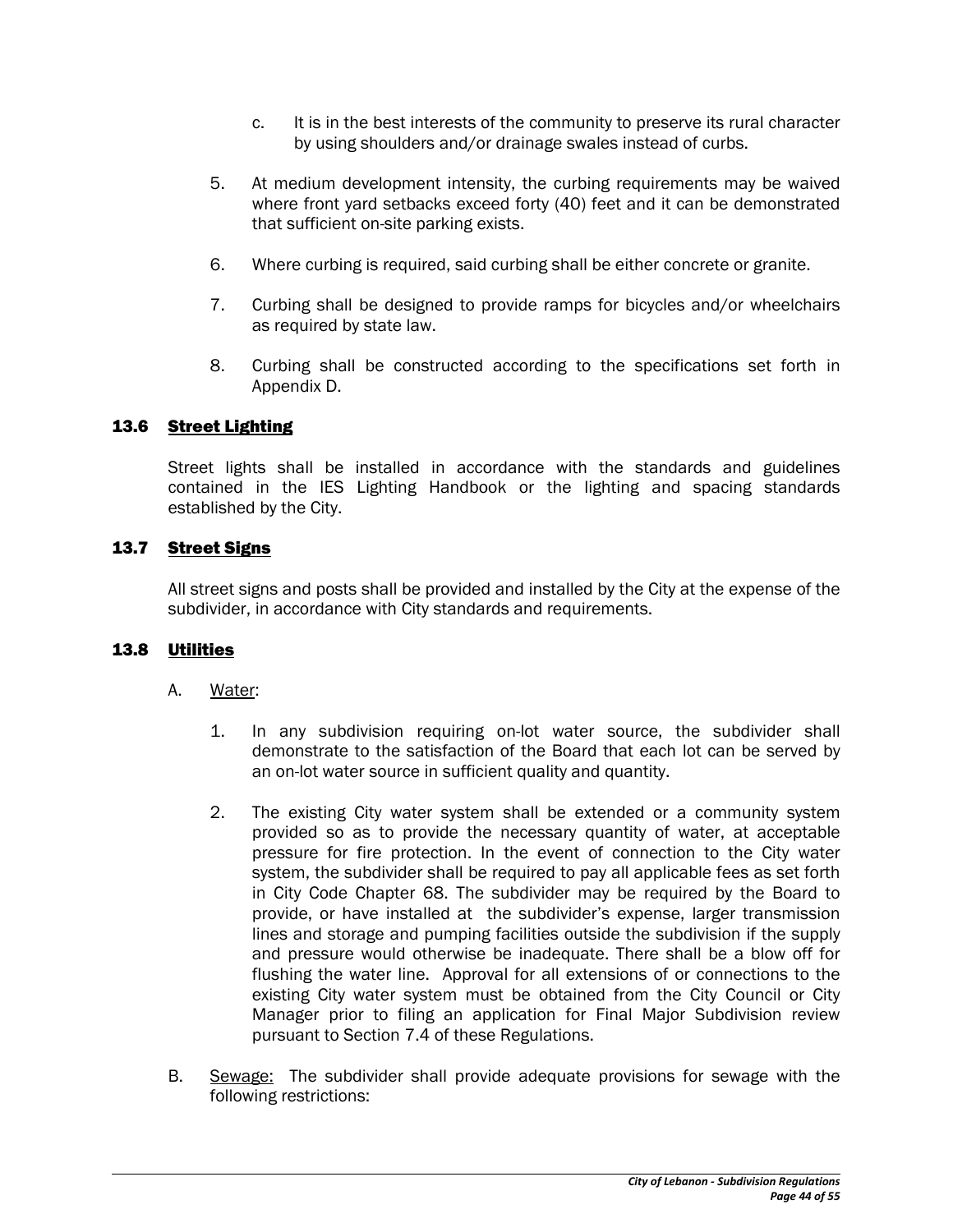- 1. The subdivider shall be required to connect to the City sewer system or provide a community sewer system approved by the City and the State in any subdivision where off-lot sewer is proposed. If the subdivision is within 3,000 feet of the City sewer system and has twelve (12) or more lots, the Board shall require connection to the system by the subdivider. The subdivider is required to provide pumping and other facilities as may be necessary. In the event of connection to the City sewer system, the subdivider shall be required to pay all applicable fees as set forth in City Code Chapter 68. The subdivider may be required by the Board to provide, or to have installed at the subdivider's expense, larger sewer lines, pumping stations, and other facilities, outside the subdivision if the sewer service would otherwise be inadequate. Approval for all extensions of or connections to the existing City sewer system must be obtained from the City Council or City Manager prior to filing an application for Final Major Subdivision review pursuant to Section 7.4 of these Regulations.
- 2. Lots to be served by an on-lot subsurface sewage disposal system shall meet the requirements of Section 13.4 "Lot/Lot Area/ On-site Septic System Requirements."
- C. Electric, Telephone, Cable TV. Electric, telephone and cable TV distribution systems shall be underground, including services and street lights, unless modified by the Board. The subdivider shall coordinate subdivision design with the utility companies to ensure adequate and suitable area for underground installations.

# 13.9 Storm Drainage

- A. Removal of Spring and Surface Water: The subdivider shall be required by the Board to carry away by pipe or open ditch any spring or surface water that may be either existing to or as a result of the subdivision. Such drainage facilities shall be located in the street right-of-way where feasible, or in perpetual unobstructed easement of appropriate width.
- B. Drainage Structure to Accommodate Potential Development Upstream: Culverts or other drainage facilities shall, in each case, be large enough to accommodate potential runoff from the entire subdivision. The Reviewing Engineer shall approve the design and size of facilities based on anticipated runoff under conditions of total potential development. The subdivider's engineer shall provide such information as the Reviewing Engineer deems necessary to the determination of the adequacy of the facilities.
- C. Responsibility for Drainage Downstream: The subdivider's engineer shall provide such information as the Reviewing Engineer deems necessary to determine the effect of the subdivision on the existing downstream drainage facilities outside of the area of the subdivision. Where the Reviewing Engineer anticipates that the additional runoff incident to the development of the subdivision will overload an existing downstream drainage facility so that there will be damage to private property or an increase in the expenditure of public funds, the Board shall not approve the subdivision until the subdivider and the City Council agree to share the cost of the necessary improvement required. The City's share shall be based upon the portion of runoff which the developed area downstream from the subdivider's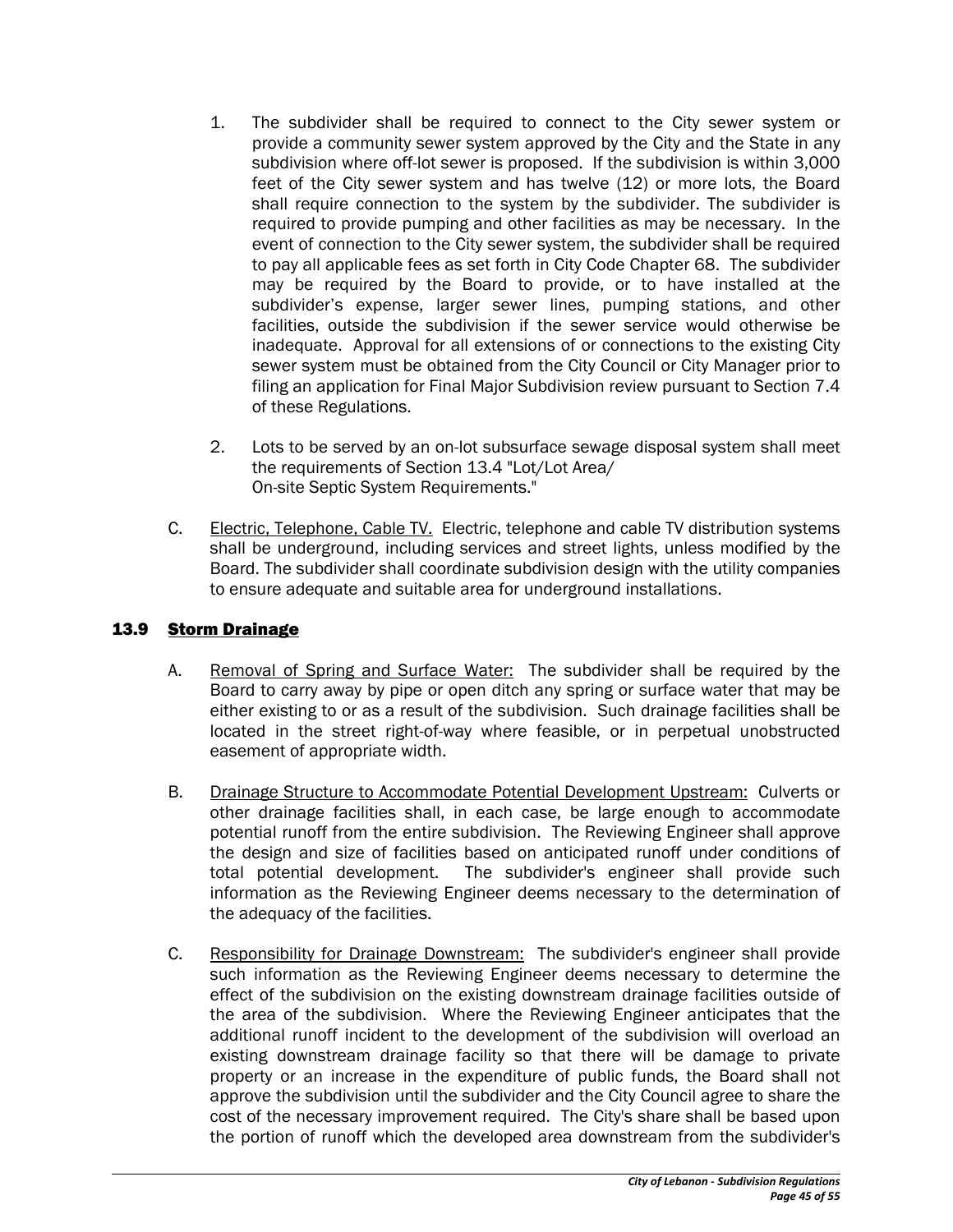subdivision contributes to the necessary improvement, except that there shall be credited to the City's share that portion of the need which can be met by existing facilities.

D. Other Provisions. In design of the drainage system, natural waterways shall be utilized to the fullest extent feasible. There shall be at least eighteen (18) inches of cover over culverts crossing roadways and for culverts over fifteen (15) inches in diameter the Reviewing Engineer may specify additional depth of cover.

The minimum size culvert installed shall be fifteen (15) inches. Where catch basins are installed, the street shall have curbing unless the Board shall approve an alternate method. Open roadside drainage ditches in excess of five (5) percent grade shall be paved with stone or asphalt as required by the Board. All culverts shall have headers which shall not extend above the final grade. Header design shall be approved by the Reviewing Engineer. Whenever possible, natural drainage courses should be extended across a road and not diverted to roadside drainage ditches.

# 13.10 Excavation and Grading

- A. General: All excavating and filling required for construction and improvements shall be as specified herein. The entire area of work shall be brought to the required lines and grades by excavation or filling. Excavation material, if suitable, may be used in making embankments and in filling low areas. A minimum of four (4) inches of topsoil shall be provided to cover over all finished slopes. All streets shall be graded from property line to property line to approved grade and cross section.
- B. Suitable Materials Required: No stumps, wood, roots, sod or other fibrous materials shall be placed in any embankment. In those locations where the alignment crosses swamp or marsh land, or other similar soil that is incapable of supporting the proposed roads, such inadequate soil shall be entirely removed and replaced with adequate material. The materials so removed shall not be placed in embankment, but may be used in flattening embankment slopes or for filling low spots outside the road section. The Board may require the subdivider to submit evidence of boring and/or other soil investigations to determine the depth composition and stability of the subgrade within the road section.
- C. Embankments: Embankments shall be formed of suitable and acceptable excavated materials and brought to the required lines and grades. The materials for embankment shall be placed in successive horizontal layers not exceeding six (6) inches in depth extending across the entire fill area. They shall be spread by a bulldozer or other acceptable method, and shall be thoroughly compacted. Successive layers shall not be placed until the layer under construction has been thoroughly compacted. Where embankments are made of rock, the rock shall be so deposited that all voids are filled with earth and in such a way that the compaction specified above may be secured.
- D. Subgrade: Upon completion of filling and excavating, the subgrade shall be formed to the required grade and contour, and the entire surface again rolled as specified above. High spots shall be removed and low spots filled with the acceptable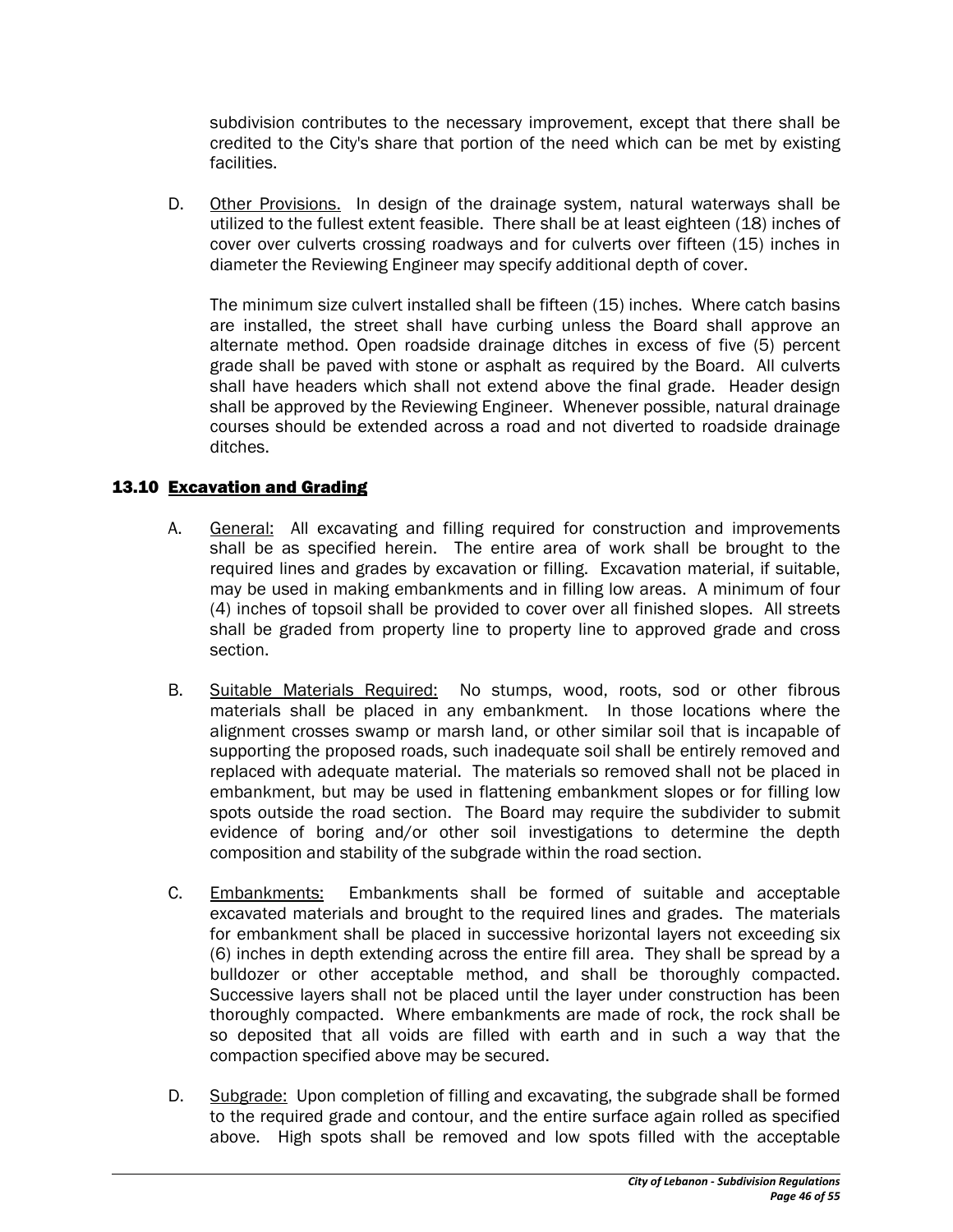material and the process of leveling and rolling continued until no further depression results. Soft spots shall be removed and replaced with crushed stone, gravel or as specified by the Reviewing Engineer. These areas shall be drained as directed by the Reviewing Engineer.

E. Side Slopes: Side slopes in embankment and on roadside drainage ditches shall descend one (1) foot vertically for at least each two (2) feet horizontally (2 on 1). Surplus material resulting from excavation of the road prism shall be used to flatten slopes of embankment so that they ascend one (1) foot vertically for at least two (2) feet horizontally (2 on 1). Side slopes in excavation rock shall ascend six (6) feet vertically for at least each one (1) foot horizontally. Side slopes shall not be graded so as to extend beyond the limits of the road right-of-way onto land not part of the subdivision unless a suitable slope easement has been properly established and granted by the affected property owner.

# 13.11 Site Preservation

- A. Natural Cover: Land shall be subdivided and improved in reasonable conformity to existing topography in order to minimize grading, cut and fill, and to retain, insofar as possible, the natural contours, limit storm water runoff, and conserve the natural cover and soil. After application for approval has been submitted to the Board, no topsoil, sand or gravel shall be removed from the subdivision for any other purpose than to meet construction needs for that particular subdivision or to meet any requirements of these Regulations.
- B. Erosion and Sediment Control: The smallest practical area of land should be exposed at any one time during development. When land is exposed during development, the exposure should be kept to the shortest practical period of time. Land should not be left exposed during the winter months. Where necessary, temporary vegetation and/or mulching and structural measures may be required by the Board to protect areas exposed during the development. Sediment basins (debris basins, desilting basins, or silt traps) shall be installed and maintained during development to remove sediment from runoff water and from land undergoing development.
- C. Other Requirements: Where possible, natural drainage-ways may be utilized and left open to remove excess surface water; the permanent final vegetation and structures should be installed as soon as practical in the subdivision. If the Reviewing Engineer determines that excessive damage may result from open channel flow, closed drainage systems will be required.

# 13.12 *(Reserved for future use)*

# 13.13 Pedestrian Walks and Bicycle Paths

Where necessary, in the judgment of the Board, public ways for pedestrian and/or bicycle travel and access may be required between subdivisions or its parts or between a subdivision and public property. These pedestrian walks and/or bicycle paths shall be built and lighted in conformity with applicable standards of the City. Unless otherwise stated by the Board as part of its written decision, no pedestrian or bicycle way created under this section shall be considered to be a street for frontage or access purposes, nor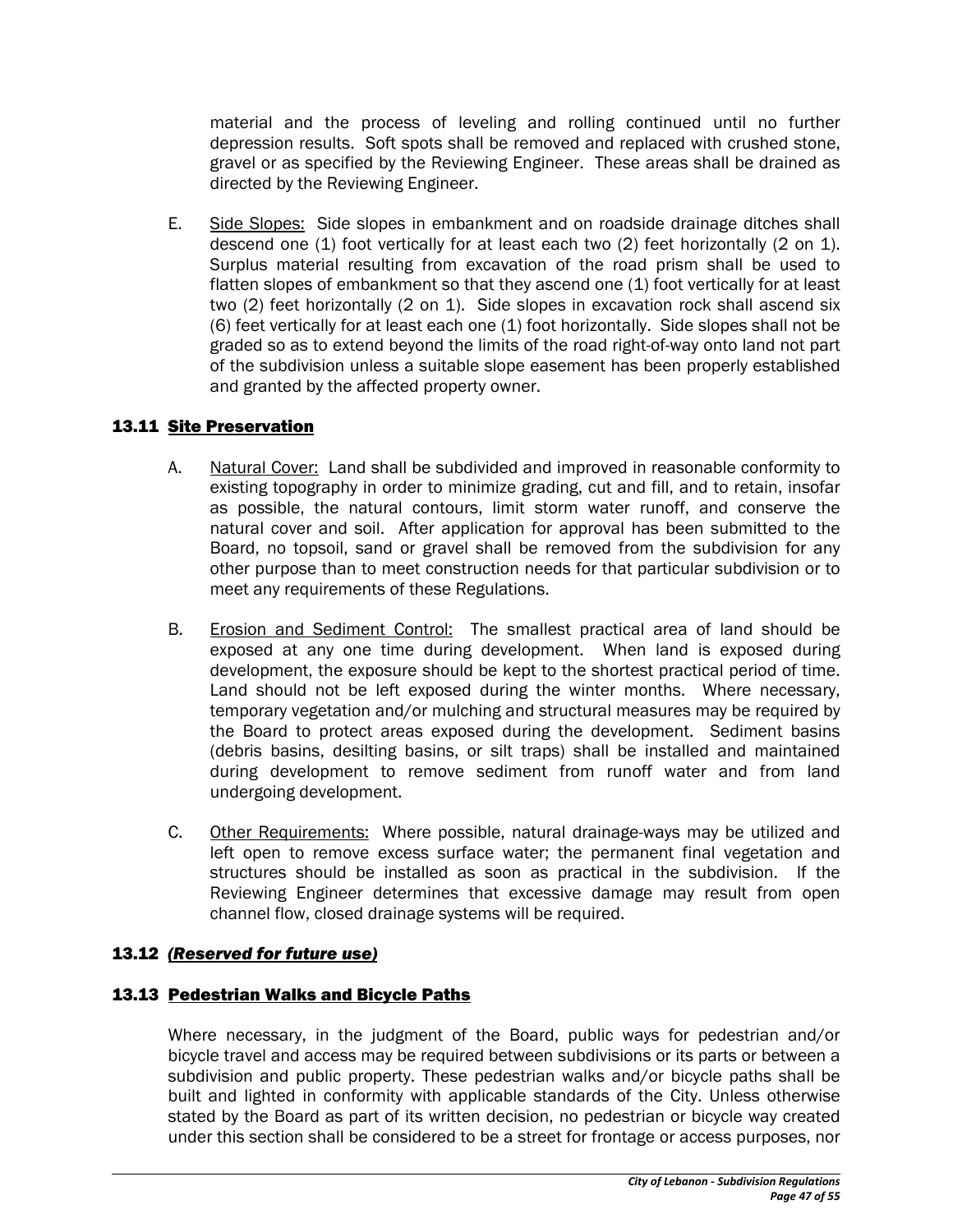shall such a way, by virtue of its approval as part of a subdivision, be deemed to be dedicated to the City as a City-maintained public highway. The Board, in its decision, may include provisions governing how and by whom such a way shall be maintained.

#### 13.14 Development of Open Space

On land to be used as active recreation open space, undesirable growth and debris shall be removed. Wooded and brook areas shall be left natural. Active recreation open spaces shall be graded properly to dispose of surface water, and shall be seeded with lawn grass. There shall be no depositing, dumping, or storage of waste, or other natural or man-made material, supplies or equipment, on any subdivision land designated as open space. No work, or removal, or filling shall be done, nor shall the existing natural characteristics of open space land be altered from the original condition, until a site plan shall have been approved by the Board.

## 13.15 Parks and Playgrounds

Areas set aside for parks and playgrounds to be dedicated or to be reserved for the common use of all property owners in the subdivision whether or not required by the Board shall be of reasonable size, shape, character and location for the intended use.

#### 13.16 Special Flood Hazard Areas

All subdivision proposals and proposals for other development governed by these Regulations having lands identified as Special Flood Hazard Areas in the "Flood Insurance Study for the City of Lebanon, New Hampshire", together with the associated Flood Insurance Rate Maps (which Special Flood Hazard Areas are classified as A Zones) and Flood Boundary and Floodway Maps of the City of Lebanon dated June 4, 1980 shall meet the following requirements:

- A. All subdivision proposals and other proposed new development shall be reviewed to determine whether such proposals will be reasonably safe from flooding. Subdivision review shall assure that the following minimum standards are met:
	- 1. The proposal is designed consistent with the need to minimize flood damage; and
	- 2. All public utilities and facilities, such as sewer, gas, electrical, and water systems shall be located and constructed to minimize or eliminate flood damage; and
	- 3. Adequate drainage systems shall be provided to reduce exposure to flood hazards.

#### 13.17 Reserve Strips

Reserve strips of land which in the opinion of the Board show an intent on the part of the subdivider to control access to land dedicated or to be dedicated to public use shall not be permitted.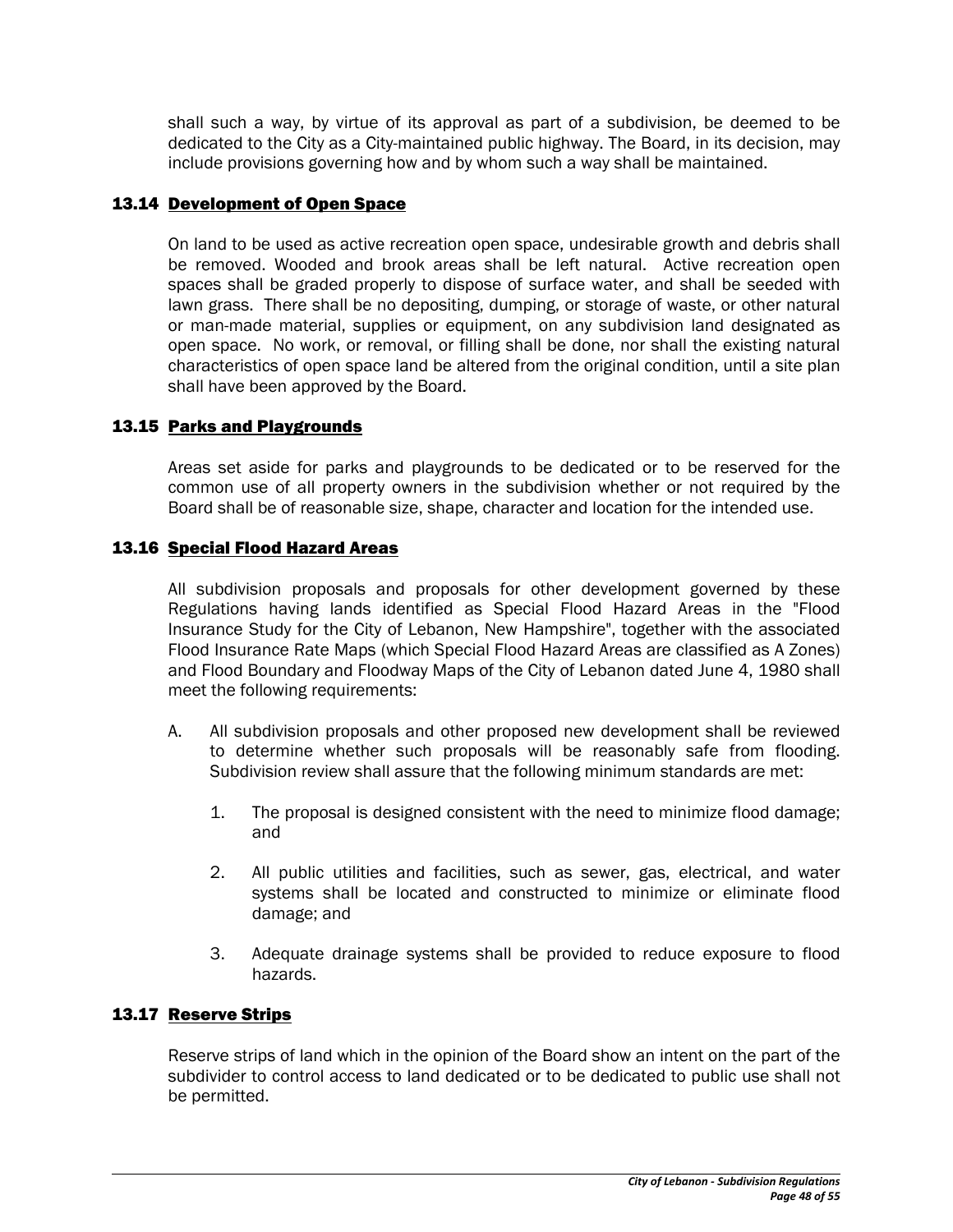#### 13.18 Modifications or Waivers of Design Standards

A subdivider may request the modification or waiver of a design standard contained in Section 13. The Board may grant such request if it determines that compliance is not required to meet the purpose and intent of these Regulations and that the public good will not be adversely affected.

#### SECTION 14 – COMPLETION OF REQUIRED IMPROVEMENTS AND BONDING

#### 14.1 Completion of Improvements

A. Requirement to Complete Improvements:

The Applicant shall be required to complete, in accordance with the Notice of Action and these Regulations, all the streets, sidewalks, utilities, and other improvements as so specified. Such required improvements shall be completed at the Applicant's expense, without cost or reimbursement by the City. Record drawings and any other required information shall be delivered by the Applicant to the City for all improvements to be transferred or conveyed to the City.

B. Active and Substantial Development and Substantial Completion

As provided for in RSA 674:39, III, the Board may specify the threshold levels of work that shall constitute the following terms, with due regard to the scope and details of a particular project:

- 1. Active and Substantial Development or Building
	- a. For purposes of these Regulations, unless modified by the Board at the time of approval of a specific application, the completion of all of the following shall imply "Active and Substantial Development or Building" when inspected and approved by the Reviewing Engineer:
		- i) Construction of and/or installation of basic infrastructure to support the development (including all of the following: one or more subdivision roadways, access ways, etc. to a minimum gravel base; and water and wastewater lines and other utilities placed in underground conduit ready for connection to proposed buildings/structures) in accordance with the approved plans; and,
		- ii) Construction and completion of drainage improvements to service the development (including all of the following: detention/retention basins, treatment swales, pipes, underdrains, catch basins, etc.) in accordance with the approved plans; and,
		- iii) Placement and maintenance of all erosion control measures on the site as specified on the approved plans.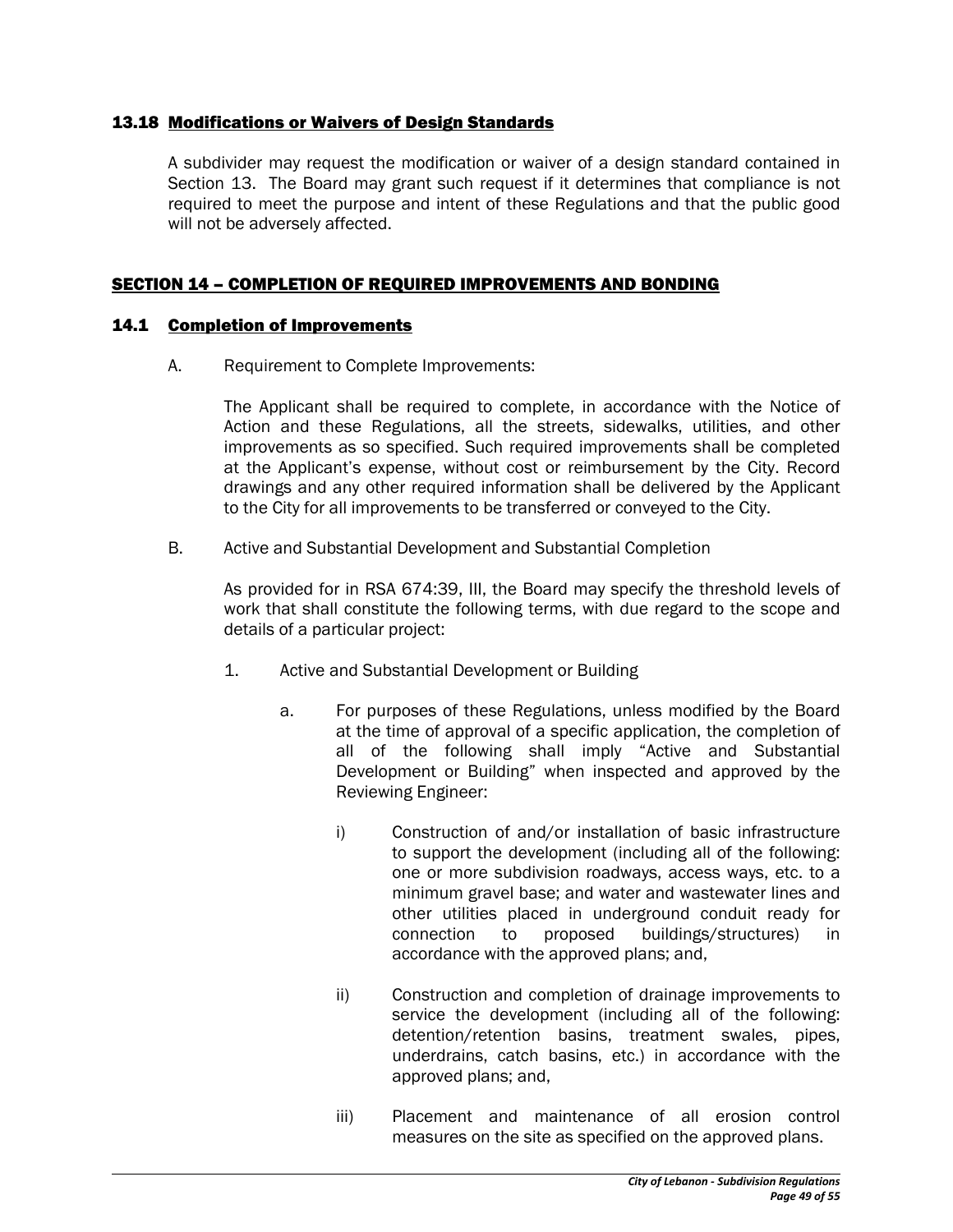Movement of earth, excavation, or logging of a site without completion of items i, ii, and iii, above, shall not be considered "Active and Substantial Development or Building." Plans approved in phases shall be subject to this definition for the phase currently being developed.

- b. Unless otherwise specified by the Board, Active and Substantial Development or Building shall be achieved within two (2) years from the date of the recording of the plat.
- c. The time for completion of Active and Substantial Development or Building may be extended for good cause by the Planning Board. A request for an extension of the time within which to complete such Active and Substantial Development or Building shall be submitted by the Applicant to the Planning Office prior to such expiration date. Requests for extension of time to complete Active and Substantial Development or Building received after the expiration date shall not be considered by the Board.

In no event shall the time for completion of Active and Substantial Development or Building be extended to more than five (5) years from the date of the recording of the plat, unless the subdivision has been approved for completion in phases in accordance with Section 7.13 of these Regulations. In the event the Planning Board approves an extension request, the Applicant shall be required to update all Subdivision Agreements, Security Agreements, and other documents, as necessary, to reflect the dates of the extended approval.

- 2 Substantial Completion
	- a. For purposes of these Regulations, unless modified by the Board at the time of approval of a specific application, Substantial Completion shall be deemed to have occurred when all on-site and off-site improvements specified in the subdivision approval have been constructed or installed by the Applicant and inspected and approved by the Reviewing Engineer, except for those improvements which are explicitly deferred by vote of the Board.

In the event that the City calls a performance security for such improvements and the funds are paid to the City, Substantial Completion of the improvements in the subdivision shall be deemed to have occurred.

b. Unless the subdivision has been approved for completion in phases in accordance with Section 7.13 of these Regulations, or as otherwise specified by the Board, Substantial Completion shall be achieved within five (5) years from the date of the recording of the plat.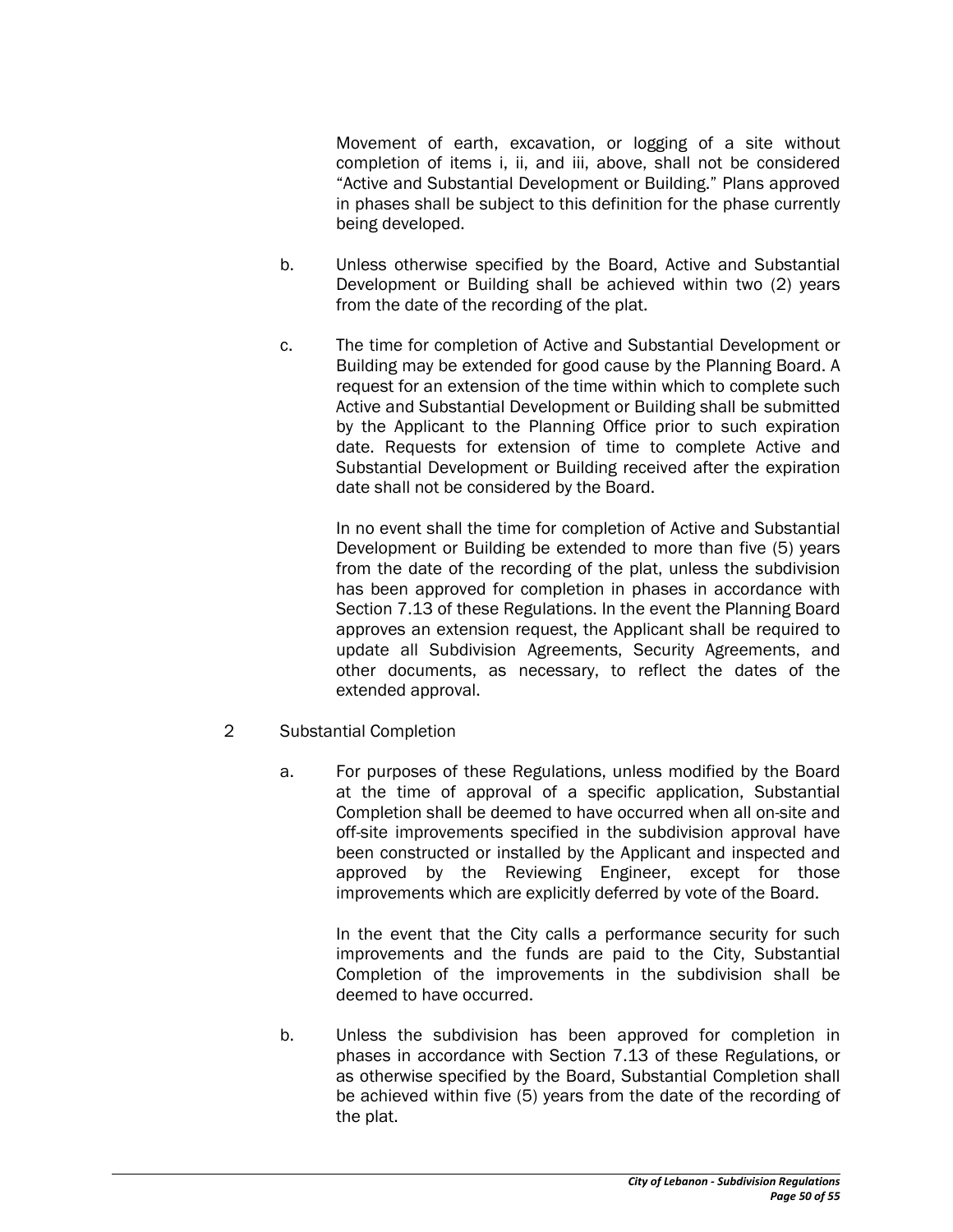C. Default of the Applicant:

If the Applicant fails to complete Active and Substantial Development or Building or fails to achieve Substantial Completion within the specified period(s) as described above, or in the event that the Applicant is in default for failing to construct and install the required improvements as specified, or in the event the Applicant is in default for any other reason, the City shall have the following remedies:

- 1. The Board, upon Notice to the Applicant, abutters, holders of conservation, preservation, or agricultural preservation restrictions, and any lot owners in the approved subdivision, shall revoke the approval of the subdivision in accordance with provisions of RSA 676:4-a to prevent the sale of any further lots. A certified copy of the Board's action shall be recorded in the Grafton County Registry of Deeds under the name of the Applicant as Grantor. The Applicant or the Applicant's successors or assigns, may request the withdrawal of the revocation by submitting a new application for subdivision review and satisfying the Board that all required improvements shall be constructed and installed without cost or expense to the City.
- 2. The City shall have the right to use the security given by the Applicant to pay for the expense of constructing and installing required improvements plus an administration fee of up to ten percent (10%). If the security is inadequate, the Applicant shall pay any cost in excess of the amount available from the security furnished by the Applicant. The City shall make written demand upon the Applicant for payment. The City shall be entitled to reasonable attorneys' fees and costs for the collection of any unpaid amounts due from the Applicant to the City.
- 3. In the event the City seeks injunctive relief, the Applicant agrees that the City shall not have to post any bond as a condition, notwithstanding the provisions of law or any court rule.
- D. Acceptance of Dedication Offers:

Acceptance of formal offers of dedication of streets, utilities, public areas, easements and parks shall be by action of the City Council. The approval by the Board of the subdivision plat shall not be deemed to constitute or imply the acceptance by the City of any street, utility, public area, easement, or park shown on said plat. The Board may require the Final Plat to be endorsed with appropriate notes to this effect.

# 14.2 Inspection of Improvements, Procedure and Fees

The City shall provide for inspection of required street, utility, drainage, and/or erosion control improvements during construction to insure their satisfactory completion. The Applicant shall pay to the City a fee estimated to cover the cost of the inspection services as determined by the Reviewing Engineer. No building permits shall be issued until all fees are paid. If the Reviewing Engineer finds upon inspection that any of the required improvements have not been constructed in accordance with the approved plans, the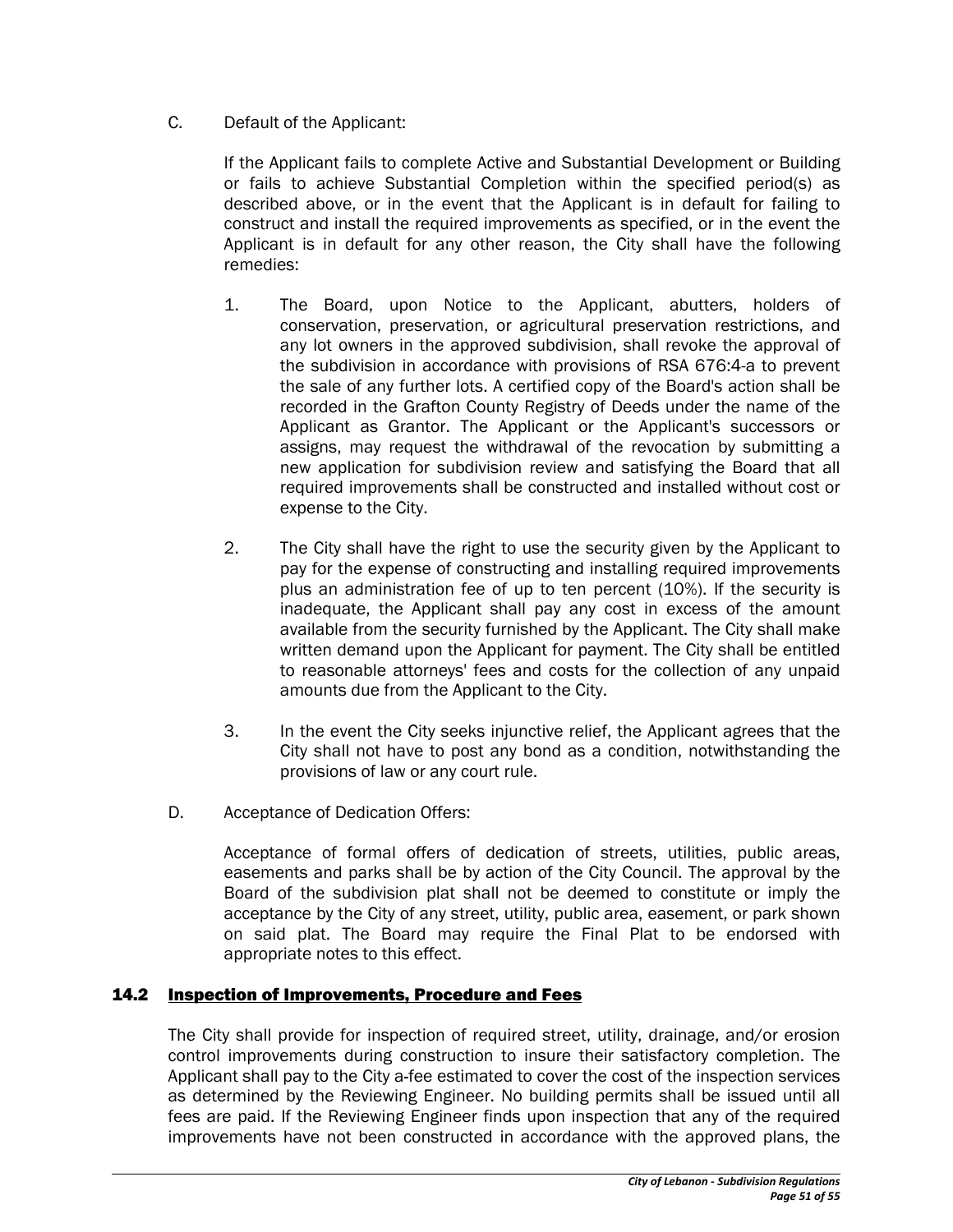Notice of Action, and these Regulations, the Applicant shall be responsible for completing any required alterations of the improvements to bring them into compliance.

# 14.3 Maintenance of Street and Utility Improvements

- A. The Applicant shall be required to maintain all streets, sidewalks, utility and/or drainage improvements in the subdivision including, but not limited to, snow removal, until acceptance of any such improvements by the City.
- B. The Applicant may be required to enter into a Maintenance Security Agreement with the City following substantial completion, as determined by the Director of the Department of Public Works or his/her designee, of streets, sidewalks, and utility improvements to be offered for dedication to the City, in an amount considered adequate by the Director of the Department of Public Works or his/her designee and in a form satisfactory to the City's attorney in order to assure the maintenance of such improvements until acceptance of those improvements by the City. If there are any certificates of occupancy for buildings on a street not accepted by the City, the City may, on twelve (12) hours notice, plow the street or effect emergency repairs and require the Applicant to pay the City.

# 14.4 Issuance of Building Permits and Certificates of Occupancy

- A. Where a performance security has been provided for a subdivision, no temporary or final certificate of occupancy for any building in the subdivision shall be issued until the required improvements, including all underground utilities, have been installed, inspected and approved by the Reviewing Engineer or designated agent and until the first course of pavement has been applied to the street from the entrance to the subdivision to the front of the building.
- B. The extent of street improvements shall be adequate for vehicular access by a prospective occupant and by police, fire, and ambulance personnel and equipment, prior to the issuance of any temporary or final certificate of occupancy.
- C. No building permit(s) shall be issued for the final fifty percent (50%) of lots or units in the subdivision, until all improvements required by the Board including, but not limited to, wastewater, water, power, streets and sidewalks have been fully completed by the Applicant and inspected and approved by the City.

# 14.5 Performance Security Agreement:

A. As provided for in Section 7.10 of these Regulations, the Applicant may execute a Performance Security Agreement in an amount approved by the Reviewing Engineer and deemed sufficient to secure to the City the satisfactory construction and installation of all required improvements. The Applicant shall be liable for the actual cost of the construction and installation of all such required improvements regardless of the acceptance or amount of any such Performance Security Agreement. Such Performance Security Agreement shall comply with all statutory requirements of RSA 674:36, III and shall be satisfactory to the City Manager as to form, sufficiency, and manner of execution as set forth in these Regulations.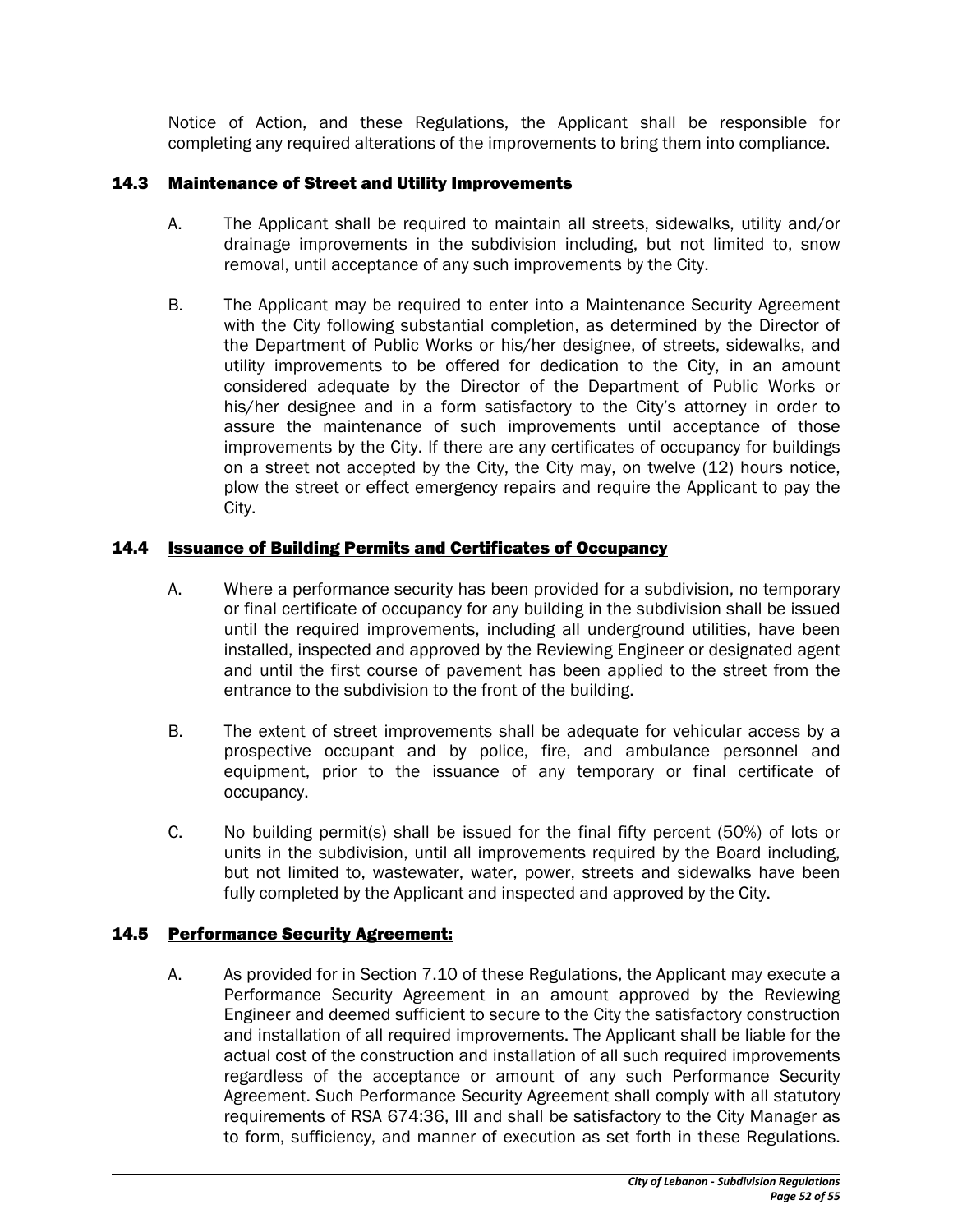The Performance Security Agreement shall be secured by an irrevocable letter of credit, a surety bond, an escrow account, or other security acceptable to the City. The period within which required improvements must be completed shall be incorporated into the Performance Security Agreement and shall not exceed five (5) years from the date of the recording of the plat.

B. Release or Reduction of Performance Security:

The City shall not release nor reduce the amount of a Performance Security Agreement until the Reviewing Engineer, or designated agent, has certified that all required improvements have been satisfactorily completed in accordance with the approved subdivision plans and the City's standards. Such certification by the Reviewing Engineer or agent shall be based on detailed Record Drawings and other information provided by the Applicant's engineer or surveyor, indicating the location, dimensions, materials, and any other information required by the Reviewing Engineer, which demonstrate that the layout and installation of the improvements are in accordance with the approved construction plans for the subdivision.

As phases or portions of the secured improvements or installations are completed, inspected, and approved as provided above, the City shall partially release the performance security to the extent reasonably calculated to reflect the value of such completed improvements or installations so long as the security retained by the City is sufficient to cover the estimated cost of all remaining improvements. (RSA 674:36,III(b)) In no event shall the performance security be reduced below twenty-five percent (25%) of the original principal amount unless the Board takes such action upon a request by the Applicant and after holding a public hearing on the request.

Final release of the performance security shall not occur until all required improvements covered by the Performance Security Agreement have been completed, inspected pursuant to Section 14.2 of these Regulations, and approved by the City and unless any Maintenance Security Agreement, if required, is in place pursuant to Section 14.3 of these Regulations.

#### SECTION 15 – AMENDMENTS

These Regulations may be amended by the Board as provided in RSA 675:6, which requires a public hearing prior to amendment and Notice as required by RSA 675:7. After the completion of the public hearing, the amendment may be adopted by an affirmative vote of a majority of the members of the Board. A copy of the amendment shall be certified to by a majority of the Board and shall be filed with the Lebanon City Clerk who shall note thereon the date of the recording. The amendment shall be legal and shall be in effect upon recording of the certified copy with the Lebanon City Clerk. A copy of the certified copy filed with the Lebanon City Clerk shall be sent to the Office of State Planning, RSA 675:9.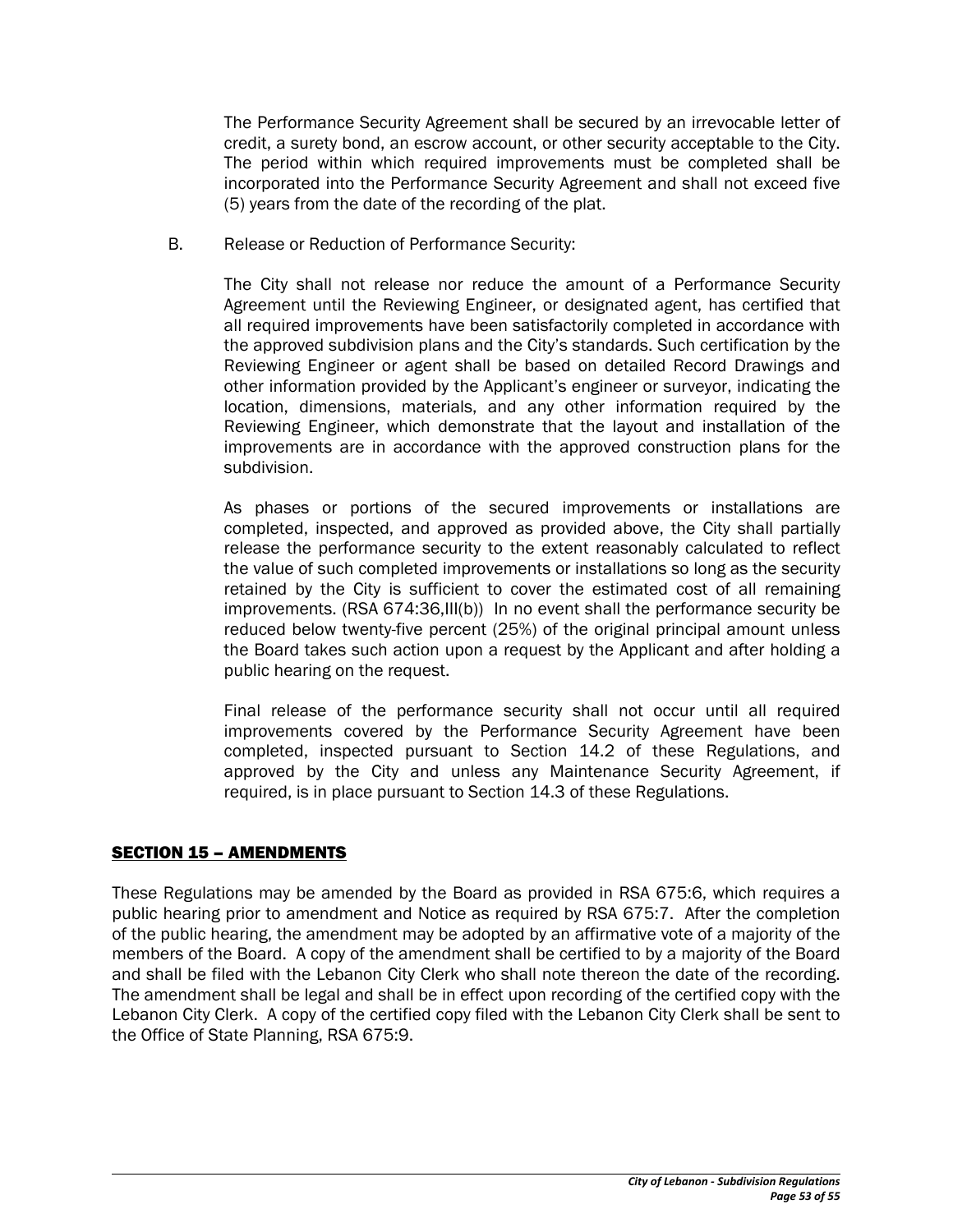# **SECTION 16 - AUTHORITY, ADOPTION AND AMENDMENT**

Authority granted to the Lebanon Planning Board by the voters of the City of Lebanon, March 9, 1965.

|  |  | The existing Subdivision Regulations were adopted on April 10, 1978 and amended as follows: |
|--|--|---------------------------------------------------------------------------------------------|
|  |  |                                                                                             |
|  |  |                                                                                             |
|  |  |                                                                                             |

| <b>ADOPTED/AMENDED</b> | <b>DATE</b>        | <b>SECTION NUMBER (S)</b>                                                                                      |
|------------------------|--------------------|----------------------------------------------------------------------------------------------------------------|
| <b>Newly Adopted:</b>  | May 13, 1991       |                                                                                                                |
| Amended:               | September 28, 1992 | 13.3                                                                                                           |
| Amended:               | September 13, 1993 | 14.4.a, 14.4.c, 14.6.d                                                                                         |
| Amended:               | August 26, 1996    | 7.4.d, 11.4.a(3), 12.6, 19.1,<br>19.2                                                                          |
| Amended:               | April 14, 1997     | 7.1                                                                                                            |
| Amended:               | February 9, 1998   | 6.4.1, 8.1.b, 11.2.a(1),<br>11.2.a(2), 11.2.d, 11.3.a,<br>$11.3.u$ , $11.4.a(2)$ , $11.4.a(17)$ ,<br>13.4.1(1) |
| Amended:               | March 22, 1999     | 6.20, 6.21, 6.24, 6.25, 7.4                                                                                    |
| Amended:               | November 8, 1999   | 7.4.f, 7.4.g, 11.4.a, 12.4                                                                                     |
| Amended:               | March 12, 2001     | 12.4                                                                                                           |
| Amended:               | May 14, 2001       | 7.3.d                                                                                                          |
| Amended:               | March 12, 2013     | 5; 6.1-6.3; 7.1-7.15; 8.1-8.2;<br>9.1-9.5; 10.1-10.4; 11;<br>13.13; 14.1-14.5                                  |
| Amended:               | December 10, 2018  | 7.12.D                                                                                                         |
| Amended:               | November 12, 2019  | 5; 7.7; 10.4; 13.2; 13.5;<br>13.9; 13.10; 13.11; 14.1-<br>14.5                                                 |
| Amended:               | January 27, 2020   | 7.4; 10.4; 13.8                                                                                                |
| Amended:               | March 22, 2021     | 5; 6.1; 6.2; 6.3; 7.2                                                                                          |
| Amended:               | June 28, 2021      | 7.3.1 (new); 7.7.C.1 (new);<br>10.4.B.2.j and C.2.i (new);<br>13.2; 13.3; 13.3.A; 13.12<br>(removed)           |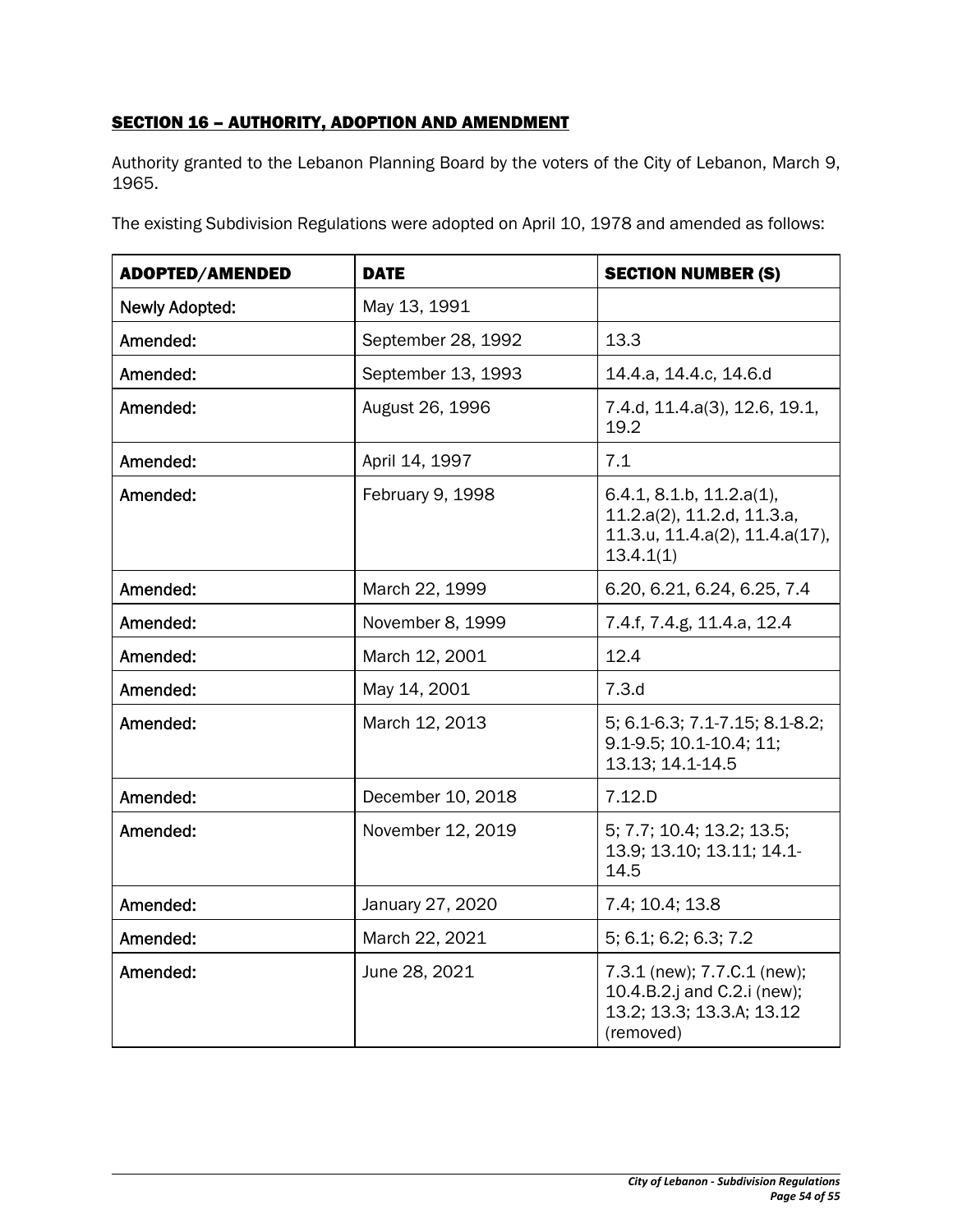#### SECTION 17 – SEVERABILITY

These Regulations and the various parts, sections, subsections and clauses thereof, are hereby declared to be severable. If any part, sentence, paragraph, subsection, section or clause is adjudged unconstitutional or invalid, it is hereby provided that the remainder of the Regulations shall not be affected thereby.

#### SECTION 18 – REPEAL

The existing Subdivision Regulations of the City of Lebanon, adopted April 10, 1978, as amended from time to time, be and the same is hereby repealed. Such repeal shall not have any effect on existing litigation and shall not operate as an abatement of any action or proceeding pending on or by virtue of the Subdivision Regulations so repealed.

#### SECTION 19 – ADOPTION AND APPLICATION

These Regulations shall not apply to any Completed Application accepted prior to May 13, 1991, nor shall any approved subdivision plan be affected or any other subdivision application specifically described in the Motion of Adoption, except as allowed by law. The prior Regulations described in Section 16 above shall continue to apply to those Completed Applications not subject to these Regulations hereby adopted.

The effective date of these Regulations is the date of filing with the Lebanon City Clerk. Any modification of an approved subdivision plan not subject to these Regulations shall be subject only to the extent of the requested modification and the Board shall restrict its consideration to that modification, unless the Board decides otherwise for good cause.

#### 19.1 Appeal to the Superior Court.

Any person aggrieved by any decision of the Planning Board, except for decisions discussed in Section 19.2 may appeal to the Superior Court pursuant to RSA 677:15 within 30 days after the decision of the Planning Board has been filed and first made available for public inspection in the Office of the Planning Board or of its clerk or secretary *(revised 8/96).*

#### 19.2 Appeal to the Zoning Board of Adjustment.

If the Planning Board makes a decision or determination which is based upon the terms of the Zoning Ordinance, or upon any construction, interpretation, or application of the Zoning Ordinance, which would be appealable to the Zoning Board of Adjustment if it had been made by the administrative officer, then such decision may be appealed to the Zoning Board of Adjustment under this section; provided, however, that if the Zoning Ordinance contains an innovative land use control adopted pursuant to RSA 674:21 which delegates administration, including the granting of conditional or special use permits, to the Planning Board, then the Planning Board's decision made pursuant to that delegation cannot be appealed to the Zoning Board of Adjustment, but may be appealed to the Superior Court as provided by RSA 677:15(revised 8/96).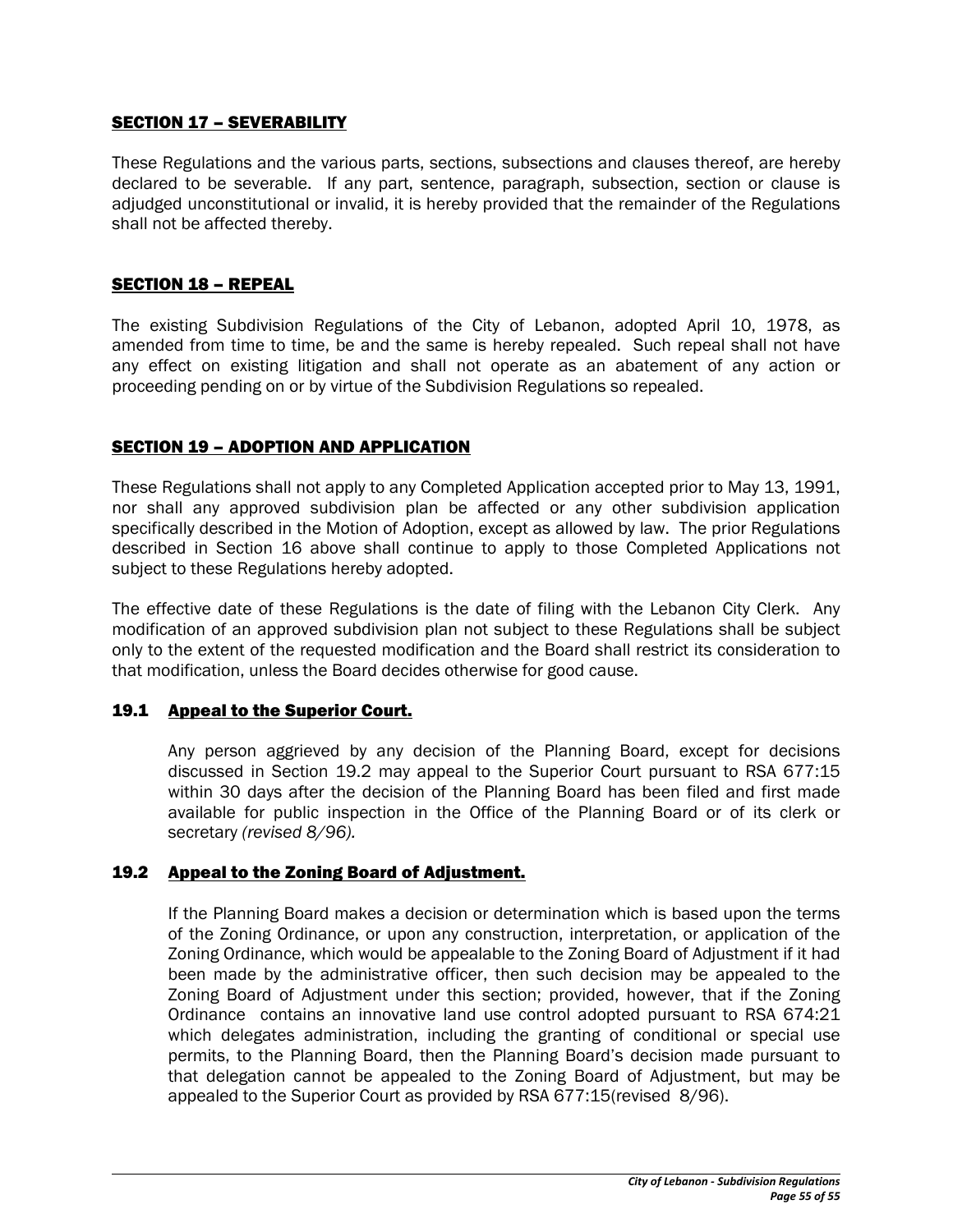#### CITY OF LEBANON SUBDIVISION REGULATIONS

## APPENDIX A

# STREET WIDTHS AND HORIZONTAL CURVES

The following street (right-of-way) and pavement widths and horizontal curves shall apply. The classification of the streets shall be determined by the Board based on the anticipated volume of traffic and in accordance with Section 13.

| Classification                    | <b>Minimum</b><br>pavement width<br>in feet. | Shoulder each<br>side in feet. | Minimum right-<br>of-way in feet. | Minimum<br>center line<br>radius of curve<br>in feet. | Curbs<br>required. |
|-----------------------------------|----------------------------------------------|--------------------------------|-----------------------------------|-------------------------------------------------------|--------------------|
| Major Collector                   | 40                                           |                                | 80                                | 700                                                   | yes                |
| <b>Local Collector</b><br>(Urban) | 24                                           |                                | 50                                | 400                                                   | yes                |
| <b>Local Collector</b><br>(Rural) | 24                                           | 4                              | 50                                | 400                                                   | yes                |
| <b>Local Service</b><br>(Urban)   | 24                                           | 4                              | 50                                | 125                                                   | yes                |
| <b>Local Service</b><br>(Rural)   | 20                                           | 4                              | 50                                | 125                                                   | yes                |

- 1. Additional width of paving may be required if parking on the street is to be permitted.
- 2. The Board may require greater width of right-of-way where in its judgement the demand of present or future traffic make it desirable.
- 3. In conformance with "Standard Specifications for Road and Bridge Construction, State of New Hampshire".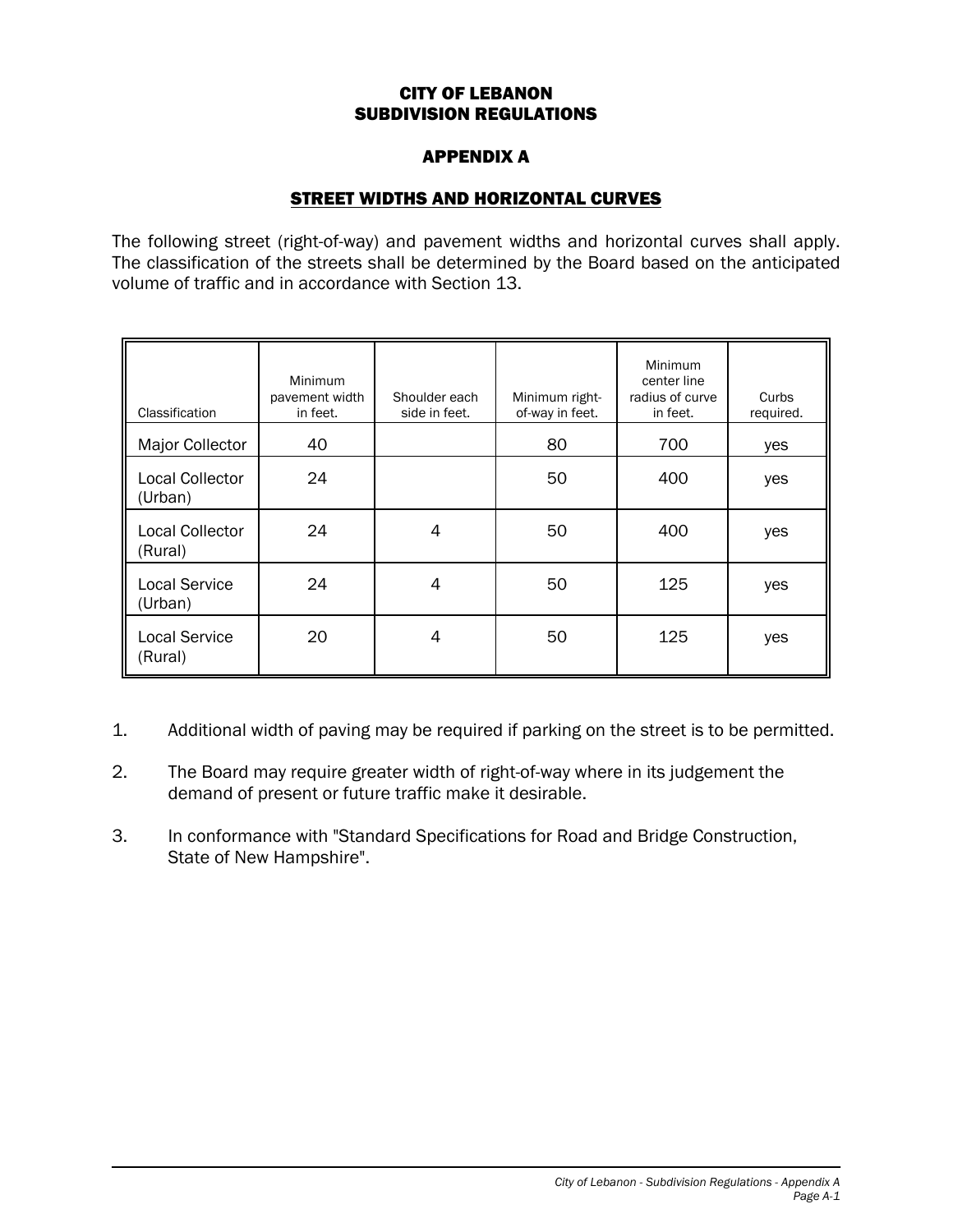

Page B-1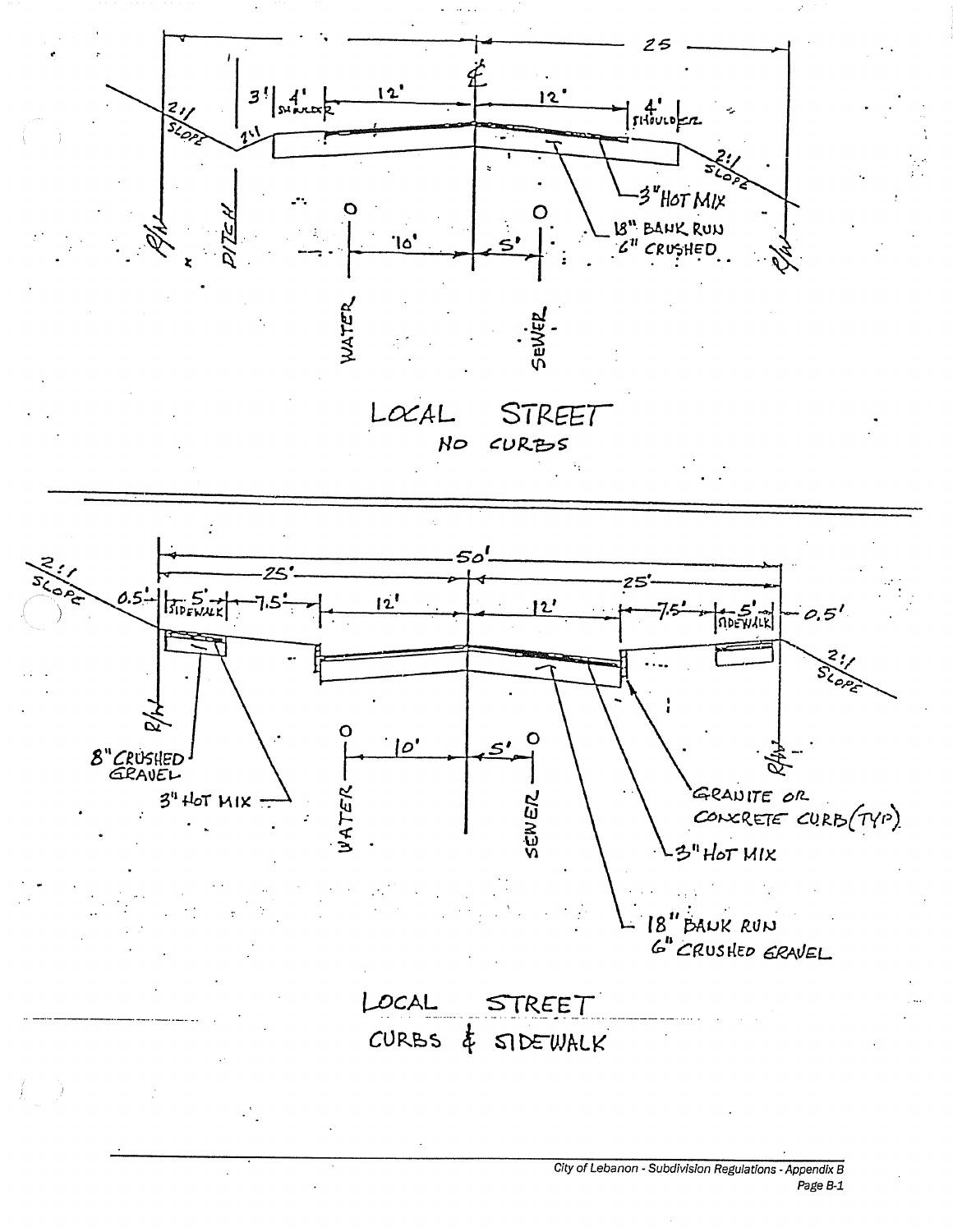#### CITY OF LEBANON SUBDIVISION REGULATIONS

## APPENDIX C

# KEY TO H.I.S. SOIL TYPES

Source: Society of Soil Scientists of Northern New England, High Intensity Soils Maps for New Hampshire - Standards and Origins, January 1987, pg. 8&9.

This key is used in determining soil types that are utilized in high intensity soil surveys for administration of lot size by soil type and wetlands regulations. The soil types are defined as soils having the same soil characteristics of drainage class, parent material, restrictive features, and slope; and are designated by a five part symbol, the parts being A,B,C,D, and E.

#### SYMBOL A - Drainage Class

- 1. excessively drained
- 2. well drained
- 3. moderately well drained
- 4. somewhat poorly drained<br>5. ooorly drained
- 5. poorly drained
- 6. very poorly drained
- 7. not determinable (to be used only with Symbol B-6)

#### SYMBOL B - Parent Material

Glaciofluvial Deposits (outwash/terraces) - 1 Glacial Till Material - 2 Marine or Glaciolacustrine Deposits Very fine sand and silt deposits - 3 Loamy/sandy over silt/clay deposits - 4 Silt and clay deposits - 5 Excavated, regraded or filled - 6 Alluvial Deposits - 7 Organic Materials - Fresh Water - 8 Organic Materials - Tidal Water - 9

#### SYMBOL C - Restrictive Feature (if more than one applies, list the most restrictive)

- 1. None
- 2. Bouldery, with more than 15% of the surface covered with boulders (larger than 22 inches in diameter).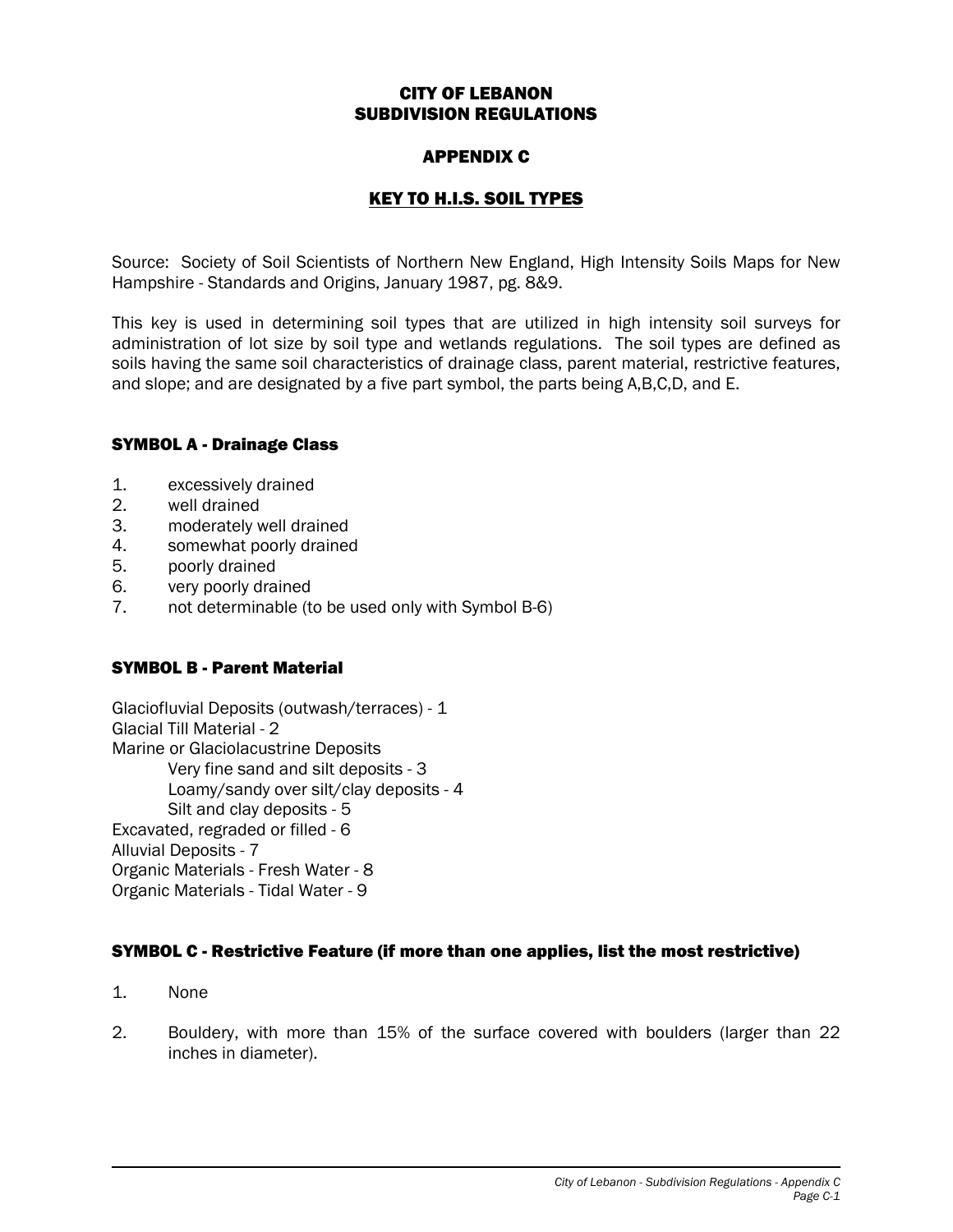- 3. Mineral restrictive layers (s) are present in the soil profile less than 40 inches below the soil surface - such as hard pan, platy structure, clayey texture. For examples of soil characteristics that qualify for restrictive layer, see Soil Manual for Site Evaluations in New Hampshire, page 2-22, figure 2-8.
- 4. Bedrock present in the soil profile 0-40 inches below the soil surface (bedrock is either a lithic or paralithic contact - see Soil Taxonomy pg. 48-49.
- 5. Subject to flooding.
- 6. Does not meet fill standards (see addendum Standards for Fill material) (only to be used with symbol B-6).
- x. Areas where depth to bedrock is so variable that a single soil type cannot be applied and will be mapped as a complex of soil types and will have a symbol C of X.

#### SYMBOL D - Slope Class

 $B = 0.8\%$   $C = 8.15\%$   $D = 15.25\%$   $E = 25\% +$ 

#### SYMBOL E - High Intensity Soil Map Identifier - H.

The H is placed at the end of the soil type to identify the area mapped as meeting the standards for high intensity soil maps. If, as a preliminary planning tool, a soil map is made that does not meet the standards, but the soil scientist still prefers to use the connotative legend to identify the soils, a P (signifying a preliminary map) will be used in place of the H, i.e. 111CP. Maps made with soil types ending with P do not meet the standards for high intensity soil maps and are not intended to be used for wetland ordinances, lot size by soil type regulations, etc.

#### Some Examples

-An excessively drained sand and gravel soil with no restrictive features on a 9% slope would be identified as : 111CH.

-A moderately well drained glacial till soil with a hard pan, on a 4% slope, would be identified as: 323BH.

-A somewhat poorly drained clayey soil with firm consistence and high clay content in the substratum, on a 1% slope, would be identified as: 453BH.

-A very poorly drained organic soil located on the tidal marsh would be identified as: 691BH.

-An area of well drained glacial till where bedrock is present, and the shallow soils are so intermixed with deep soils that they cannot be separated, on a 16% slope, would be identified as: 22XDH.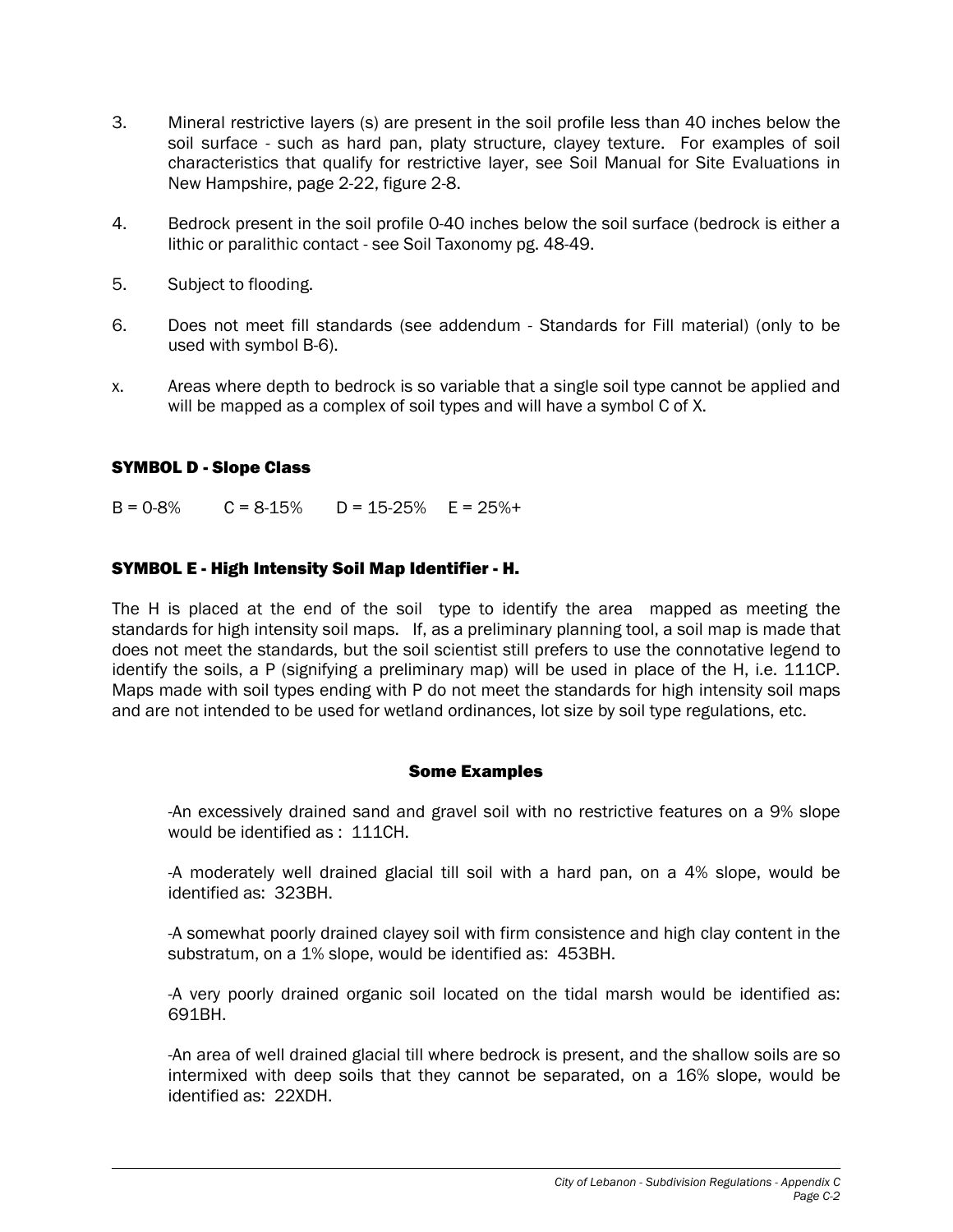# MINIMAL LOT SIZE BY SOIL TYPE

| Soil Type | Lot Size  | Soil Type | Lot Size  | Soil Type | Lot Size  |
|-----------|-----------|-----------|-----------|-----------|-----------|
| 111BH     | 40000     | 16XBH     | 90000     | 223EH     | <b>NA</b> |
| 111CH     | 45000     | 16XCH     | 110000    | 224*H     | <b>NA</b> |
| 111DH     | 60000     | 16XDH     | 150000    | 22XBH     | 80000     |
| 111EH     | <b>NA</b> | 16XEH     | <b>NA</b> | 22XCH     | 100000    |
| 112BH     | 75000     | 211BH     | 40000     | 22XDH     | 140000    |
| 112CH     | 80000     | 211CH     | 45000     | 22XEH     | <b>NA</b> |
| 112DH     | 95000     | 211DH     | 60000     | 231BH     | 40000     |
| 112EH     | <b>NA</b> | 211EH     | <b>NA</b> | 231CH     | 45000     |
| 114*H     | <b>NA</b> | 212BH     | 75000     | 231DH     | 60000     |
| 11XBH     | 80000     | 212CH     | 80000     | 231EH     | <b>NA</b> |
| 11XCH     | 100000    | 212DH     | 95000     | 233BH     | 50000     |
| 11XDH     | 140000    | 212EH     | <b>NH</b> | 233CH     | 75000     |
| 11XEH     | <b>NA</b> | 213BH     | 50000     | 233DH     | 100000    |
| 122BH     | 75000     | 213CH     | 75000     | 233EH     | <b>NA</b> |
| 121CH     | 45000     | 213DH     | 100000    | 234*H     | ΝA        |
| 121DH     | 60000     | 213EH     | <b>NA</b> | 23XBD     | 80000     |
| 121EH     | <b>NA</b> | 214*H     | <b>NA</b> | 23XCH     | 100000    |
| 122BH     | 75000     | 21XBH     | 80000     | 23XDH     | 140000    |
| 122CH     | 80000     | 21XCH     | 100000    | 23XEH     | <b>NA</b> |
| 122DH     | 95000     | 21XDH     | 140000    | 241BH     | 50000     |
| 122EH     | <b>NA</b> | 21XEH     | <b>NA</b> | 241CH     | 75000     |
| 124*H     | <b>NA</b> | 221BH     | 40000     | 241DH     | 100000    |
| 12XBH     | 80000     | 221CH     | 45000     | 241EH     | <b>NA</b> |
| 12XCH     | 100000    | 221DH     | 60000     | 243BD     | 50000     |
| 12XDH     | 140000    | 221EH     | <b>NA</b> | 243CH     | 75000     |
| 12XEH     | NA.       | 222BH     | 7500      | 243DH     | 100000    |
| 161BH     | 50000     | 222CH     | 80000     | 243EH     | ΝA        |
| 161CH     | 55000     | 222DH     | 95000     | 244*H     | NA        |
| 161DH     | 70000     | 222EH     | NA        | 24XBH     | 90000     |
| 161EH     | <b>NA</b> | 223BH     | 50000     | 24XCH     | 130000    |
| 164*H     | <b>NA</b> | 223CH     | 75000     | 24XDH     | 180000    |
| 166*H     | NA        | 223DH     | 100000    | 24XEH     | NA        |
| 251BH     | 90000     | 313CH     | 90000     | 33XBH     | 115000    |
| 251CH     | 135000    | 313DH     | 120000    | 33XCH     | 155000    |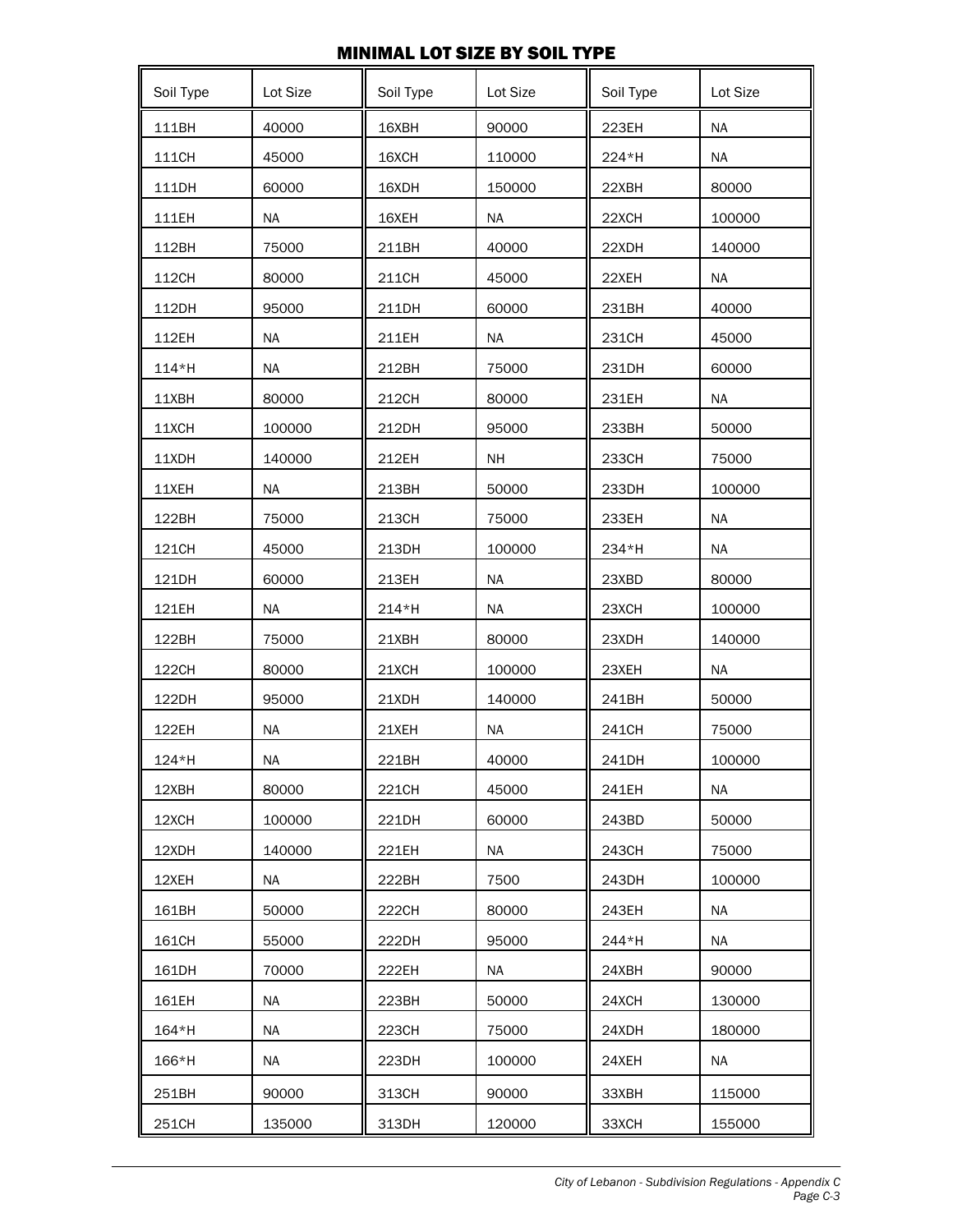| Soil Type | Lot Size  | Soil Type | Lot Size  | Soil Type | Lot Size  |
|-----------|-----------|-----------|-----------|-----------|-----------|
| 251DH     | 160000    | 313EH     | <b>NA</b> | 33XDH     | 205000    |
| 251EH     | <b>NA</b> | 314*H     | <b>NA</b> | 33XEH     | <b>NA</b> |
| 253BH     | 90000     | 31XBH     | 100000    | 341BH     | 75000     |
| 253CH     | 135000    | 31XCH     | 120000    | 341CH     | 100000    |
| 253DH     | 160000    | 31XDH     | 160000    | 341DH     | 125000    |
| 253EH     | <b>NA</b> | 31XEH     | <b>NA</b> | 341EH     | <b>NA</b> |
| 254*H     | <b>NA</b> | 321BH     | 50000     | 343BH     | 75000     |
| 25XBH     | 130000    | 321CH     | 75000     | 343CH     | 100000    |
| 25XCH     | 190000    | 321DH     | 100000    | 343DH     | 125000    |
| 25XDH     | 240000    | 321EH     | <b>NA</b> | 343EH     | <b>NA</b> |
| 25XEH     | <b>NA</b> | 322BH     | 85000     | 344*H     | <b>NA</b> |
| 261BH     | 50000     | 322CH     | 100000    | 34XBH     | 115000    |
| 261CH     | 55000     | 322DH     | 135000    | 34XCH     | 155000    |
| 261DH     | 70000     | 322EH     | <b>NA</b> | 34XDH     | 205000    |
| 261EH     | <b>NA</b> | 323BH     | 60000     | 34XEH     | <b>NA</b> |
| 263BH     | 60000     | 323CH     | 90000     | 351BH     | 90000     |
| 263CH     | 85000     | 323DH     | 120000    | 351CH     | 135000    |
| 263DH     | 110000    | 323EH     | <b>NA</b> | 351DH     | 160000    |
| 263EH     | <b>NA</b> | 324*H     | <b>NA</b> | 351EH     | <b>NA</b> |
| 264*H     | <b>NA</b> | 32XBH     | 100000    | 353BH     | 90000     |
| 266*H     | <b>NA</b> | 32XCH     | 120000    | 353CH     | 135000    |
| 26XBH     | 90000     | 32XDH     | 160000    | 353DH     | 160000    |
| 26XCH     | 110000    | 32XEH     | <b>NA</b> | 353EH     | <b>NA</b> |
| 26XDH     | 150000    | 331BH     | 75000     | 354*H     | <b>NA</b> |
| 26XEH     | NA        | 331CH     | 100000    | 35XBH     | 130000    |
| 275*H     | <b>NA</b> | 331DH     | 125000    | 35XCH     | 190000    |
| 311BH     | 60000     | 331EH     | <b>NA</b> | 35XDH     | 240000    |
| 311CH     | 90000     | 333BH     | 75000     | 35XEH     | <b>NA</b> |
| 311DH     | 120000    | 333CH     | 100000    | 361BH     | 70000     |
| 311EH     | <b>NA</b> | 333DH     | 125000    | 361CH     | 100000    |
| 312BH     | 95000     | 333EH     | <b>NA</b> | 361DH     | 130000    |
| 312CH     | 125000    | 334*H     | <b>NA</b> | 361EH     | <b>NA</b> |
| 312DH     | 155000    | ЗЗХВН     | 115000    | 363BH     | 70000     |
| 312EH     | <b>NA</b> | 33XCH     | 155000    | 363CH     | 100000    |
| 313BH     | 60000     | 33XDH     | 205000    | 363DH     | 130000    |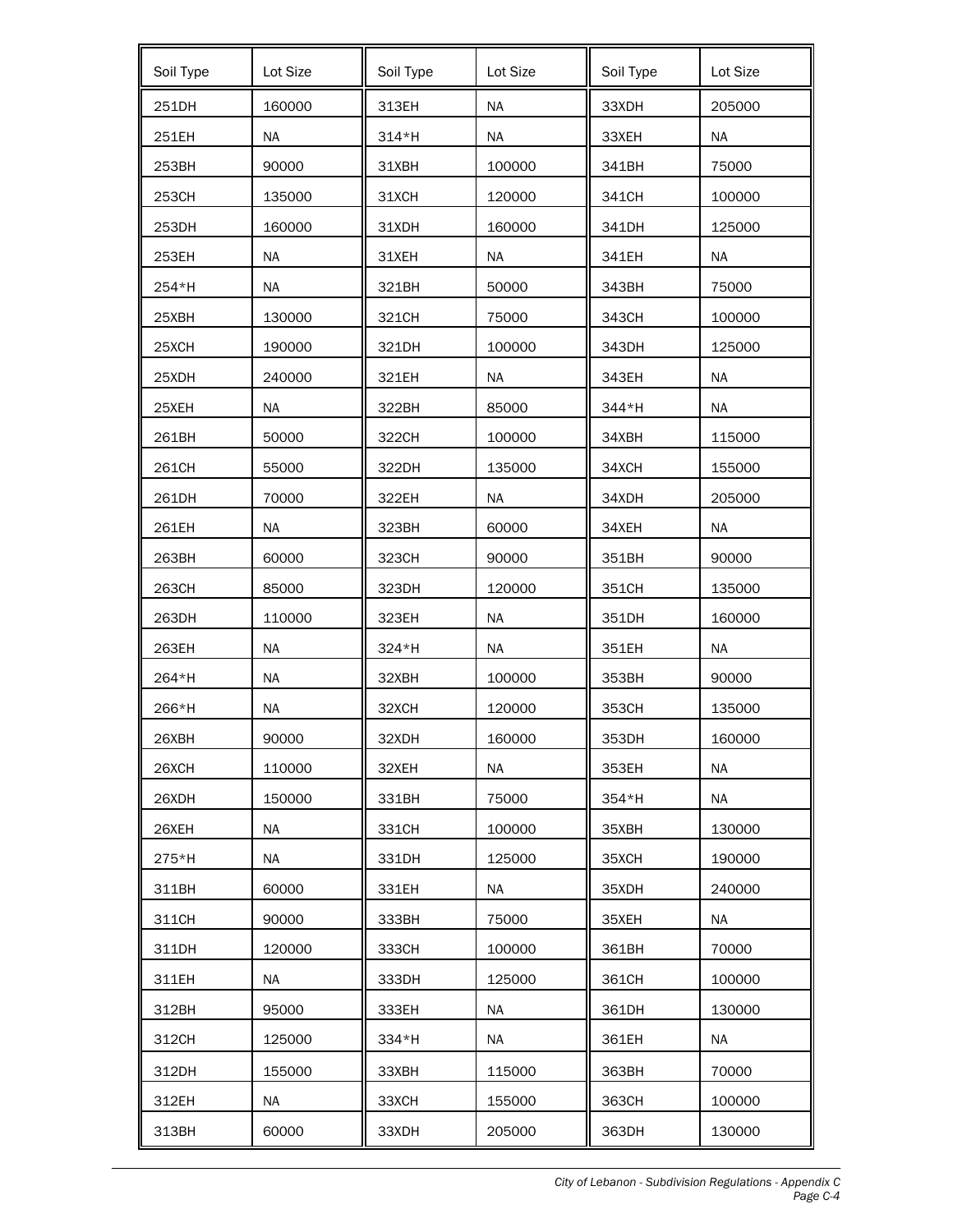| Soil Type | Lot Size  | Soil Type | Lot Size  |
|-----------|-----------|-----------|-----------|
| 363EH     | <b>NA</b> | 433CH     | 150000    |
| 364*H     | <b>NA</b> | 434*H     | <b>NA</b> |
| 366*H     | <b>NA</b> | 43XBH     | 175000    |
| 36XBH     | 110000    | 43XCH     | 235000    |
| 36XCH     | 130000    | 441BH     | 115000    |
| 36XDH     | 170000    | 441CH     | 150000    |
| 36XEH     | <b>NA</b> | 433BH     | 115000    |
| 375*H     | ΝA        | 443CH     | 150000    |
| 411BH     | 90000     | 444*H     | <b>NA</b> |
| 411CH     | 135000    | 44XBH     | 175000    |
| 412BH     | 145000    | 44XCH     | 235000    |
| 412CH     | 190000    | 451BH     | 135000    |
| 413BH     | 90000     | 451CH     | 205000    |
| 413CH     | 135000    | 453BH     | 135000    |
| 414*H     | <b>NA</b> | 453CH     | 205000    |
| 41XBH     | 150000    | 454*H     | <b>NA</b> |
| 41XCH     | 180000    | 45XBH     | 195000    |
| 421BH     | 75000     | 45XCH     | 285000    |
| 421CH     | 115000    | 461BH     | 105000    |
| 422BH     | 130000    | 461CH     | 150000    |
| 422CH     | 165000    | 463BH     | 105000    |
| 423BH     | 90000     | 463CH     | 150000    |
| 423CH     | 135000    | 464*H     | <b>NA</b> |
| 424*H     | NA.       | 466*H     | <b>NA</b> |
| 42XBH     | 150000    | 46XBH     | 165000    |
| 42XCH     | 180000    | 46XCH     | 195000    |
| 431BH     | 115000    |           |           |
| 431CH     | 150000    |           |           |
| 433BH     | 115000    |           |           |